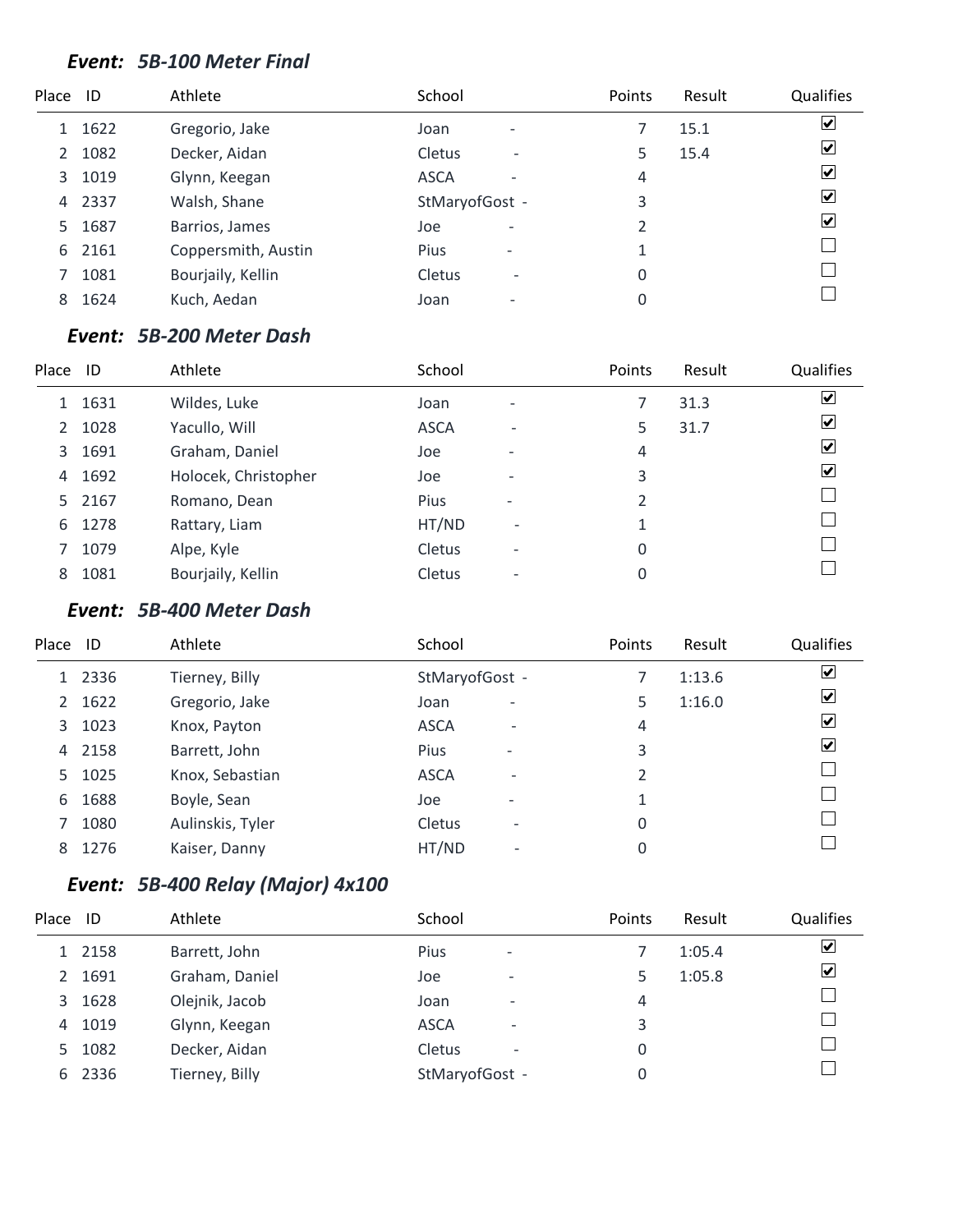### *Event: 5B-400 Relay (Minor) 4x100*

| Qualifies                       |
|---------------------------------|
| $\overline{\blacktriangledown}$ |
| $\blacktriangledown$            |
| $\overline{\mathbf{v}}$         |
|                                 |
|                                 |

#### *Event: 5B-600 Meter Run*

| Place ID              |      | Athlete           | School                                  | Points | Result | Qualifies                              |
|-----------------------|------|-------------------|-----------------------------------------|--------|--------|----------------------------------------|
|                       | 2159 | Blain, Kasen      | <b>Pius</b><br>$\overline{\phantom{a}}$ |        | 1:56.3 | $\blacktriangledown$                   |
| $\mathbf{2}^{\prime}$ | 1016 | Coleman, Jonathan | <b>ASCA</b><br>$\overline{\phantom{a}}$ | 5      | 1:58.8 | ⊻                                      |
| 3                     | 2173 | Yarusso, Jonathan | <b>Pius</b><br>$\overline{\phantom{a}}$ | 4      |        | $\left \boldsymbol{\mathsf{v}}\right $ |
| 4                     | 1024 | Knox, Quinn       | <b>ASCA</b><br>$\overline{\phantom{0}}$ | 3      |        | $\left  \mathbf{v} \right $            |
| 5.                    | 1278 | Rattary, Liam     | HT/ND<br>$\overline{\phantom{0}}$       | 2      |        | $\left  \mathbf{v} \right $            |
| 6                     | 2332 | Adams, Lucas      | StMaryofGost -                          | 1      |        |                                        |
|                       | 1632 | Yenter, Jack      | Joan<br>$\overline{\phantom{0}}$        | 0      |        |                                        |
| 8                     | 1627 | OConnor, Jonathan | Joan<br>$\overline{\phantom{0}}$        | 0      |        |                                        |

### *Event: 5B-75 Meter Final*

| Place          | ID     | Athlete         | School      |                          | Points | Result | Qualifies            |
|----------------|--------|-----------------|-------------|--------------------------|--------|--------|----------------------|
|                | 1 2170 | Southern, Paul  | <b>Pius</b> | $\overline{\phantom{a}}$ |        | 11.1   | ☑                    |
| $\overline{2}$ | 1628   | Olejnik, Jacob  | Joan        | $\overline{\phantom{0}}$ | 5      | 11.6   | ☑                    |
| 3              | 1026   | Leonard, Colin  | <b>ASCA</b> |                          | 4      |        | ⊻                    |
| 4              | 1083   | McCabe, Sean    | Cletus      | $\overline{\phantom{0}}$ | 3      |        | $\blacktriangledown$ |
|                | 5 2169 | Schendel, Henry | Pius        | $\qquad \qquad$          | 2      |        | $\blacktriangledown$ |
| 6              | 1021   | Hajek, Nathan   | <b>ASCA</b> |                          | 1      |        |                      |
|                | 1690   | Economou, Ryan  | Joe         |                          | 0      |        |                      |
| 8              | 1084   | Reiff, Adam     | Cletus      | $\overline{\phantom{0}}$ | 0      |        |                      |

### *Event: 5B-800 Medley Relay*

| Place ID |        | Athlete        | School |                          | Points | Result | Qualifies               |
|----------|--------|----------------|--------|--------------------------|--------|--------|-------------------------|
|          | 1 1622 | Gregorio, Jake | Joan   | $\overline{\phantom{a}}$ |        | 2:22.6 | ⊻                       |
|          | 2 1028 | Yacullo, Will  | ASCA   | $\overline{\phantom{a}}$ |        | 2:23.4 | $\overline{\mathbf{v}}$ |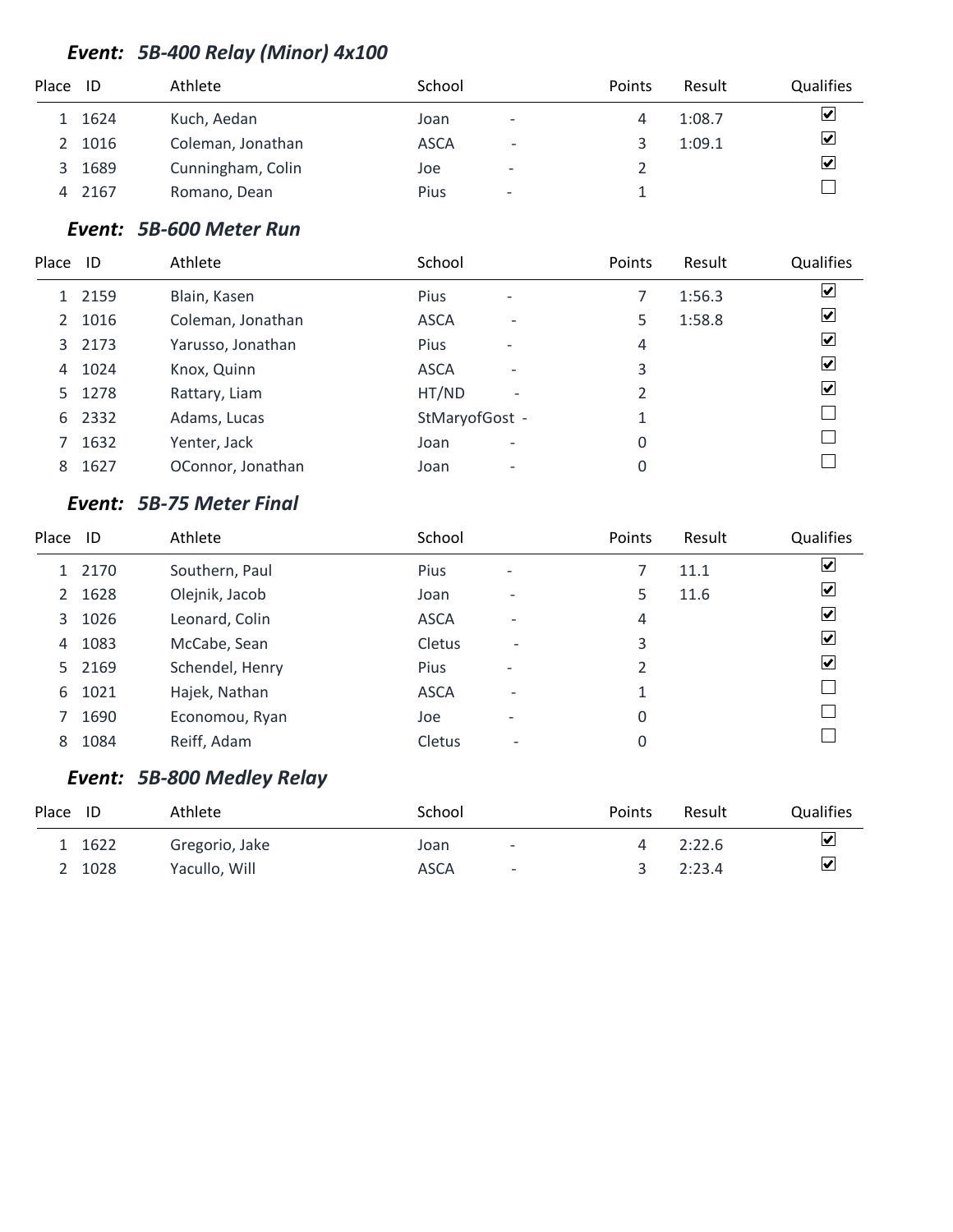#### *Event: 5B-800 Meter Run*

| Place | - ID | Athlete           | School                                  | Points | Result | Qualifies               |
|-------|------|-------------------|-----------------------------------------|--------|--------|-------------------------|
| 1     | 2336 | Tierney, Billy    | StMaryofGost -                          |        | 2:45.5 | $\overline{\mathbf{v}}$ |
| 2     | 1694 | Napier, James     | Joe<br>$\overline{\phantom{0}}$         | 5      | 2:46.2 | $\overline{\mathbf{v}}$ |
| 3     | 2173 | Yarusso, Jonathan | <b>Pius</b><br>$\overline{\phantom{a}}$ | 4      |        | $\overline{\mathbf{v}}$ |
| 4     | 1023 | Knox, Payton      | <b>ASCA</b><br>$\overline{\phantom{0}}$ | 3      |        | $\overline{\mathbf{v}}$ |
| 5.    | 1632 | Yenter, Jack      | Joan<br>$\overline{\phantom{m}}$        | 2      |        | $\overline{\mathbf{v}}$ |
| 6     | 2163 | Ferris, Nolan     | Pius<br>$\overline{\phantom{a}}$        | 1      |        |                         |
|       | 1623 | Johnson, Luke     | Joan<br>$\overline{\phantom{m}}$        | 0      |        |                         |
| 8     | 1627 | OConnor, Jonathan | Joan<br>$\overline{\phantom{0}}$        | 0      |        |                         |

#### *Event: 5B-800 Relay 4x200*

| Place | ID     | Athlete     | School      |                          | Points | Result | <b>Qualifies</b>        |
|-------|--------|-------------|-------------|--------------------------|--------|--------|-------------------------|
|       | 1 1624 | Kuch, Aedan | Joan        | $\overline{\phantom{a}}$ |        | 2:28.8 | $\blacktriangledown$    |
|       | 2 1024 | Knox, Quinn | <b>ASCA</b> | $\overline{\phantom{0}}$ |        | 2:30.6 | $\overline{\mathbf{v}}$ |

### *Event: 5B-High Jump*

| Place ID |      | Athlete           | School                                  | Points | Result | Qualifies               |
|----------|------|-------------------|-----------------------------------------|--------|--------|-------------------------|
|          | 2159 | Blain, Kasen      | <b>Pius</b><br>$\overline{\phantom{a}}$ |        | 3'8''  | $\overline{\mathbf{v}}$ |
| 2        | 1628 | Olejnik, Jacob    | Joan<br>$\overline{a}$                  | 5      | 3'7''  | ⊻                       |
| 3        | 1689 | Cunningham, Colin | Joe                                     | 3      | 3'4''  | ⊻                       |
| 4        | 2332 | Adams, Lucas      | StMaryofGost -                          | 3      | 3'4''  | $\vert \checkmark\vert$ |
| 5.       | 1622 | Gregorio, Jake    | Joan<br>$\overline{\phantom{0}}$        | 3      | 3'4''  | ☑                       |
| 6        | 2167 | Romano, Dean      | <b>Pius</b><br>$\overline{\phantom{a}}$ | 1      | 3'4''  |                         |
|          | 1690 | Economou, Ryan    | Joe<br>$\overline{\phantom{a}}$         | 0      | 3'2''  |                         |
| 8        | 1276 | Kaiser, Danny     | HT/ND                                   | 0      | 3'2"   |                         |
|          |      |                   |                                         |        |        |                         |

#### *Event: 5B-Javelin*

| Place | - ID   | Athlete           | School                                  | Points | Result  | Qualifies               |
|-------|--------|-------------------|-----------------------------------------|--------|---------|-------------------------|
|       | 1631   | Wildes, Luke      | Joan<br>$\overline{\phantom{a}}$        |        | 64' 4"  | ☑                       |
| 2     | 1691   | Graham, Daniel    | Joe                                     | 5      | 62' 11" | $\blacktriangleright$   |
|       | 3 2336 | Tierney, Billy    | StMaryofGost -                          | 4      | 61' 11" | $\blacktriangleright$   |
| 4     | 2170   | Southern, Paul    | Pius<br>$\overline{\phantom{a}}$        | 3      | $60'$ " | $\vert \checkmark\vert$ |
| 5.    | 1016   | Coleman, Jonathan | <b>ASCA</b><br>$\overline{\phantom{a}}$ | 2      | 59'3''  | $\blacktriangledown$    |
| 6     | 1079   | Alpe, Kyle        | Cletus<br>$\overline{\phantom{a}}$      | 1      | 56' 2"  | ☑                       |
|       | 1627   | OConnor, Jonathan | Joan<br>$\overline{\phantom{a}}$        | 0      | 52'5''  |                         |
| 8     | 2164   | Lindt, James      | Pius<br>$\overline{\phantom{a}}$        | 0      | 51' 4'' |                         |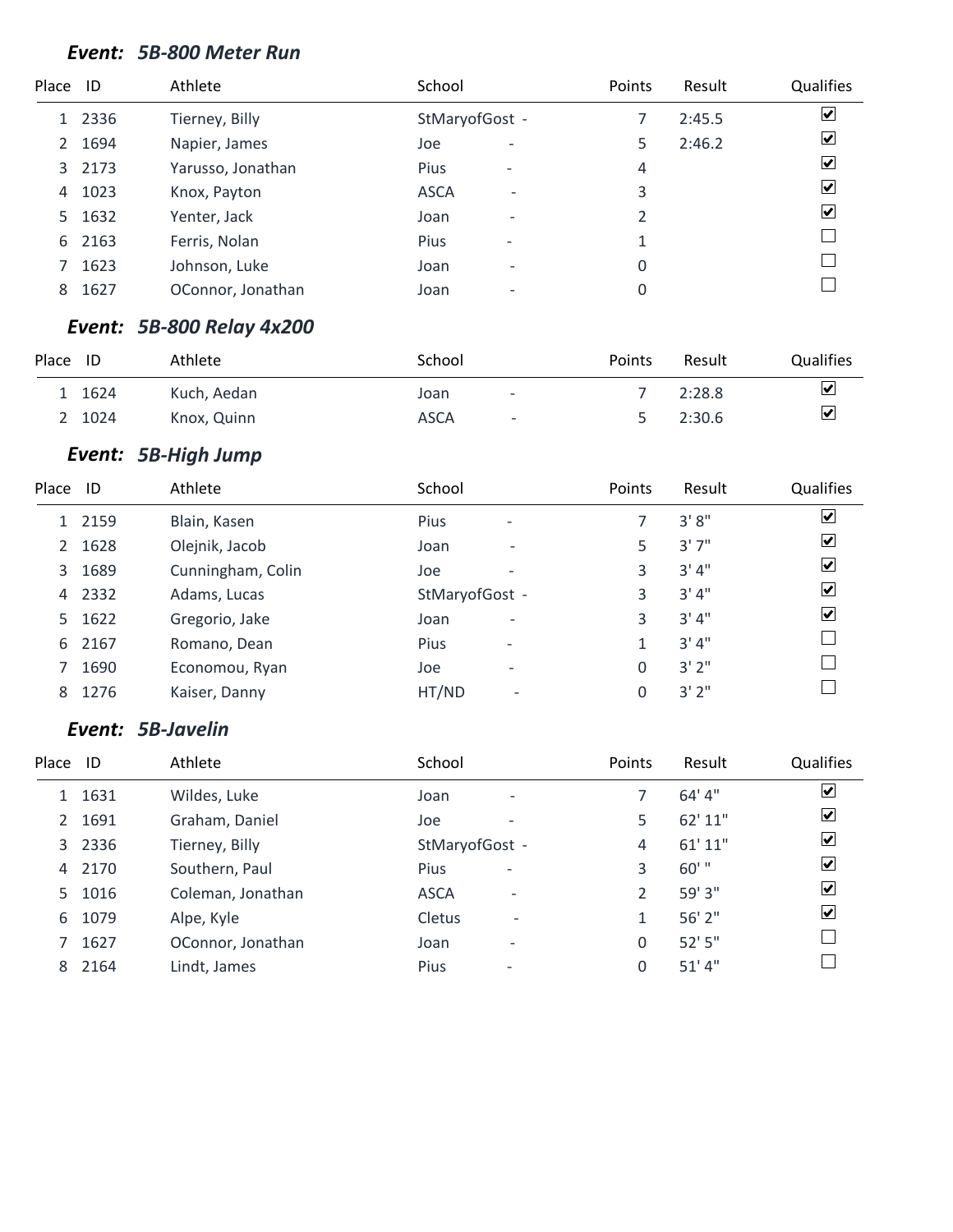### *Event: 5B-Long Jump*

| Place         | - ID   | Athlete           | School      |                          | Points         | Result       | Qualifies                       |
|---------------|--------|-------------------|-------------|--------------------------|----------------|--------------|---------------------------------|
| 1             | 1028   | Yacullo, Will     | <b>ASCA</b> | ٠                        |                | 11'3.7''     | $\blacktriangledown$            |
| $\mathcal{L}$ | 2158   | Barrett, John     | Pius        | $\overline{\phantom{a}}$ | 5              | 10' 10.5"    | $\overline{\blacktriangledown}$ |
| 3             | 1082   | Decker, Aidan     | Cletus      | $\overline{\phantom{a}}$ | 4              | 10' 9.5"     | $\blacktriangledown$            |
| 4             | 1019   | Glynn, Keegan     | <b>ASCA</b> | ۰                        | 3              | 10' 9.2"     | $\blacktriangledown$            |
|               | 5 2170 | Southern, Paul    | Pius        | $\overline{\phantom{a}}$ | $\mathfrak{D}$ | 10' 8.2"     | $\blacktriangledown$            |
| 6             | 1629   | Pecak, Ryan       | Joan        | $\overline{\phantom{0}}$ | 1              | $10'$ $1.7"$ | $\blacktriangledown$            |
|               | 1687   | Barrios, James    | Joe         | $\overline{\phantom{a}}$ | 0              | 9' 11.7"     |                                 |
| 8             | 1689   | Cunningham, Colin | Joe         | $\overline{\phantom{0}}$ | 0              | 9' 10.2"     |                                 |
|               |        |                   |             |                          |                |              |                                 |

#### *Event: 5B-Shot Put*

| Place | -ID  | Athlete              | School                                    | Points | Result     | Qualifies               |
|-------|------|----------------------|-------------------------------------------|--------|------------|-------------------------|
|       | 1627 | OConnor, Jonathan    | Joan                                      |        | 21' 10.5"  | ☑                       |
| 2     | 2333 | Bohan, Brody         | StMaryofGost -                            | 5      | 21'3''     | ☑                       |
| 3     | 1083 | McCabe, Sean         | <b>Cletus</b><br>$\overline{\phantom{a}}$ | 4      | $20'$ 6.7" | $\overline{\mathbf{v}}$ |
| 4     | 1692 | Holocek, Christopher | Joe<br>$\overline{\phantom{0}}$           | 3      | 20' 4"     | $\blacktriangledown$    |
| 5.    | 2164 | Lindt, James         | <b>Pius</b><br>$\overline{\phantom{a}}$   |        | 18'3''     | $\blacktriangledown$    |
| 6     | 1278 | Rattary, Liam        | HT/ND<br>$\overline{\phantom{0}}$         |        | $17'$ 6.2" | $\blacktriangledown$    |
|       | 1081 | Bourjaily, Kellin    | Cletus<br>$\overline{\phantom{a}}$        | 0      | $17'$ 5.7" |                         |
| 8     | 1022 | Jimenez, William     | <b>ASCA</b><br>$\overline{\phantom{0}}$   |        | 17'3''     |                         |

# *Event: 5B-Triple Jump*

| Place          | ID   | Athlete        | School      |                          | Points | Result     | Qualifies            |
|----------------|------|----------------|-------------|--------------------------|--------|------------|----------------------|
| 1              | 1691 | Graham, Daniel | Joe         | $\overline{\phantom{0}}$ |        | 26'5''     | $\blacktriangledown$ |
| $\overline{2}$ | 2159 | Blain, Kasen   | Pius        | $\overline{\phantom{0}}$ | 5      | 25' 3.2"   | $\blacktriangledown$ |
| 3              | 2158 | Barrett, John  | Pius        | $\overline{\phantom{0}}$ | 4      | 25'1"      | ☑                    |
| 4              | 1630 | Ringsrud, Lane | Joan        | $\overline{\phantom{0}}$ | 3      | $23'$ 7.7" | ⊻                    |
| 5              | 1019 | Glynn, Keegan  | <b>ASCA</b> | $\overline{\phantom{0}}$ | 2      | 22' 8.5"   | ⊻                    |
| 6              | 1023 | Knox, Payton   | <b>ASCA</b> | $\overline{\phantom{0}}$ | 1      | $22'$ 7.5" | ⊻                    |
|                | 2167 | Romano, Dean   | <b>Pius</b> | $\overline{\phantom{a}}$ | 0      | $22'$ 4.5" |                      |
| 8              | 1026 | Leonard, Colin | <b>ASCA</b> | $\overline{\phantom{0}}$ | 0      | 22'0''     |                      |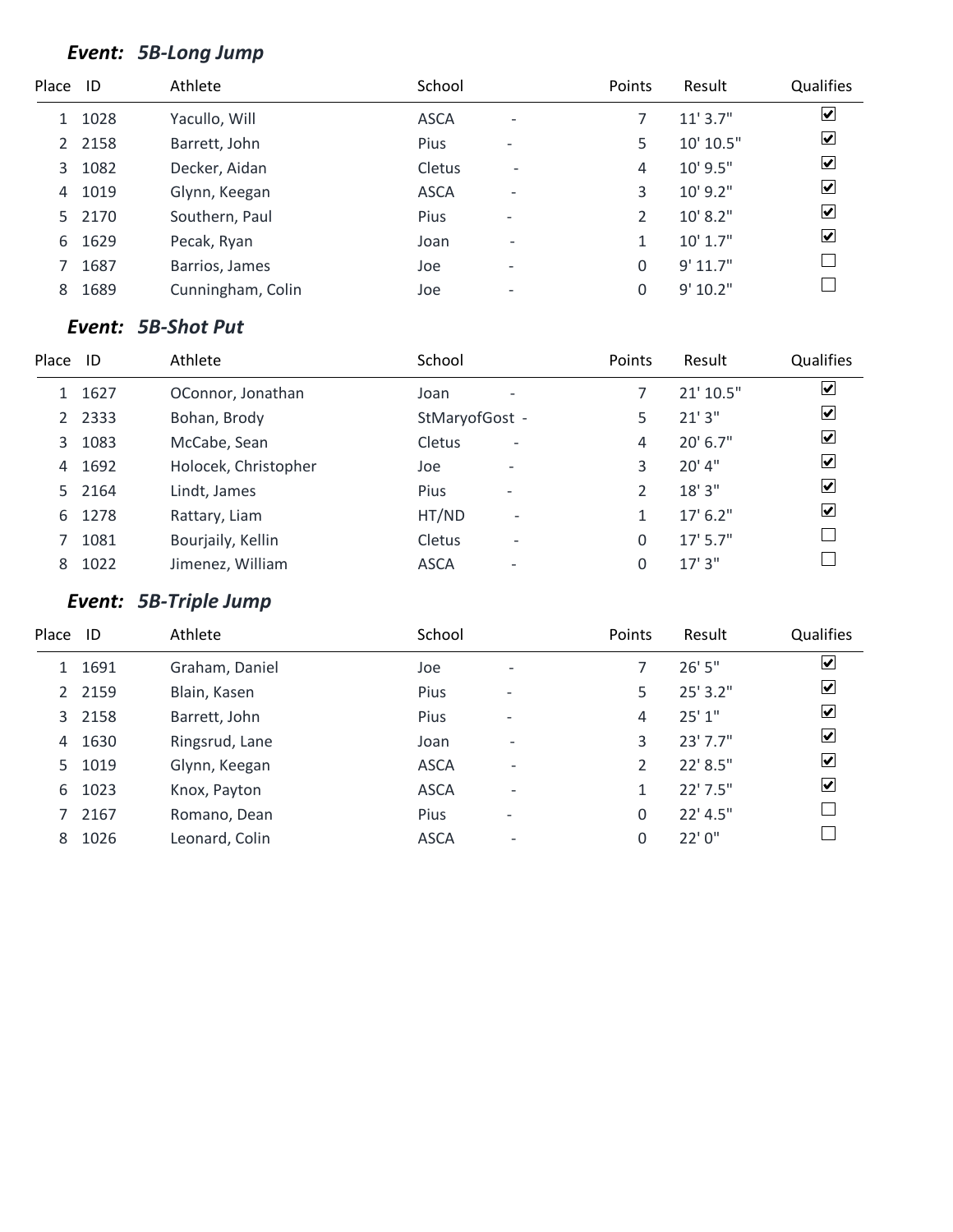#### *Event: 5G-100 Meter Final*

| $\blacktriangledown$    |
|-------------------------|
|                         |
| $\overline{\mathbf{v}}$ |
| $\vert \checkmark\vert$ |
| $\blacktriangledown$    |
| $\overline{\mathbf{v}}$ |
|                         |
|                         |
|                         |
|                         |

#### *Event: 5G-200 Meter Dash*

| Place | - ID   | Athlete              | School         |                              | Points | Result | Qualifies               |
|-------|--------|----------------------|----------------|------------------------------|--------|--------|-------------------------|
|       | 1269   | Dulce, Elissa        | HT/ND          | $\overline{\phantom{a}}$     |        | 33.6   | ☑                       |
| 2     | 1012   | Kokkinos, Dylan      | <b>ASCA</b>    | ۰                            | 5      | 33.7   | ☑                       |
|       | 3 2331 | Russotiesi, Giovanna | StMaryofGost - |                              | 4      |        | $\overline{\mathbf{v}}$ |
| 4     | 1676   | Hesse, Sloan         | Joe            | $\qquad \qquad \blacksquare$ | 3      |        | $\blacktriangledown$    |
| 5.    | 1616   | Nichols, Maya        | Joan           | $\overline{\phantom{0}}$     | 2      |        |                         |
| 6     | 1073   | Gorman, Kasey        | Cletus         | $\overline{\phantom{a}}$     |        |        |                         |
|       | 1009   | Girard, Zoe          | <b>ASCA</b>    | ۰                            | 0      |        |                         |
| 8     | 1610   | Bikulcius, Ashley    | Joan           |                              | 0      |        |                         |

### *Event: 5G-400 Meter Dash*

| Place          | - ID | Athlete              | School         |                          | <b>Points</b>  | Result | Qualifies               |
|----------------|------|----------------------|----------------|--------------------------|----------------|--------|-------------------------|
|                | 1611 | Ebey, Mary Elizabeth | Joan           | $\overline{\phantom{0}}$ |                | 1:18.0 | $\overline{\mathbf{v}}$ |
| $\overline{2}$ | 2146 | Evenson, Isabel      | <b>Pius</b>    | -                        | 5              | 1:19.0 | $\overline{\mathbf{v}}$ |
| 3              | 1618 | Walls, Margaret      | Joan           |                          | 4              |        | ⊻                       |
| 4              | 1268 | Buffardi, Cecelia    | HT/ND          | $\overline{\phantom{0}}$ | 3              |        | ⊻                       |
| 5.             | 1013 | Meyers, Sarah        | <b>ASCA</b>    | $\overline{\phantom{0}}$ | $\overline{2}$ |        |                         |
| 6              | 2141 | Bobrowski, Kailee    | <b>Pius</b>    | $\overline{\phantom{0}}$ | 1              |        |                         |
|                | 1078 | Zuber, Margaret      | Cletus         | $\overline{\phantom{0}}$ | 0              |        |                         |
| 8              | 2320 | Barnes, Viviana      | StMaryofGost - |                          | 0              |        |                         |

# *Event: 5G-400 Relay (Major) 4x100*

| Place | - ID   | Athlete              | School                                  | <b>Points</b> | Result | Qualifies |
|-------|--------|----------------------|-----------------------------------------|---------------|--------|-----------|
|       | 1614   | Kunka, Taylor        | Joan<br>$\overline{\phantom{0}}$        |               | 1:07.4 | ⊻         |
|       | 1015   | Wojtowicz, Isabella  | <b>ASCA</b><br>$\overline{\phantom{0}}$ |               | 1:08.0 | ⊻         |
|       | 3 2331 | Russotiesi, Giovanna | StMaryofGost -                          | 4             |        |           |
| 4     | 1676   | Hesse, Sloan         | Joe<br>$\overline{\phantom{a}}$         | 3             |        |           |
|       | 2150   | Loftus, Jamie        | <b>Pius</b><br>$\overline{\phantom{m}}$ |               |        |           |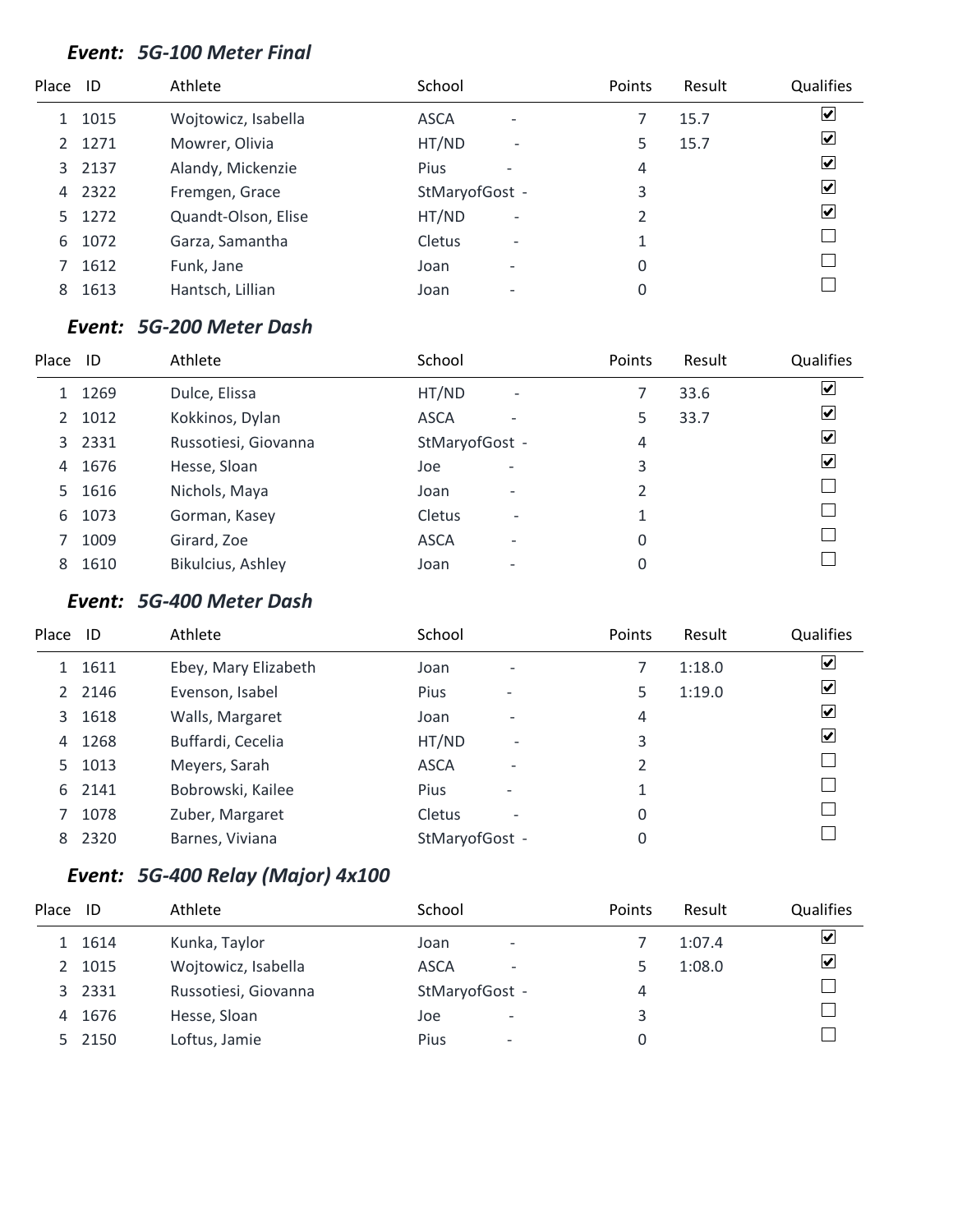### *Event: 5G-400 Relay (Minor) 4x100*

| Place         | ID     | Athlete           | School                                  | Points | Result | Qualifies               |
|---------------|--------|-------------------|-----------------------------------------|--------|--------|-------------------------|
|               | 1 2325 | Gleason, Isabella | StMaryofGost -                          | 4      | 1:08.5 | $\overline{\mathbf{v}}$ |
| $\mathcal{L}$ | 1618   | Walls, Margaret   | Joan<br>$\overline{\phantom{m}}$        |        | 1:10.4 | $\blacktriangledown$    |
| 3             | 2156   | Weiland, Olivia   | <b>Pius</b><br>$\overline{\phantom{a}}$ |        |        | $\blacktriangledown$    |
| 4             | 1073   | Gorman, Kasey     | Cletus<br>$\overline{\phantom{a}}$      |        |        |                         |
| 5.            | 1009   | Girard, Zoe       | <b>ASCA</b><br>$\overline{\phantom{a}}$ |        |        |                         |
| 6             | 1684   | Rauch, Veronica   | Joe<br>$\overline{\phantom{0}}$         |        |        |                         |

### *Event: 5G-600 Meter Run*

| Place | ID     | Athlete          | School                                  | Points | Result | Qualifies                    |
|-------|--------|------------------|-----------------------------------------|--------|--------|------------------------------|
|       | 1 2324 | Gartlan, Natalie | StMaryofGost -                          |        | 2:10.9 | $\overline{\mathbf{v}}$      |
| 2     | 1006   | Coleman, Emily   | <b>ASCA</b><br>$\overline{\phantom{a}}$ | 5.     | 2:16.4 | ⊻                            |
|       | 3 2142 | Brown, Molly     | <b>Pius</b><br>$\overline{\phantom{a}}$ | 4      |        | ☑                            |
| 4     | 1009   | Girard, Zoe      | <b>ASCA</b><br>$\overline{\phantom{a}}$ | 3      |        | ☑                            |
|       | 5 2320 | Barnes, Viviana  | StMaryofGost -                          |        |        | $\boxed{\blacktriangledown}$ |
|       | 6 1615 | Lopez, Sarah     | Joan<br>٠                               |        |        |                              |
|       | 2144   | Casey, Jean      | <b>Pius</b><br>$\qquad \qquad$          | 0      |        |                              |
| 8     | 1616   | Nichols, Maya    | Joan<br>$\overline{\phantom{a}}$        | 0      |        |                              |
|       |        |                  |                                         |        |        |                              |

### *Event: 5G-75 Meter Final*

| Place         | - ID   | Athlete             | School                                    | Points | Result | Qualifies               |
|---------------|--------|---------------------|-------------------------------------------|--------|--------|-------------------------|
|               | 1 2137 | Alandy, Mickenzie   | <b>Pius</b>                               |        | 11.8   | $\overline{\mathbf{v}}$ |
| $\mathcal{P}$ | 1271   | Mowrer, Olivia      | HT/ND<br>$\overline{\phantom{a}}$         | 5      | 11.8   | $\overline{\mathbf{v}}$ |
| 3             | 1272   | Quandt-Olson, Elise | HT/ND<br>$\overline{a}$                   | 4      |        | $\overline{\mathbf{v}}$ |
| 4             | 2325   | Gleason, Isabella   | StMaryofGost -                            | 3      |        | $\overline{\mathbf{v}}$ |
| 5             | 1614   | Kunka, Taylor       | Joan<br>$\overline{\phantom{0}}$          | 2      |        | $\overline{\mathbf{v}}$ |
| 6             | 1078   | Zuber, Margaret     | <b>Cletus</b><br>$\overline{\phantom{a}}$ |        |        |                         |
|               | 2327   | Mendez, Abby        | StMaryofGost -                            | 0      |        |                         |
| 8             | 1014   | O'Brien, Gianna     | <b>ASCA</b><br>۰                          | 0      |        |                         |

# *Event: 5G-800 Medley Relay*

| Place | ID     | Athlete            | School         |                          | Points | Result | Qualifies               |
|-------|--------|--------------------|----------------|--------------------------|--------|--------|-------------------------|
|       | 1 1617 | Perez, Isabella    | Joan           | $\overline{\phantom{m}}$ | 4      | 2:30.3 | $\blacktriangleright$   |
|       | 2 2324 | Gartlan, Natalie   | StMaryofGost - |                          |        | 2:33.3 | $\overline{\mathbf{v}}$ |
|       | 3 1012 | Kokkinos, Dylan    | <b>ASCA</b>    | $\overline{\phantom{a}}$ |        |        |                         |
|       | 4 2143 | Callaghan, Adeline | <b>Pius</b>    | $\qquad \qquad$          |        |        |                         |
|       | 5 1675 | Gaydos, Kamryn     | Joe            | $\overline{\phantom{0}}$ |        |        |                         |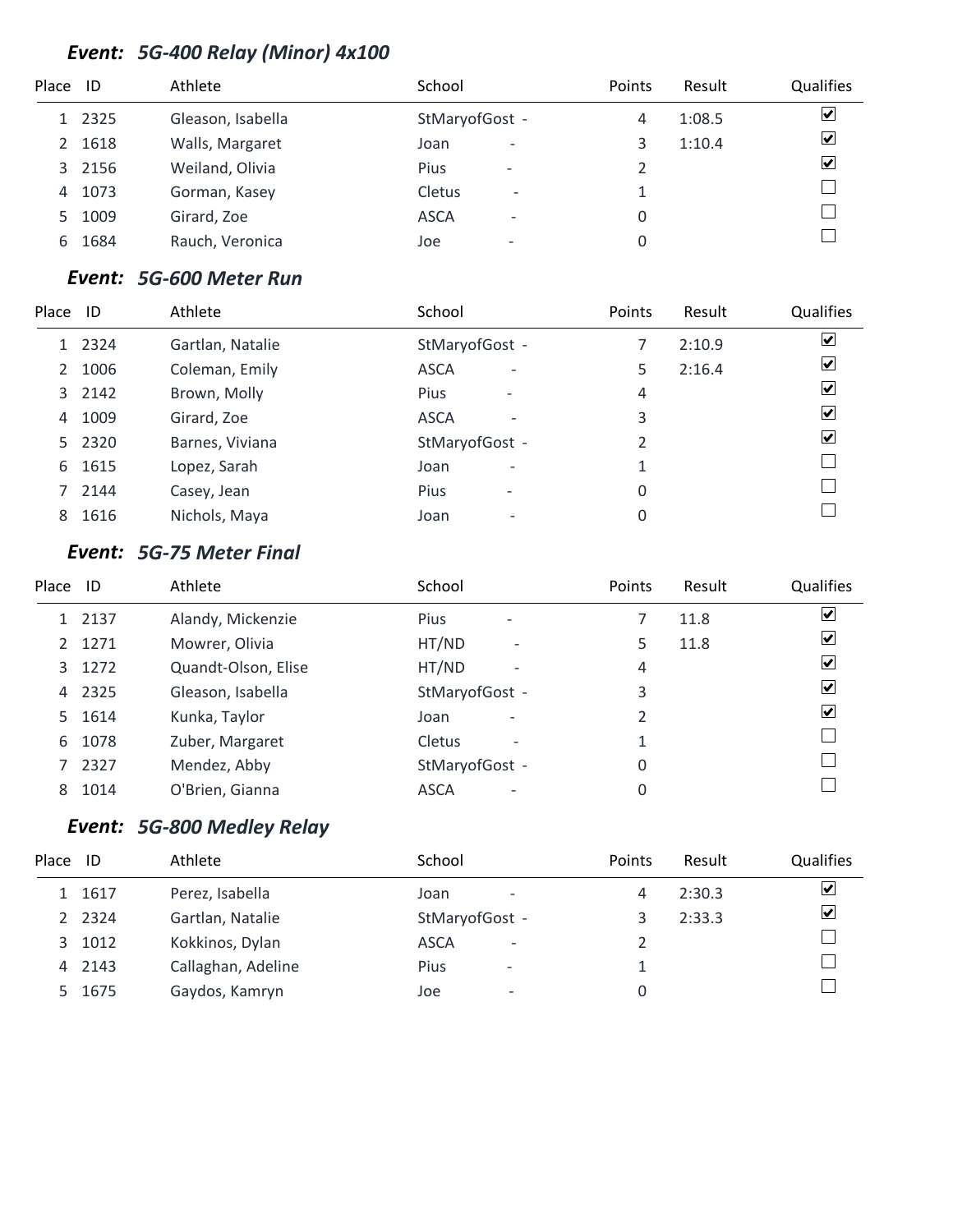#### *Event: 5G-800 Meter Run*

| Place ID |        | Athlete         | School                                  | Points | Result | Qualifies                       |
|----------|--------|-----------------|-----------------------------------------|--------|--------|---------------------------------|
|          | 1 2323 | Fremgen, Julia  | StMaryofGost -                          |        | 3:02.5 | ⊻                               |
|          | 2 2321 | Farrell, Peyton | StMaryofGost -                          | 5.     | 3:04.7 | $\overline{\mathbf{v}}$         |
| 3        | 1006   | Coleman, Emily  | <b>ASCA</b><br>$\overline{\phantom{a}}$ | 4      |        | $\overline{\mathbf{v}}$         |
| 4        | 1608   | Anderson, Lily  | Joan<br>$\overline{\phantom{m}}$        | 3      |        | $\overline{\mathbf{v}}$         |
|          | 5 2142 | Brown, Molly    | <b>Pius</b><br>$\overline{\phantom{a}}$ |        |        | $\overline{\blacktriangledown}$ |
| 6        | 2145   | D'Amico, Mia    | <b>Pius</b>                             |        |        |                                 |
|          | 2139   | Barager, Lauren | Pius<br>$\overline{\phantom{0}}$        |        |        |                                 |

#### *Event: 5G-800 Relay 4x200*

| Place | ID     | Athlete        | School                           | Points | Result | <b>Qualifies</b>        |
|-------|--------|----------------|----------------------------------|--------|--------|-------------------------|
|       | 1 2327 | Mendez, Abby   | StMaryofGost -                   |        | 2:20.9 | $\overline{\mathbf{v}}$ |
|       | 1614   | Kunka, Taylor  | Joan<br>$\overline{\phantom{a}}$ |        | 2:27.0 | $\overline{\mathbf{v}}$ |
| 3.    | 1675   | Gaydos, Kamryn | Joe<br>$\overline{\phantom{0}}$  | 4      |        |                         |
|       | 2145   | D'Amico, Mia   | Pius<br>$\overline{\phantom{0}}$ |        |        |                         |

### *Event: 5G-High Jump*

| Place | ID     | Athlete             | School                                    | Points | Result | Qualifies               |
|-------|--------|---------------------|-------------------------------------------|--------|--------|-------------------------|
| 1     | 1015   | Wojtowicz, Isabella | <b>ASCA</b><br>$\overline{\phantom{0}}$   |        | 3' 11" | $\overline{\mathbf{v}}$ |
|       | 2 2146 | Evenson, Isabel     | Pius<br>$\overline{\phantom{a}}$          | 5      | 3'10'' | $\overline{\mathbf{v}}$ |
|       | 3 2151 | Marshall, Kayli     | Pius<br>$\overline{\phantom{0}}$          | 4      | 3'9''  | ☑                       |
| 4     | 1076   | Schaefer, Ann       | <b>Cletus</b><br>$\overline{\phantom{a}}$ | 3      | 3'8''  | $\overline{\mathbf{v}}$ |
| 5.    | 1006   | Coleman, Emily      | <b>ASCA</b><br>$\overline{\phantom{0}}$   | 1.5    | 3'6''  |                         |
| 6     | 2322   | Fremgen, Grace      | StMaryofGost -                            | 1.5    | 3'6''  |                         |
|       | 1615   | Lopez, Sarah        | Joan<br>$\overline{\phantom{0}}$          | 0      | 3'6''  |                         |
| 8     | 1682   | Lascari, Samantha   | Joe<br>$\qquad \qquad$                    | 0      | 3'6''  |                         |

### *Event: 5G-Javelin*

| Place         | ID   | Athlete           | School      |                          | Points        | Result  | Qualifies               |
|---------------|------|-------------------|-------------|--------------------------|---------------|---------|-------------------------|
|               | 1078 | Zuber, Margaret   | Cletus      | $\overline{\phantom{a}}$ |               | 47' 4'' | $\blacktriangledown$    |
| $\mathcal{L}$ | 1072 | Garza, Samantha   | Cletus      | $\overline{\phantom{a}}$ | 5             | 46' 10" | $\blacktriangleright$   |
| 3             | 1012 | Kokkinos, Dylan   | <b>ASCA</b> | ۰                        | 4             | 46'0"   | $\overline{\mathbf{v}}$ |
| 4             | 2156 | Weiland, Olivia   | <b>Pius</b> | $\qquad \qquad$          | 3             | 45' 5"  | $\overline{\mathbf{v}}$ |
| 5.            | 1681 | Karmik, Bailey    | Joe         | $\overline{\phantom{0}}$ | $\mathfrak z$ | 44' 6"  | $\overline{\mathbf{v}}$ |
| 6             | 1618 | Walls, Margaret   | Joan        | $\overline{\phantom{0}}$ | 1             | 43' 10" | ☑                       |
| 7             | 2153 | Pollak, Wendalynn | <b>Pius</b> | $\overline{\phantom{a}}$ | 0             | 43'4"   |                         |
| 8             | 1271 | Mowrer, Olivia    | HT/ND       | $\overline{\phantom{a}}$ | 0             | 39' 6"  |                         |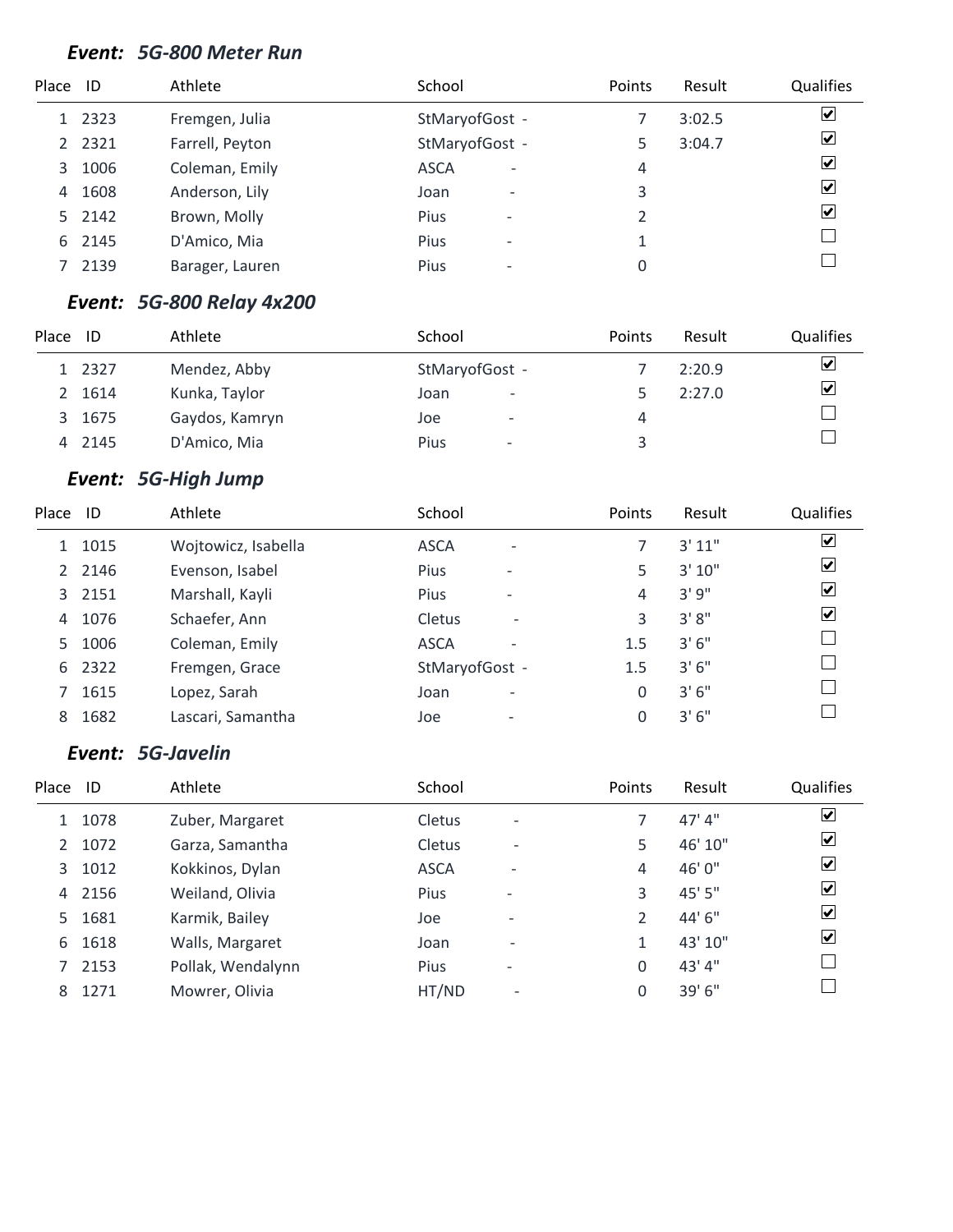### *Event: 5G-Long Jump*

| Place ID |        | Athlete              | School |                              | Points   | Result     | Qualifies               |
|----------|--------|----------------------|--------|------------------------------|----------|------------|-------------------------|
|          | 1 2137 | Alandy, Mickenzie    | Pius   | $\overline{\phantom{a}}$     |          | $10'$ 5.7" | $\blacktriangledown$    |
| 2        | 1269   | Dulce, Elissa        | HT/ND  | $\qquad \qquad -$            | 5        | 10' 4''    | ☑                       |
| 3        | 1611   | Ebey, Mary Elizabeth | Joan   | $\overline{\phantom{0}}$     | 4        | 9'10.5"    | $\blacktriangledown$    |
| 4        | 1612   | Funk, Jane           | Joan   | $\overline{\phantom{0}}$     | 3        | $9'$ 9.2"  | $\overline{\mathbf{v}}$ |
| 5.       | 1616   | Nichols, Maya        | Joan   | $\overline{\phantom{0}}$     | C.       | 9' 1.5"    | ☑                       |
| 6        | 1272   | Quandt-Olson, Elise  | HT/ND  | $\overline{\phantom{a}}$     | 1        | 8'10"      | $\blacktriangledown$    |
|          | 1682   | Lascari, Samantha    | Joe    | $\qquad \qquad \blacksquare$ | 0        | 8'9.7''    |                         |
| 8        | 2146   | Evenson, Isabel      | Pius   | $\overline{\phantom{0}}$     | $\Omega$ | $8'$ 9.5"  |                         |

### *Event: 5G-Shot Put*

| Place         | ID     | Athlete              | School                                  | Points | Result     | Qualifies               |
|---------------|--------|----------------------|-----------------------------------------|--------|------------|-------------------------|
|               | 1 2331 | Russotiesi, Giovanna | StMaryofGost -                          |        | 20' 5.5"   | $\overline{\mathbf{v}}$ |
| $\mathcal{P}$ | 1618   | Walls, Margaret      | Joan<br>۰                               | 5      | 19' 11.5"  | $\blacktriangleright$   |
| 3             | 1268   | Buffardi, Cecelia    | HT/ND<br>$\overline{\phantom{a}}$       | 4      | 18'7''     | $\overline{\mathbf{v}}$ |
| 4             | 1077   | Zuber, Maeve         | Cletus<br>$\qquad \qquad$               | 3      | 17'3''     | $\blacktriangledown$    |
|               | 5 2148 | Guajardo, Nina       | <b>Pius</b><br>$\overline{\phantom{0}}$ | 2      | 16' 6.5''  | $\blacktriangledown$    |
| 6             | 1013   | Meyers, Sarah        | <b>ASCA</b><br>$\overline{\phantom{0}}$ |        | $16'$ 5.2" | $\blacktriangledown$    |
|               | 2156   | Weiland, Olivia      | Pius<br>$\overline{\phantom{0}}$        | 0      | 16'5''     |                         |
| 8             | 2153   | Pollak, Wendalynn    | <b>Pius</b>                             | 0      | $16'$ 3.7" |                         |

# *Event: 5G-Triple Jump*

| Place | ID        | Athlete             | School                                  | Points | Result      | Qualifies               |
|-------|-----------|---------------------|-----------------------------------------|--------|-------------|-------------------------|
|       | 1 1614    | Kunka, Taylor       | Joan<br>$\overline{\phantom{0}}$        |        | 26' 6.7''   | $\overline{\mathbf{v}}$ |
|       | 2 2 3 2 1 | Farrell, Peyton     | StMaryofGost -                          | 5      | 23'0"       | $\overline{\mathbf{v}}$ |
| 3     | 2324      | Gartlan, Natalie    | StMaryofGost -                          | 4      | $22'$ $2''$ | $\overline{\mathbf{v}}$ |
| 4     | 2146      | Evenson, Isabel     | <b>Pius</b><br>$\overline{\phantom{a}}$ | 3      | 21'11''     | ⊻                       |
| 5     | 2151      | Marshall, Kayli     | <b>Pius</b><br>$\overline{\phantom{a}}$ |        | 21'7.2"     | ☑                       |
| 6     | 1272      | Quandt-Olson, Elise | HT/ND<br>$\overline{\phantom{0}}$       | 1      | $21'$ 5.2"  | ☑                       |
|       | 1269      | Dulce, Elissa       | HT/ND<br>$\overline{\phantom{0}}$       | 0      | 20' 9.7"    |                         |
| 8     | 1073      | Gorman, Kasey       | <b>Cletus</b><br>$\overline{a}$         | 0      | 20' 2.5"    |                         |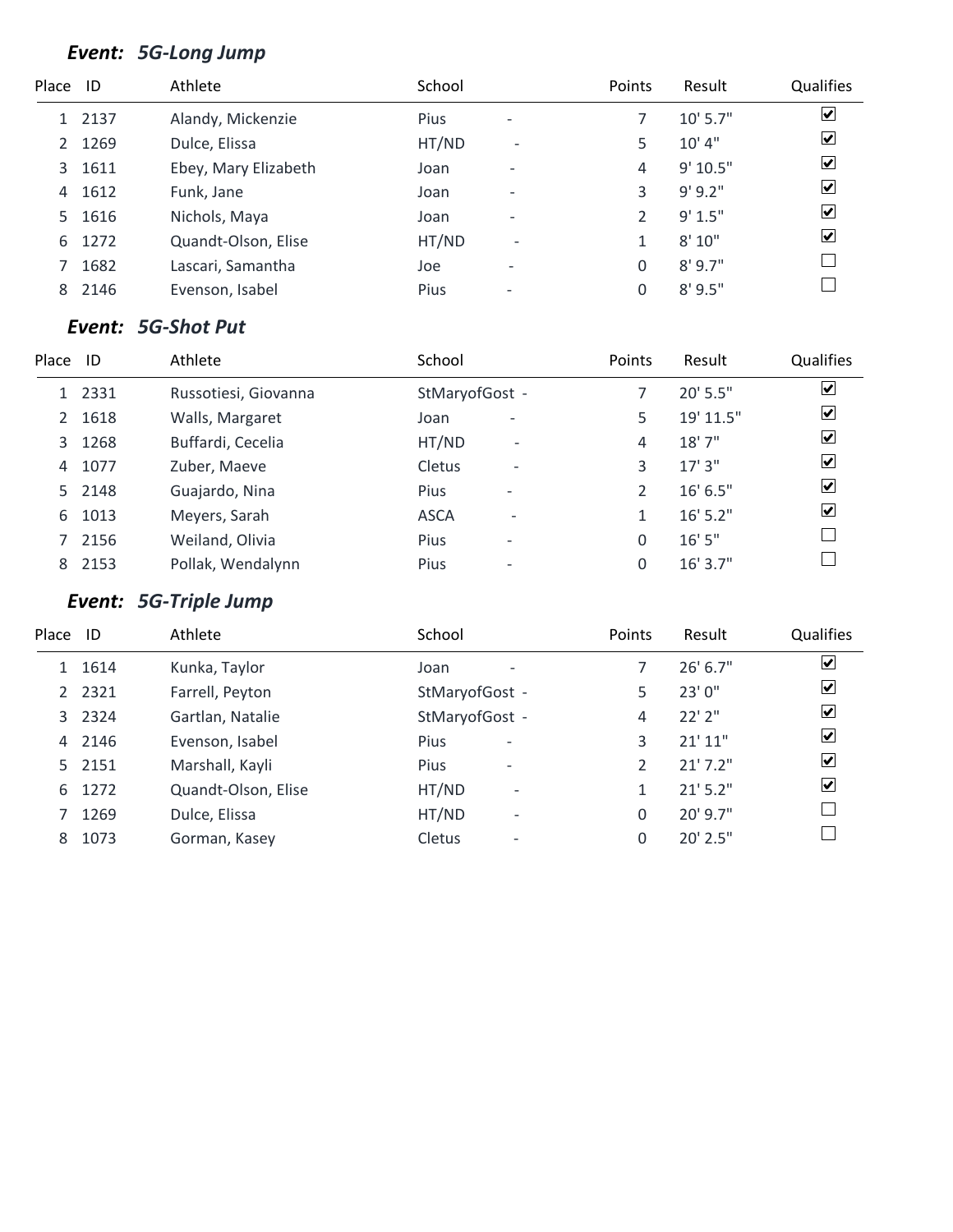#### *Event: 6B-100 Meter Final*

| Place ID |      | Athlete              | School                                  | Points | Result | Qualifies               |
|----------|------|----------------------|-----------------------------------------|--------|--------|-------------------------|
|          | 2187 | Rosenthal, Joseph    | Pius<br>$\qquad \qquad$                 |        | 13.1   | $\blacktriangledown$    |
| 2        | 1101 | Llerenas, Adrian     | Cletus<br>$\overline{\phantom{a}}$      | 5      | 13.8   | ⊻                       |
| 3        | 1638 | Huesing, Nicholas    | Joan<br>$\overline{\phantom{0}}$        | 4      |        | ⊻                       |
| 4        | 1043 | Madden, Nicholas     | <b>ASCA</b><br>$\overline{\phantom{0}}$ | 3      |        | $\blacktriangledown$    |
| 5.       | 2344 | Nolan, Brett         | StMaryofGost -                          | 2      |        | $\vert \checkmark\vert$ |
| 6        | 1295 | Perkins, Brendan     | HT/ND<br>$\overline{\phantom{a}}$       |        |        |                         |
|          | 1293 | Howard, Danny        | HT/ND<br>$\overline{\phantom{a}}$       | 0      |        |                         |
| 8        | 1639 | Jablonski, Christian | Joan                                    | 0      |        |                         |

#### *Event: 6B-200 Meter Dash*

| Place         | ID     | Athlete            | School                                  | Points | Result | Qualifies               |
|---------------|--------|--------------------|-----------------------------------------|--------|--------|-------------------------|
|               | 1 1711 | Neverauskas, Gytis | Joe<br>$\overline{\phantom{0}}$         |        | 30.2   | $\overline{\mathbf{v}}$ |
| $\mathcal{L}$ | 2344   | Nolan, Brett       | StMaryofGost -                          | 5      | 31.2   | $\overline{\mathbf{v}}$ |
| 3             | 1040   | Healy, John        | <b>ASCA</b><br>$\overline{\phantom{0}}$ | 4      |        | $\overline{\mathbf{v}}$ |
| 4             | 1291   | Davis, Jett        | HT/ND<br>$\overline{\phantom{a}}$       | 3      |        | $\blacktriangledown$    |
| 5.            | 1709   | Griffin, Theodore  | Joe<br>$\overline{\phantom{0}}$         | 2      |        |                         |
| 6             | 1045   | Muller, Edward     | <b>ASCA</b><br>$\overline{\phantom{0}}$ | 1      |        |                         |
|               | 1105   | Ruiz, Benjamin     | Cletus<br>$\overline{\phantom{0}}$      | 0      |        |                         |
| 8             | 2184   | Castaneda, Eddie   | Pius<br>$\overline{\phantom{0}}$        | 0      |        |                         |

### *Event: 6B-400 Meter Dash*

| Place ID       |      | Athlete           | School                                  | Points         | Result | Qualifies               |
|----------------|------|-------------------|-----------------------------------------|----------------|--------|-------------------------|
|                | 1638 | Huesing, Nicholas | Joan<br>$\overline{\phantom{0}}$        |                | 1:04.1 | $\overline{\mathbf{v}}$ |
| $\overline{2}$ | 2187 | Rosenthal, Joseph | <b>Pius</b><br>-                        | 5              | 1:04.2 | $\vert \checkmark\vert$ |
| 3              | 1642 | Pitello, Pat      | Joan<br>$\overline{\phantom{0}}$        | 4              |        | ⊻                       |
| 4              | 1037 | Fenlon, Brendan   | <b>ASCA</b><br>$\overline{\phantom{0}}$ | 3              |        | ⊻                       |
| 5.             | 2346 | Petersen, Daniel  | StMaryofGost -                          | $\overline{2}$ |        |                         |
| 6              | 1106 | Shanley, Matthew  | Cletus<br>$\overline{\phantom{a}}$      | 1              |        |                         |
|                | 1706 | Elisha, Parker    | Joe<br>$\overline{\phantom{a}}$         | 0              |        |                         |
| 8              | 1038 | Galbraith, Thomas | <b>ASCA</b><br>$\overline{\phantom{a}}$ | 0              |        |                         |

# *Event: 6B-400 Relay (Major) 4x100*

| Place         | -ID  | Athlete          | School                                    | <b>Points</b> | Result | Qualifies |
|---------------|------|------------------|-------------------------------------------|---------------|--------|-----------|
|               | 1705 | Davero, Vincent  | Joe<br>$\overline{\phantom{a}}$           |               | 1:00.2 | ⊻         |
| $\mathcal{L}$ | 1101 | Llerenas, Adrian | <b>Cletus</b><br>$\overline{\phantom{0}}$ |               | 1:01.9 | ⊻         |
| 3             | 1043 | Madden, Nicholas | <b>ASCA</b><br>$\overline{\phantom{0}}$   | 4             |        |           |
| 4             | 1295 | Perkins, Brendan | HT/ND<br>$\overline{\phantom{a}}$         | 3             |        |           |
|               | 2346 | Petersen, Daniel | StMaryofGost -                            |               |        |           |
|               |      |                  |                                           |               |        |           |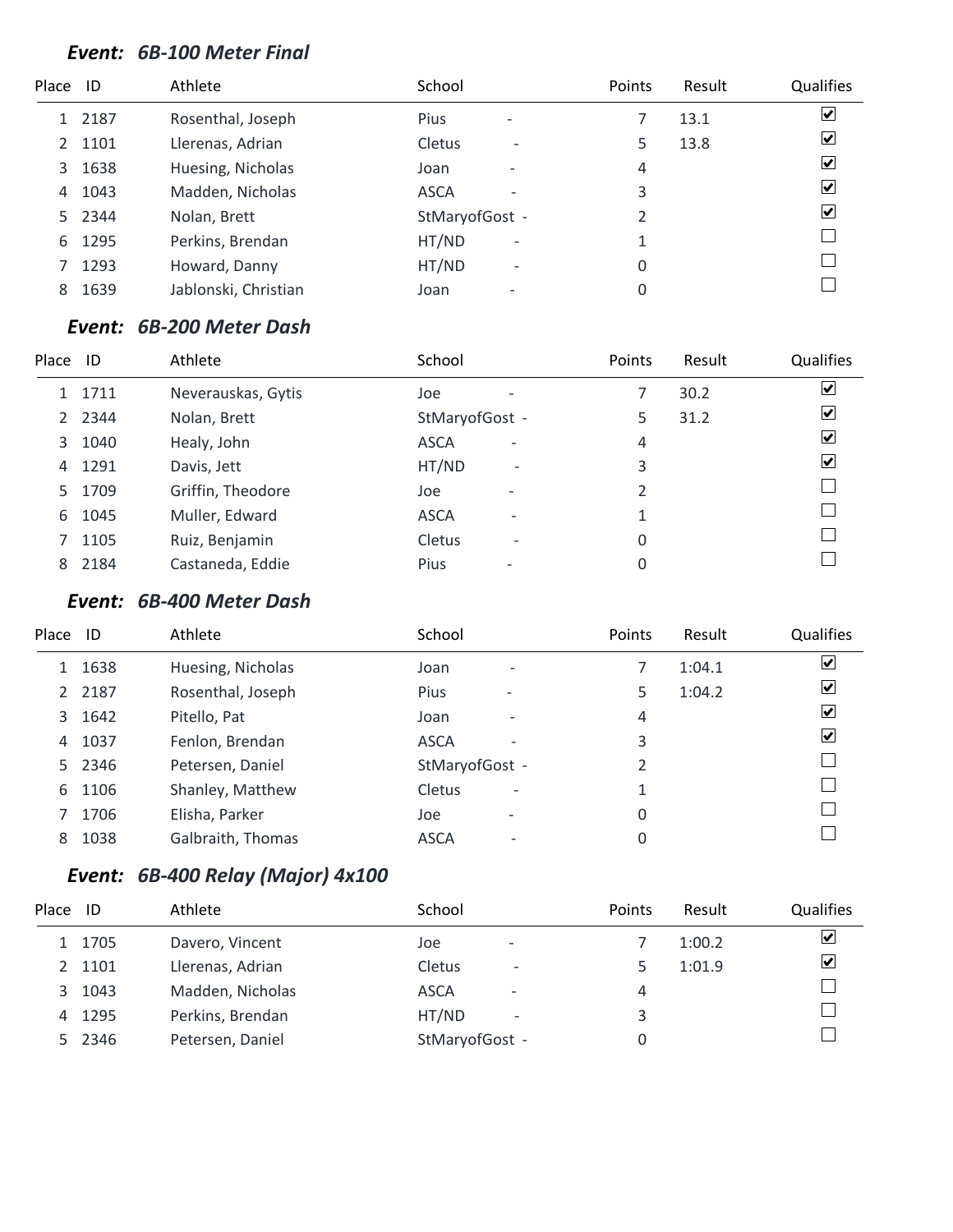### *Event: 6B-400 Relay (Minor) 4x100*

| Place | ID   | Athlete           | School      |                              | Points | Result | Qualifies            |
|-------|------|-------------------|-------------|------------------------------|--------|--------|----------------------|
|       | 1102 | Mulcrone, Quinn   | Cletus      | $\overline{\phantom{a}}$     | 4      | 1:05.3 | ⊻                    |
| 2     | 1706 | Elisha, Parker    | Joe         | $\qquad \qquad \blacksquare$ |        | 1:06.1 | $\blacktriangledown$ |
| 3     | 1643 | Stevenson, Daniel | Joan        | $\overline{\phantom{0}}$     |        |        | $\blacktriangledown$ |
| 4     | 1050 | Vivar, Aaron      | <b>ASCA</b> | ۰                            |        |        |                      |
|       | 1297 | Shannon, Danny    | HT/ND       | $\overline{\phantom{a}}$     |        |        |                      |

### *Event: 6B-600 Meter Run*

| Place ID |      | Athlete          | School                                  | Points | Result | Qualifies               |
|----------|------|------------------|-----------------------------------------|--------|--------|-------------------------|
|          | 1037 | Fenlon, Brendan  | <b>ASCA</b><br>$\overline{\phantom{a}}$ |        | 1:57.8 | $\blacktriangledown$    |
| 2        | 1297 | Shannon, Danny   | HT/ND<br>$\overline{\phantom{0}}$       | 5      | 1:59.3 | ⊻                       |
| 3        | 1296 | Riedl, Jason     | HT/ND<br>$\overline{\phantom{0}}$       | 4      |        | ⊻                       |
| 4        | 1634 | Brown, Alex      | Joan<br>$\overline{\phantom{0}}$        | 3      |        | ⊻                       |
| 5.       | 1102 | Mulcrone, Quinn  | Cletus<br>$\overline{\phantom{0}}$      | 2      |        | $\vert \checkmark\vert$ |
| 6        | 2346 | Petersen, Daniel | StMaryofGost -                          | 1      |        |                         |
|          | 1708 | Fletcher, Elias  | Joe<br>$\overline{\phantom{0}}$         | 0      |        |                         |
| 8        | 1275 | Doorhy, Quinn    | HT/ND<br>$\qquad \qquad$                | 0      |        |                         |

### *Event: 6B-75 Meter Final*

| Place | ID   | Athlete          | School      |                          | Points         | Result | Qualifies            |
|-------|------|------------------|-------------|--------------------------|----------------|--------|----------------------|
|       | 1043 | Madden, Nicholas | <b>ASCA</b> | $\overline{\phantom{0}}$ |                | 11.0   | ☑                    |
| 2     | 1100 | Grzybicki, Kaj   | Cletus      | $\overline{\phantom{a}}$ | 5              | 11.4   | ☑                    |
| 3     | 1635 | Caminar, Tristan | Joan        | ٠                        | 4              |        | $\blacktriangledown$ |
| 4     | 1107 | Townsend, Thomas | Cletus      | $\overline{\phantom{a}}$ | 3              |        | $\blacktriangledown$ |
| 5.    | 1047 | Roe, Nicholas    | <b>ASCA</b> | $\overline{\phantom{0}}$ | $\mathfrak{D}$ |        | $\blacktriangledown$ |
| 6     | 2183 | Bianco, Gabriel  | <b>Pius</b> | $\qquad \qquad$          |                |        |                      |
|       | 1295 | Perkins, Brendan | HT/ND       | $\overline{\phantom{a}}$ | 0              |        |                      |
| 8     | 1293 | Howard, Danny    | HT/ND       | $\overline{\phantom{0}}$ | 0              |        |                      |

### *Event: 6B-800 Medley Relay*

| Place | ID     | Athlete           | School      |                          | Points | Result | <b>Qualifies</b>     |
|-------|--------|-------------------|-------------|--------------------------|--------|--------|----------------------|
|       | 1642   | Pitello, Pat      | Joan        | $\overline{\phantom{0}}$ |        | 2:21.0 | ☑                    |
|       | 2 2173 | Yarusso, Jonathan | Pius        | -                        |        | 2:25.0 | $\blacktriangledown$ |
| 3     | 1037   | Fenlon, Brendan   | <b>ASCA</b> | $\overline{\phantom{a}}$ |        |        |                      |
|       | 4 1106 | Shanley, Matthew  | Cletus      | $\overline{\phantom{a}}$ |        |        |                      |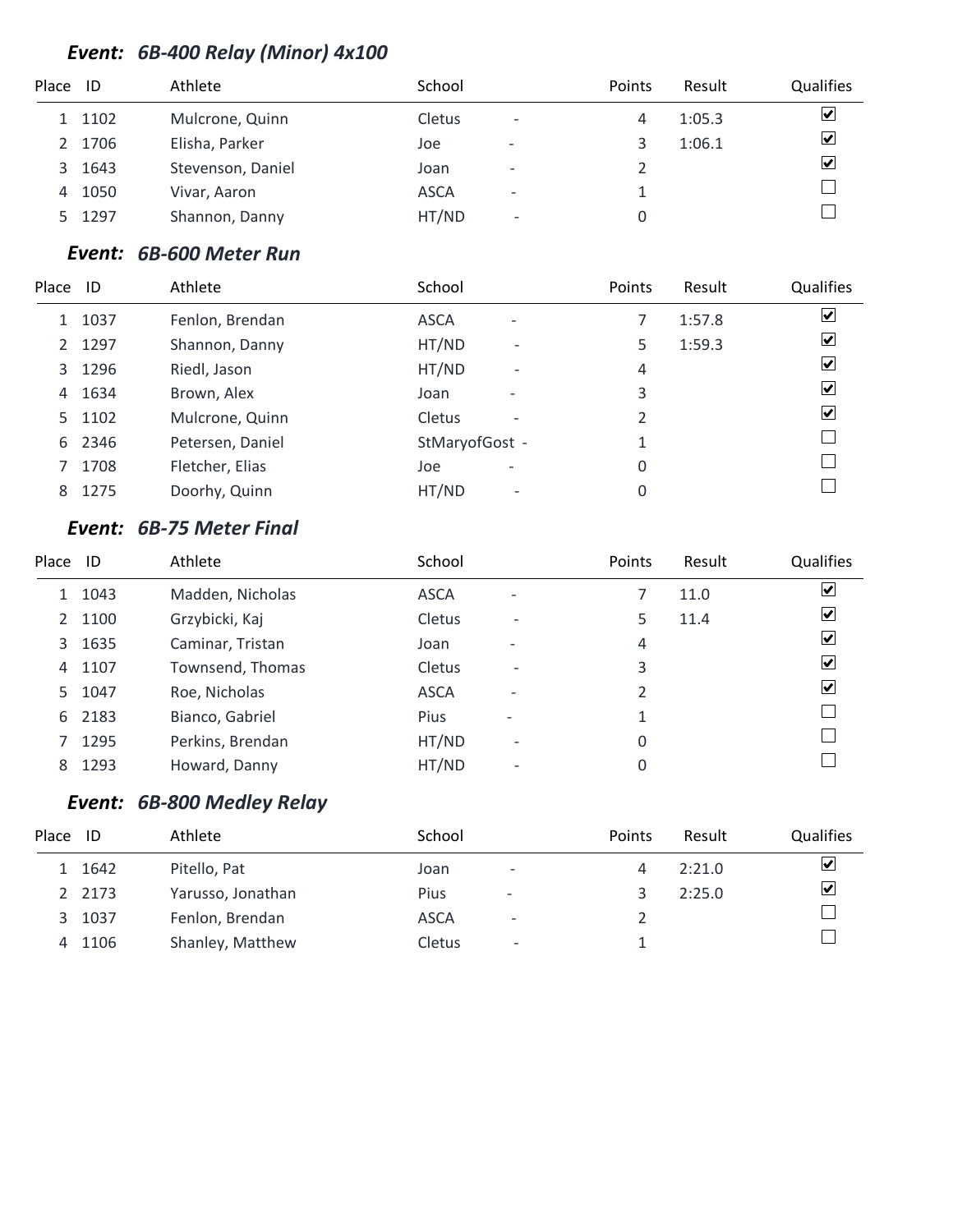#### *Event: 6B-800 Meter Run*

| Place | ID     | Athlete           | School                            | Points | Result | Qualifies                    |
|-------|--------|-------------------|-----------------------------------|--------|--------|------------------------------|
| 1     | 1638   | Huesing, Nicholas | Joan                              |        | 2:31.0 | $\blacktriangledown$         |
| 2     | 2343   | Mysliwiec, Curtis | StMaryofGost -                    | 5      | 2:47.7 | $\blacktriangledown$         |
| 3     | 1297   | Shannon, Danny    | HT/ND<br>$\overline{\phantom{a}}$ | 4      |        | $\blacktriangledown$         |
| 4     | 1640   | Kohlmeyer, Dennis | Joan<br>$\overline{\phantom{a}}$  | 3      |        | $\boxed{\blacktriangledown}$ |
|       | 5 2172 | Williams, Peter   | <b>Pius</b>                       |        |        | $\overline{\mathbf{v}}$      |
| 6     | 1636   | Fugiel, Luke      | Joan<br>۰                         |        |        |                              |
|       | 2157   | Andretti, Kyle    | <b>Pius</b>                       | 0      |        |                              |
| 8     | 1637   | Gabel, Jackson    | Joan                              | 0      |        |                              |

#### *Event: 6B-800 Relay 4x200*

| Place | ID     | Athlete           | School                                  | <b>Points</b> | Result | <b>Qualifies</b>        |
|-------|--------|-------------------|-----------------------------------------|---------------|--------|-------------------------|
|       | 1 1047 | Roe, Nicholas     | <b>ASCA</b><br>$\overline{\phantom{a}}$ |               | 2:19.3 | ☑                       |
|       | 2 2341 | Flannery, Hugh    | StMaryofGost -                          |               | 2:27.7 | $\overline{\mathbf{v}}$ |
|       | 3 1643 | Stevenson, Daniel | Joan<br>$\overline{\phantom{0}}$        | 4             |        |                         |
|       | 4 2184 | Castaneda, Eddie  | <b>Pius</b><br>$\overline{\phantom{0}}$ | 3.            |        |                         |
|       | 5 1292 | DuFour, Connor    | HT/ND<br>$\overline{\phantom{a}}$       |               |        |                         |

# *Event: 6B-High Jump*

| Place ID      |      | Athlete         | School                                  | Points         | Result  | Qualifies               |
|---------------|------|-----------------|-----------------------------------------|----------------|---------|-------------------------|
| 1             | 1707 | Flavin, Sean    | Joe<br>$\overline{\phantom{0}}$         |                | 4' 4''  | $\overline{\mathbf{v}}$ |
| $\mathcal{P}$ | 1045 | Muller, Edward  | <b>ASCA</b><br>$\overline{\phantom{a}}$ | 5              | 4'3''   | $\overline{\mathbf{v}}$ |
| 3             | 1051 | Zediker, Kyle   | <b>ASCA</b><br>$\overline{\phantom{0}}$ | 4              | 4'1''   | $\overline{\mathbf{v}}$ |
| 4             | 2344 | Nolan, Brett    | StMaryofGost -                          | 3              | 3' 10'' | $\blacktriangledown$    |
| 5.            | 1642 | Pitello, Pat    | Joan<br>$\overline{\phantom{a}}$        | $\mathfrak{D}$ | 3'10''  |                         |
| 6             | 2183 | Bianco, Gabriel | Pius<br>$\overline{\phantom{a}}$        |                | 3' 10'' | L                       |
|               | 1097 | Chopp, Tommy    | Cletus<br>$\qquad \qquad$               | 0              | 3'6''   |                         |
| 8             | 1291 | Davis, Jett     | HT/ND<br>$\overline{\phantom{a}}$       | 0              | 3'6''   |                         |

### *Event: 6B-Javelin*

| Place         | ID     | Athlete               | School                            | Points | Result  | <b>Qualifies</b>     |
|---------------|--------|-----------------------|-----------------------------------|--------|---------|----------------------|
|               | 1 1711 | Neverauskas, Gytis    | Joe<br>$\overline{\phantom{a}}$   |        | 82'2''  | $\blacktriangledown$ |
| $\mathcal{P}$ | 1291   | Davis, Jett           | HT/ND<br>$\overline{\phantom{a}}$ | 5.     | 72' 10" | $\blacktriangledown$ |
| 3             | 1102   | Mulcrone, Quinn       | <b>Cletus</b><br>$\qquad \qquad$  | 4      | 64' 9"  | ☑                    |
| 4             | 1290   | Craig, Cullen         | HT/ND<br>$\overline{\phantom{a}}$ | 3      | 62' 9"  | ☑                    |
| 5.            | 2342   | Krzeczkowski, Dominic | StMaryofGost -                    |        | 62'5''  | ☑                    |
| 6.            | 1709   | Griffin, Theodore     | Joe<br>$\overline{\phantom{a}}$   |        | 59'8"   | ☑                    |
|               | 1636   | Fugiel, Luke          | Joan<br>$\overline{\phantom{a}}$  | 0      | 55' 9"  |                      |
| 8.            | 2347   | Reed, Carter          | StMaryofGost -                    | 0      | 55'3"   |                      |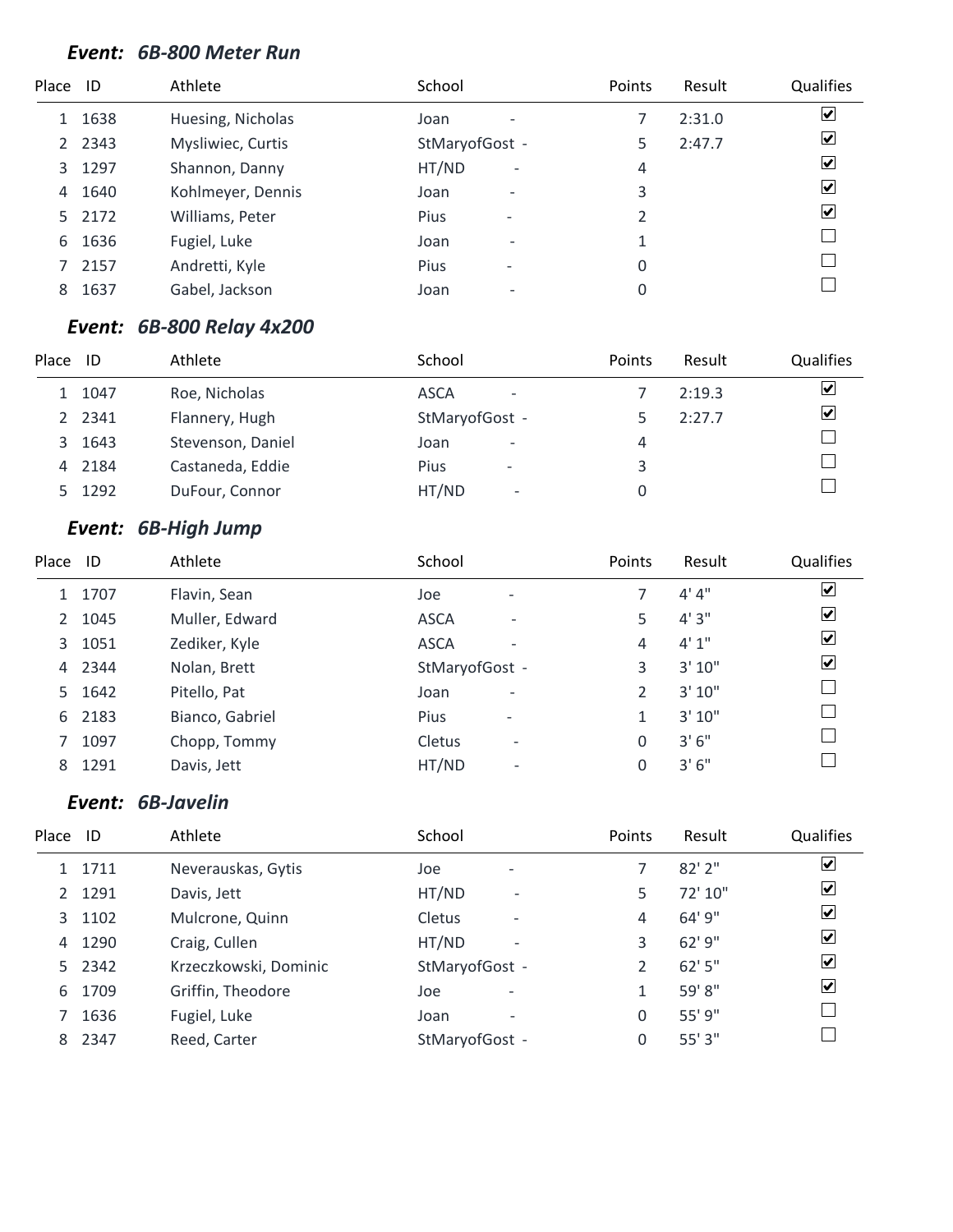### *Event: 6B-Long Jump*

| Place ID |      | Athlete            | School                             | Points | Result        | Qualifies               |
|----------|------|--------------------|------------------------------------|--------|---------------|-------------------------|
|          | 1705 | Davero, Vincent    | Joe<br>$\overline{\phantom{a}}$    |        | 12' 10"       | $\overline{\mathbf{v}}$ |
| 2        | 1101 | Llerenas, Adrian   | Cletus<br>$\overline{\phantom{a}}$ | 5      | 12' 0.5"      | $\overline{\mathbf{v}}$ |
| 3        | 1043 | Madden, Nicholas   | <b>ASCA</b><br>۰                   | 4      | $11'$ $11.5"$ | $\overline{\mathbf{v}}$ |
| 4        | 2344 | Nolan, Brett       | StMaryofGost -                     | 3      | 11'9''        | $\overline{\mathbf{v}}$ |
| 5.       | 1100 | Grzybicki, Kaj     | Cletus<br>$\overline{\phantom{0}}$ | 2      | 11'7''        | $\overline{\mathbf{v}}$ |
| 6        | 1707 | Flavin, Sean       | Joe<br>$\overline{a}$              | 1      | 10' 10.7"     | $\overline{\mathbf{v}}$ |
|          | 1711 | Neverauskas, Gytis | Joe<br>$\qquad \qquad$             | 0      | 10' 9.5"      |                         |
| 8        | 1047 | Roe, Nicholas      | <b>ASCA</b><br>٠                   | 0      | 10'8"         |                         |

#### *Event: 6B-Shot Put*

| Place | ID   | Athlete           | School        |                          | Points        | Result   | Qualifies               |
|-------|------|-------------------|---------------|--------------------------|---------------|----------|-------------------------|
| 1     | 1638 | Huesing, Nicholas | Joan          | $\overline{\phantom{0}}$ |               | 28' 5.5" | ☑                       |
| 2     | 1107 | Townsend, Thomas  | Cletus        | $\overline{\phantom{a}}$ | 5             | 27'3''   | $\overline{\mathbf{v}}$ |
| 3     | 1050 | Vivar, Aaron      | <b>ASCA</b>   | $\overline{\phantom{0}}$ | 4             | 26' 9.5" | $\overline{\mathbf{v}}$ |
| 4     | 1102 | Mulcrone, Quinn   | <b>Cletus</b> | $\overline{\phantom{a}}$ | 3             | 26' 0.2" | $\blacktriangledown$    |
| 5     | 1290 | Craig, Cullen     | HT/ND         | $\overline{\phantom{a}}$ | $\mathcal{P}$ | 24' 6.5" | $\blacktriangledown$    |
| 6     | 1288 | Arenz, Charlie    | HT/ND         | $\overline{\phantom{a}}$ |               | 20' 2.2" | $\blacktriangledown$    |
|       | 1038 | Galbraith, Thomas | <b>ASCA</b>   | $\overline{\phantom{0}}$ | 0             | 19' 10"  |                         |
| 8     | 1041 | Hurd, Zachary     | <b>ASCA</b>   | $\overline{\phantom{0}}$ | 0             | 19' 9.5" |                         |

# *Event: 6B-Triple Jump*

| Place | ID   | Athlete          | School      |                          | Points | Result     | Qualifies               |
|-------|------|------------------|-------------|--------------------------|--------|------------|-------------------------|
|       | 1045 | Muller, Edward   | <b>ASCA</b> | $\overline{\phantom{a}}$ |        | 28' 3.7"   | $\overline{\mathbf{v}}$ |
| 2     | 1705 | Davero, Vincent  | Joe         |                          | 5      | 28' 1.2"   | ⊻                       |
| 3     | 1101 | Llerenas, Adrian | Cletus      | $\overline{\phantom{0}}$ | 4      | 26' 11.2"  | $\overline{\mathbf{v}}$ |
| 4     | 1037 | Fenlon, Brendan  | <b>ASCA</b> | $\overline{\phantom{0}}$ | 3      | 26' 9.7"   | ⊻                       |
| 5.    | 1107 | Townsend, Thomas | Cletus      | $\overline{\phantom{0}}$ | 2      | $26'$ 3.7" | ⊻                       |
| 6     | 1051 | Zediker, Kyle    | <b>ASCA</b> | $\overline{\phantom{0}}$ | 1      | 25' 11.5"  | ⊻                       |
|       | 1634 | Brown, Alex      | Joan        | $\overline{\phantom{0}}$ | 0      | 24' 9.7"   |                         |
| 8     | 1295 | Perkins, Brendan | HT/ND       | $\overline{\phantom{0}}$ | 0      | 24'6''     |                         |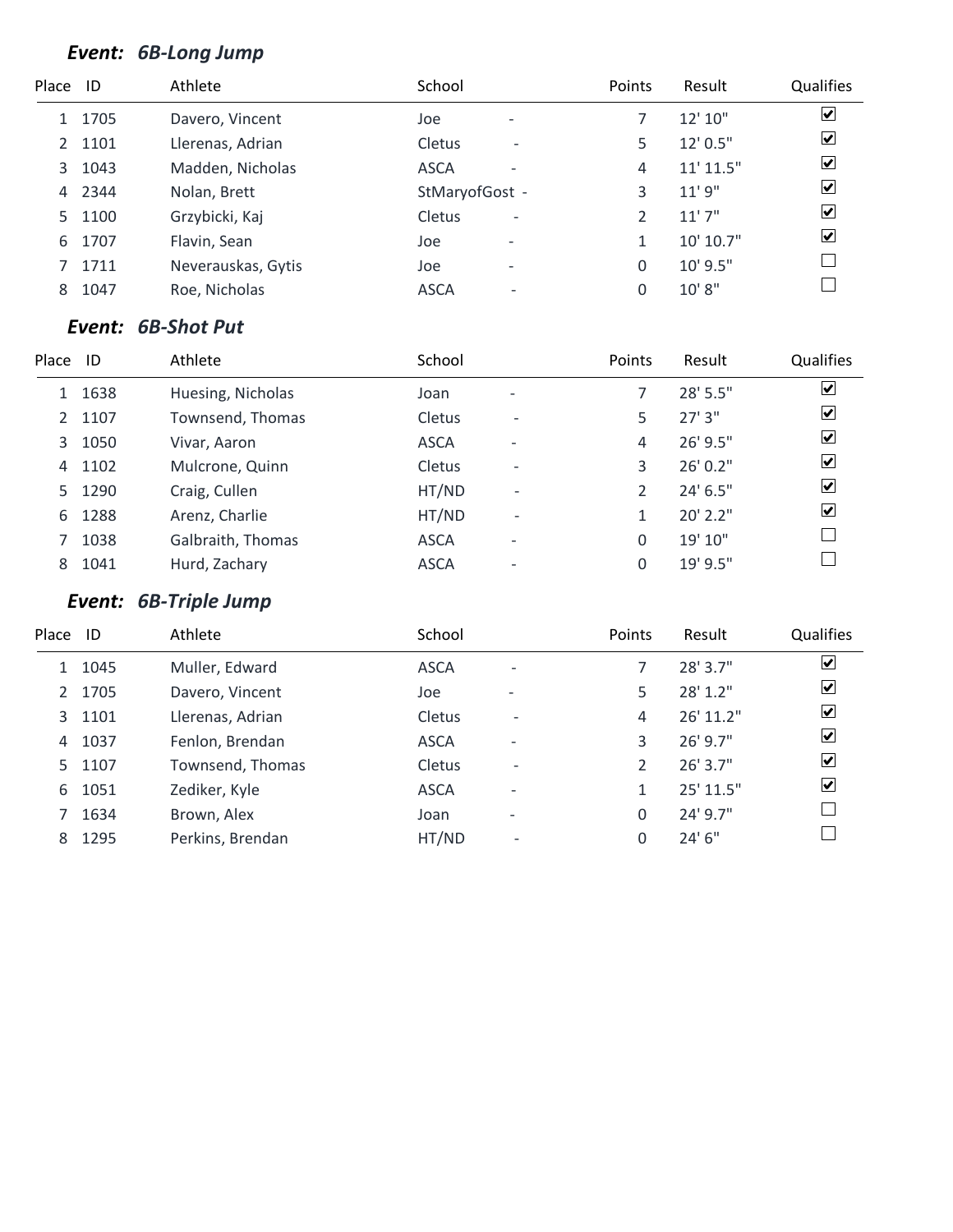#### *Event: 6G-100 Meter Final*

| Place | - ID | Athlete           | School                             | Points | Result | Qualifies               |
|-------|------|-------------------|------------------------------------|--------|--------|-------------------------|
|       | 1030 | Ghapson, Harriet  | <b>ASCA</b><br>۰                   |        | 14.7   | $\blacktriangledown$    |
| 2     | 1285 | Russo, Gianna     | HT/ND<br>$\overline{\phantom{a}}$  | 5      | 15.1   | ⊻                       |
| 3     | 1702 | Sebek, Hope       | Joe<br>$\overline{\phantom{0}}$    | 4      |        | ⊻                       |
| 4     | 2339 | Lucina, Jennifer  | StMaryofGost -                     | 3      |        | $\blacktriangledown$    |
| 5.    | 1093 | Mariano, Amelia   | Cletus<br>$\overline{\phantom{a}}$ | 2      |        | $\vert \checkmark\vert$ |
| 6     | 2175 | Carney, Catherine | Pius<br>$\overline{\phantom{a}}$   | 1      |        |                         |
|       | 1279 | Gilmartin, Katie  | HT/ND<br>$\overline{\phantom{0}}$  | 0      |        |                         |
| 8     | 1092 | Ludden, Julia     | Cletus<br>$\overline{a}$           | 0      |        |                         |

#### *Event: 6G-200 Meter Dash*

| Place | ID     | Athlete         | School |                          | Points | Result | Qualifies               |
|-------|--------|-----------------|--------|--------------------------|--------|--------|-------------------------|
| 1     | 1696   | Jachim, Paige   | Joe    | $\overline{\phantom{0}}$ |        | 31.1   | $\overline{\mathbf{v}}$ |
| 2     | 1699   | Pacelli, Lucy   | Joe    | $\overline{\phantom{0}}$ | 5      | 31.9   | $\overline{\mathbf{v}}$ |
| 3     | 1086   | Butney, Morgan  | Cletus | $\qquad \qquad$          | 4      |        | $\overline{\mathbf{v}}$ |
| 4     | 1281   | Kim, Sophie     | HT/ND  | $\overline{\phantom{a}}$ | 3      |        | $\overline{\mathbf{v}}$ |
|       | 5 2150 | Loftus, Jamie   | Pius   | $\overline{\phantom{a}}$ | 2      |        |                         |
| 6     | 1280   | Jucovics, Ella  | HT/ND  | $\overline{\phantom{a}}$ |        |        |                         |
|       | 2151   | Marshall, Kayli | Pius   | $\overline{\phantom{a}}$ | 0      |        |                         |
| 8     | 1087   | Conn, Lily      | Cletus | $\qquad \qquad$          | 0      |        |                         |

### *Event: 6G-400 Meter Dash*

| Place | ID     | Athlete          | School      |                          | <b>Points</b> | Result | Qualifies               |
|-------|--------|------------------|-------------|--------------------------|---------------|--------|-------------------------|
|       | 1 1088 | Cranny, Shannon  | Cletus      | $\overline{\phantom{a}}$ |               | 1:10.7 | $\blacktriangledown$    |
|       | 2 2177 | Ferris, Marin    | <b>Pius</b> | $\overline{\phantom{a}}$ |               | 1:14.3 | $\blacktriangledown$    |
|       | 3 1698 | McGovern, Jackie | Joe         | $\overline{\phantom{0}}$ | 4             |        | $\blacktriangledown$    |
|       | 4 2176 | Chivilo, Elisa   | <b>Pius</b> | $\overline{\phantom{a}}$ | 3             |        | $\overline{\mathbf{v}}$ |
|       | 5 1279 | Gilmartin, Katie | HT/ND       | $\overline{\phantom{a}}$ |               |        |                         |

### *Event: 6G-400 Relay (Major) 4x100*

| Place | ID     | Athlete       | School      |                          | Points | Result | <b>Qualifies</b>     |
|-------|--------|---------------|-------------|--------------------------|--------|--------|----------------------|
|       | 1 1696 | Jachim, Paige | Joe         | $\overline{\phantom{0}}$ |        | 1:01.3 | $\blacktriangledown$ |
|       | 2 1285 | Russo, Gianna | HT/ND       | $\overline{\phantom{a}}$ |        | 1:04.7 | $\blacktriangledown$ |
|       | 3 2177 | Ferris, Marin | <b>Pius</b> | $\overline{\phantom{a}}$ | 4      |        |                      |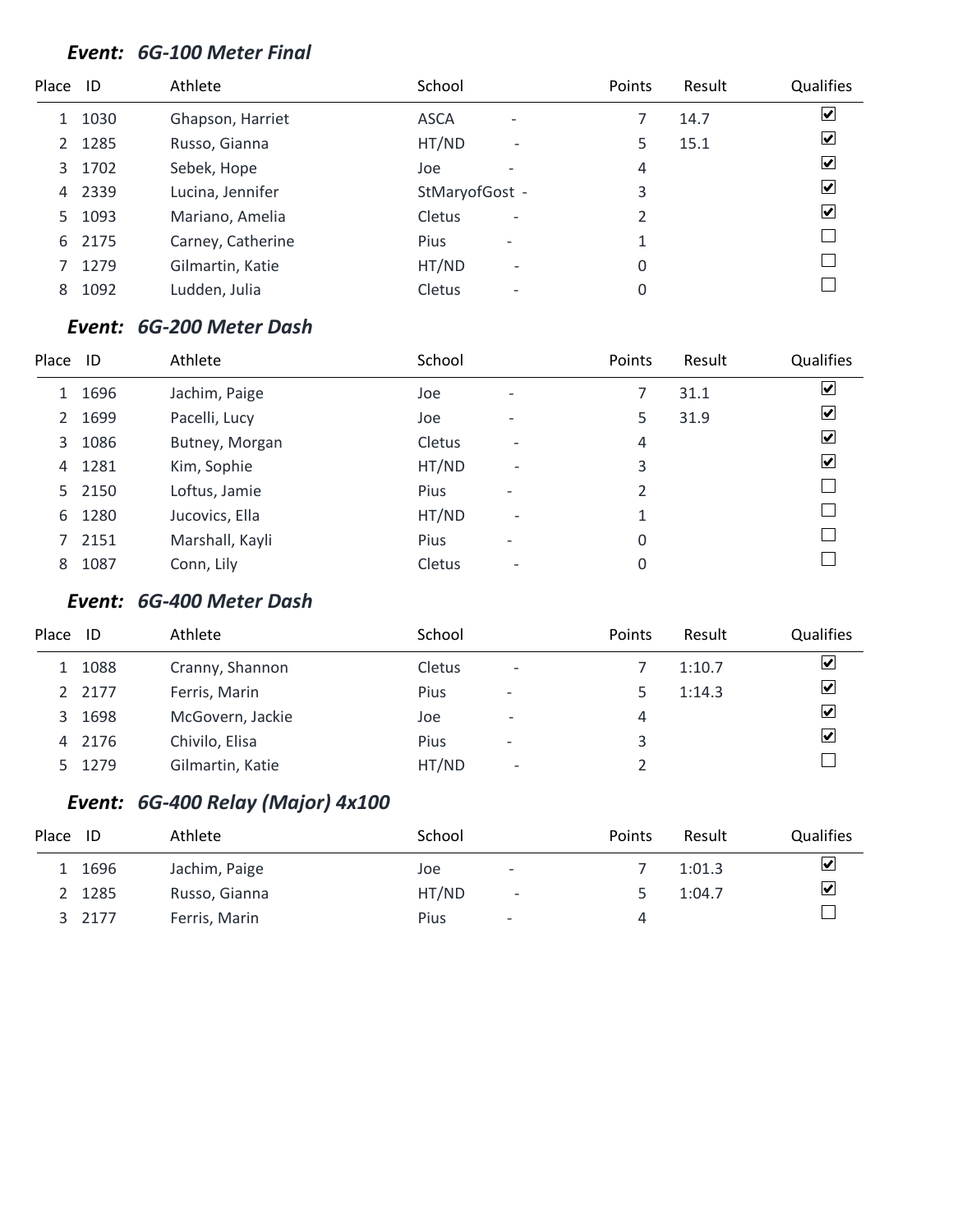### *Event: 6G-400 Relay (Minor) 4x100*

| Place | ID     | Athlete           | School                                  | Points | Result | Qualifies            |
|-------|--------|-------------------|-----------------------------------------|--------|--------|----------------------|
|       | 1 1703 | Sipchen, Claudia  | Joe<br>$\qquad \qquad \blacksquare$     |        | 1:06.1 | $\blacktriangledown$ |
| 2     | 1095   | Schuler, Abby     | Cletus<br>$\qquad \qquad -$             |        | 1:08.5 | $\blacktriangledown$ |
| 3     | 1268   | Buffardi, Cecelia | HT/ND<br>$\overline{\phantom{a}}$       |        |        | $\blacktriangledown$ |
| 4     | 2139   | Barager, Lauren   | <b>Pius</b><br>$\overline{\phantom{a}}$ |        |        |                      |

#### *Event: 6G-600 Meter Run*

| Place | ID     | Athlete            | School |                          | Points | Result | <b>Qualifies</b>        |
|-------|--------|--------------------|--------|--------------------------|--------|--------|-------------------------|
|       | 1 2174 | Bruschuk, Elle     | Pius   | $\overline{\phantom{a}}$ |        | 2:13.0 | $\blacktriangledown$    |
|       | 2 1697 | Lifka, Elizabeth   | Joe    | $\overline{\phantom{a}}$ |        | 2:16.7 | $\overline{\mathbf{v}}$ |
|       | 3 1282 | Lahmann, Elizabeth | HT/ND  | $\overline{\phantom{a}}$ | 4      |        | $\overline{\mathbf{v}}$ |
|       | 4 2143 | Callaghan, Adeline | Pius   | $\overline{\phantom{a}}$ |        |        | $\overline{\mathbf{v}}$ |

### *Event: 6G-75 Meter Final*

| Place | - ID   | Athlete          | School                            | Points | Result | Qualifies               |
|-------|--------|------------------|-----------------------------------|--------|--------|-------------------------|
|       | 1030   | Ghapson, Harriet | <b>ASCA</b><br>۰                  |        | 10.9   | $\overline{\mathbf{v}}$ |
| 2     | 1696   | Jachim, Paige    | Joe<br>$\overline{\phantom{0}}$   | 5      | 11.0   | $\blacktriangledown$    |
| 3     | 1285   | Russo, Gianna    | HT/ND<br>$\overline{\phantom{a}}$ | 4      |        | $\blacktriangledown$    |
| 4     | 1703   | Sipchen, Claudia | Joe                               | 3      |        | $\overline{\mathbf{v}}$ |
|       | 5 2339 | Lucina, Jennifer | StMaryofGost -                    | 2      |        | ☑                       |
| 6     | 2182   | Schaub, Meg      | Pius<br>$\overline{\phantom{a}}$  |        |        |                         |
|       | 2179   | Gonzaga, Jasmine | Pius<br>$\overline{\phantom{a}}$  | 0      |        |                         |
| 8     | 1287   | Winters, Abigail | HT/ND<br>$\overline{\phantom{0}}$ | 0      |        |                         |

### *Event: 6G-800 Medley Relay*

| Place ID |        | Athlete         | School |                          | Points | Result | <b>Qualifies</b>        |
|----------|--------|-----------------|--------|--------------------------|--------|--------|-------------------------|
|          | 1088   | Cranny, Shannon | Cletus | $\overline{\phantom{a}}$ |        | 2:22.0 | $\overline{\mathbf{v}}$ |
|          | 2 2180 | Grivetti, Leah  | Pius   | $\overline{\phantom{0}}$ |        | 2:42.0 | $\overline{\mathbf{v}}$ |

### *Event: 6G-800 Meter Run*

| Place | ID     | Athlete         | School      |                          | Points | Result | <b>Qualifies</b>        |
|-------|--------|-----------------|-------------|--------------------------|--------|--------|-------------------------|
|       | 1 1701 | Redmond, Hadley | Joe         | $\overline{\phantom{a}}$ |        | 3:05.4 | $\vert \checkmark\vert$ |
|       | 2 2177 | Ferris, Marin   | Pius        | $\overline{\phantom{a}}$ |        | 3:07.3 | $\overline{\mathbf{v}}$ |
|       | 3 2174 | Bruschuk, Elle  | <b>Pius</b> | $\overline{\phantom{a}}$ | 4      |        | ☑                       |
|       | 4 2178 | Goetz, Hailey   | Pius        | $\overline{\phantom{a}}$ | 3      |        | ☑                       |
|       | 5 2176 | Chivilo, Elisa  | Pius        | $\overline{\phantom{a}}$ |        |        | ⊻                       |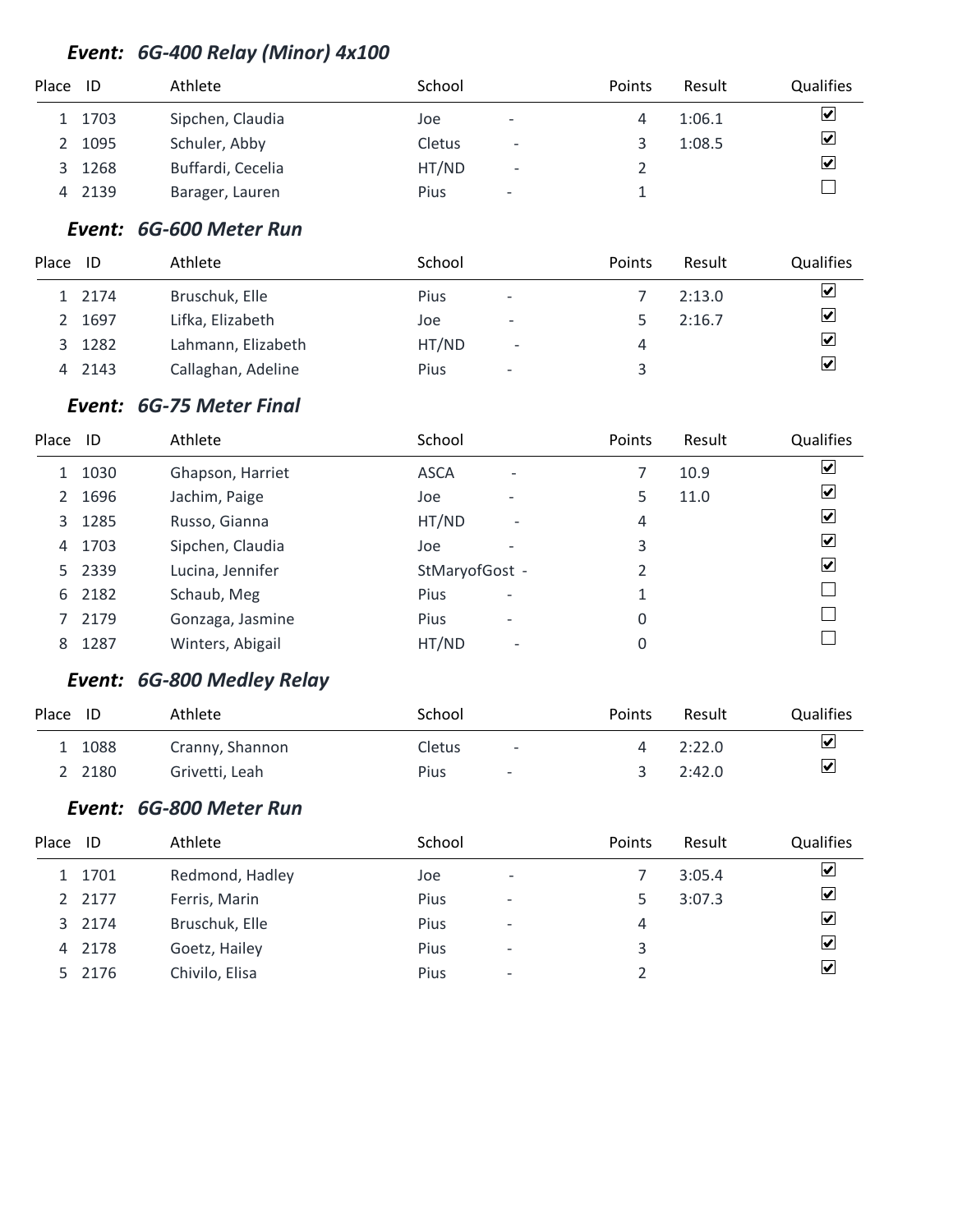### *Event: 6G-800 Relay 4x200*

| Place ID |        | Athlete          | School |                          | Points | Result | <b>Qualifies</b>                |
|----------|--------|------------------|--------|--------------------------|--------|--------|---------------------------------|
|          | 1699   | Pacelli, Lucy    | Joe    | -                        |        | 2:14.7 | $\overline{\blacktriangledown}$ |
|          | 2 1287 | Winters, Abigail | HT/ND  | $\overline{\phantom{a}}$ |        | 2:22.3 | $\overline{\blacktriangledown}$ |
| 3        | 2156   | Weiland, Olivia  | Pius   | $\overline{\phantom{a}}$ |        |        |                                 |

### *Event: 6G-High Jump*

| Place ID |        | Athlete          | School      |                          | Points | Result | Qualifies               |
|----------|--------|------------------|-------------|--------------------------|--------|--------|-------------------------|
|          | 1 2174 | Bruschuk, Elle   | Pius        | -                        |        | 4' 4'' | $\overline{\mathbf{v}}$ |
| 2        | 1030   | Ghapson, Harriet | <b>ASCA</b> | $\overline{\phantom{0}}$ | 5      | 4'3''  | $\overline{\mathbf{v}}$ |
| 3        | 1285   | Russo, Gianna    | HT/ND       | $\overline{\phantom{a}}$ | 4      | 4'3''  | $\overline{\mathbf{v}}$ |
| 4        | 1702   | Sebek, Hope      | Joe         | $\overline{\phantom{a}}$ | 3      | 4'1''  | $\blacktriangledown$    |
| 5.       | 1088   | Cranny, Shannon  | Cletus      | $\overline{\phantom{0}}$ |        | 3'8''  |                         |
| 6        | 1093   | Mariano, Amelia  | Cletus      | $\overline{\phantom{0}}$ |        | 3'8''  |                         |
|          | 2150   | Loftus, Jamie    | Pius        | $\overline{a}$           | 0      | 3'6''  |                         |

### *Event: 6G-Javelin*

| Place ID      |      | Athlete            | School                             | Points | Result         | Qualifies               |
|---------------|------|--------------------|------------------------------------|--------|----------------|-------------------------|
|               | 2339 | Lucina, Jennifer   | StMaryofGost -                     | 7      | 66' 7"         | $\overline{\mathbf{v}}$ |
| $\mathcal{L}$ | 2180 | Grivetti, Leah     | Pius<br>$\overline{\phantom{a}}$   | 5      | $54'$ 2"       | $\blacktriangledown$    |
| 3             | 1701 | Redmond, Hadley    | Joe<br>$\overline{\phantom{0}}$    | 4      | 53' 6"         | $\overline{\mathbf{v}}$ |
| 4             | 1280 | Jucovics, Ella     | HT/ND<br>$\overline{a}$            | 3      | 51' 4"         | $\overline{\mathbf{v}}$ |
| 5.            | 2175 | Carney, Catherine  | Pius<br>$\overline{\phantom{a}}$   | 2      | 50' 2"         | $\overline{\mathbf{v}}$ |
| 6             | 1281 | Kim, Sophie        | HT/ND<br>$\overline{\phantom{a}}$  | 1      | 44'8"          | $\overline{\mathbf{v}}$ |
|               | 1282 | Lahmann, Elizabeth | HT/ND<br>$\overline{\phantom{0}}$  | 0      | 44' 1"         |                         |
| 8             | 1092 | Ludden, Julia      | Cletus<br>$\overline{\phantom{a}}$ | 0      | 39' 5"         |                         |
| 9             | 1095 | Schuler, Abby      | Cletus<br>$\overline{a}$           | 0      | $\blacksquare$ |                         |
|               |      |                    |                                    |        |                |                         |

# *Event: 6G-Long Jump*

| Place | ID   | Athlete          | School      |                          | Points | Result       | Qualifies             |
|-------|------|------------------|-------------|--------------------------|--------|--------------|-----------------------|
| 1     | 1030 | Ghapson, Harriet | <b>ASCA</b> | $\overline{\phantom{a}}$ |        | $12'$ 1.7"   | $\blacktriangleright$ |
| 2     | 1696 | Jachim, Paige    | Joe         | $\overline{\phantom{0}}$ | 5      | 11' 8.7''    | $\blacktriangleright$ |
| 3     | 1287 | Winters, Abigail | HT/ND       | $\overline{\phantom{a}}$ | 4      | $10'$ 6.5"   | $\blacktriangleright$ |
| 4     | 1701 | Redmond, Hadley  | Joe         | $\overline{\phantom{0}}$ | 3      | $10'$ 5.7"   | ☑                     |
| 5.    | 1092 | Ludden, Julia    | Cletus      | $\overline{\phantom{a}}$ | 2      | 10' 4.7''    | ☑                     |
| 6     | 1093 | Mariano, Amelia  | Cletus      | $\overline{\phantom{a}}$ |        | 10' 4.2"     | ⊻                     |
|       | 2176 | Chivilo, Elisa   | Pius        | $\overline{\phantom{a}}$ | 0      | $10'$ $1.7"$ |                       |
| 8     | 2179 | Gonzaga, Jasmine | Pius        | $\overline{\phantom{a}}$ | 0      | 9' 10.7"     |                       |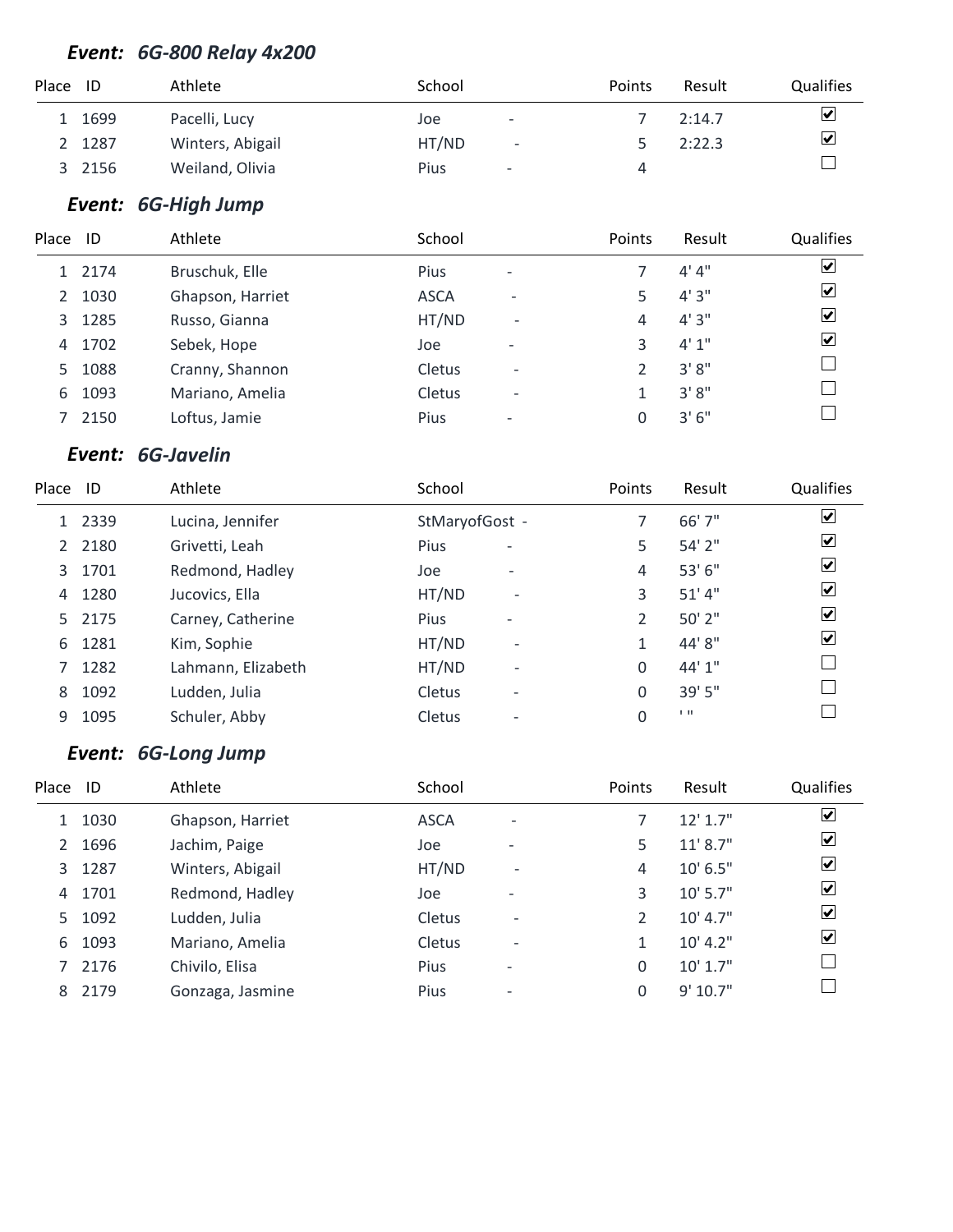### *Event: 6G-Shot Put*

| Place | ID   | Athlete            | School      |                          | Points   | Result     | Qualifies               |
|-------|------|--------------------|-------------|--------------------------|----------|------------|-------------------------|
|       | 2175 | Carney, Catherine  | <b>Pius</b> | $\overline{\phantom{a}}$ |          | 24'2''     | $\overline{\mathbf{v}}$ |
| 2     | 1086 | Butney, Morgan     | Cletus      | $\overline{\phantom{a}}$ | 5        | 24'1"      | $\blacktriangledown$    |
| 3     | 1695 | Boor, Lillian      | Joe         | $\overline{\phantom{a}}$ | 4        | 22' 3.2"   | $\blacktriangledown$    |
| 4     | 1281 | Kim, Sophie        | HT/ND       | $\overline{\phantom{a}}$ | 3        | $21'$ 1.2" | $\overline{\mathbf{v}}$ |
| 5.    | 1700 | Porcelli, Norah    | Joe         | $\overline{\phantom{a}}$ | 2        | $20'$ 7.5" | $\overline{\mathbf{v}}$ |
| 6     | 1284 | Moster, Audrey     | HT/ND       | $\overline{\phantom{0}}$ | 1        | 20' 1.5"   | $\overline{\mathbf{v}}$ |
|       | 1282 | Lahmann, Elizabeth | HT/ND       | $\overline{\phantom{a}}$ | 0        | 20' 1.2"   |                         |
| 8     | 1094 | Ramicone, Colleen  | Cletus      | $\overline{\phantom{0}}$ | $\Omega$ | $17'$ 2.7" |                         |

# *Event: 6G-Triple Jump*

| Place | -ID  | Athlete               | School |                          | Points | Result     | Qualifies               |
|-------|------|-----------------------|--------|--------------------------|--------|------------|-------------------------|
|       | 1088 | Cranny, Shannon       | Cletus | $\overline{\phantom{a}}$ |        | 27'10''    | $\overline{\mathbf{v}}$ |
| 2     | 1702 | Sebek, Hope           | Joe    | $\overline{\phantom{0}}$ | 5      | 25'5''     | $\overline{\mathbf{v}}$ |
| 3     | 1279 | Gilmartin, Katie      | HT/ND  | $\overline{\phantom{a}}$ | 4      | 24' 10.5"  | $\overline{\mathbf{v}}$ |
| 4     | 2174 | Bruschuk, Elle        | Pius   | $\overline{\phantom{a}}$ | 3      | 24' 4.5"   | $\blacktriangledown$    |
| 5.    | 2178 | Goetz, Hailey         | Pius   | $\overline{\phantom{a}}$ |        | 23'8"      | $\blacktriangledown$    |
| 6     | 1699 | Pacelli, Lucy         | Joe    | $\overline{\phantom{0}}$ |        | 23' 4.5''  | $\blacktriangledown$    |
|       | 1697 | Lifka, Elizabeth      | Joe    | $\overline{\phantom{0}}$ | 0      | 22' 6''    |                         |
| 8     | 1089 | Dorchinecz, Annaliese | Cletus | $\qquad \qquad$          | 0      | $22'$ 5.7" |                         |

### *Event: 7B-100 Meter Final*

| Place | ID     | Athlete              | School      |                          | Points | Result | Qualifies                              |
|-------|--------|----------------------|-------------|--------------------------|--------|--------|----------------------------------------|
|       | 1 2207 | Wangler, Michael     | <b>Pius</b> | $\overline{\phantom{a}}$ |        | 13.0   | $\blacktriangledown$                   |
|       | 2 1313 | Evers, Patrick       | HT/ND       | $\overline{\phantom{a}}$ | 5      | 13.5   | $\blacktriangledown$                   |
| 3     | 1657   | Manuel, Andrew       | Joan        | $\overline{\phantom{0}}$ | 4      |        | $\left \boldsymbol{\mathsf{v}}\right $ |
| 4     | 1129   | Magee, Jack          | Cletus      | $\overline{\phantom{a}}$ | 3      |        | $\vert \checkmark\vert$                |
|       | 5 2203 | Long, Michael        | <b>Pius</b> | $\overline{\phantom{a}}$ | 2      |        | $\vert \checkmark\vert$                |
| 6     | 1736   | Pacelli, Luke        | Joe         | $\qquad \qquad$          | 1      |        |                                        |
|       | 1316   | Moran, Matthew       | HT/ND       | $\overline{\phantom{a}}$ | 0      |        |                                        |
| 8     | 2677   | <b>Tyler Caminar</b> | Joan        | -                        | 0      |        |                                        |

### *Event: 7B-1600 Run*

| Place | ID     | Athlete         | School                            | Points | Result | <b>Qualifies</b>     |
|-------|--------|-----------------|-----------------------------------|--------|--------|----------------------|
|       | 1308   | Cernugel, Billy | HT/ND<br>$\overline{\phantom{a}}$ |        | 5:50.0 | ☑                    |
|       | 2 1312 | Doorhy, Kyle    | HT/ND<br>$\overline{\phantom{a}}$ |        | 5:53.0 | ⊻                    |
|       | 1314   | Hanus, Declan   | HT/ND<br>$\overline{\phantom{a}}$ |        |        | $\blacktriangledown$ |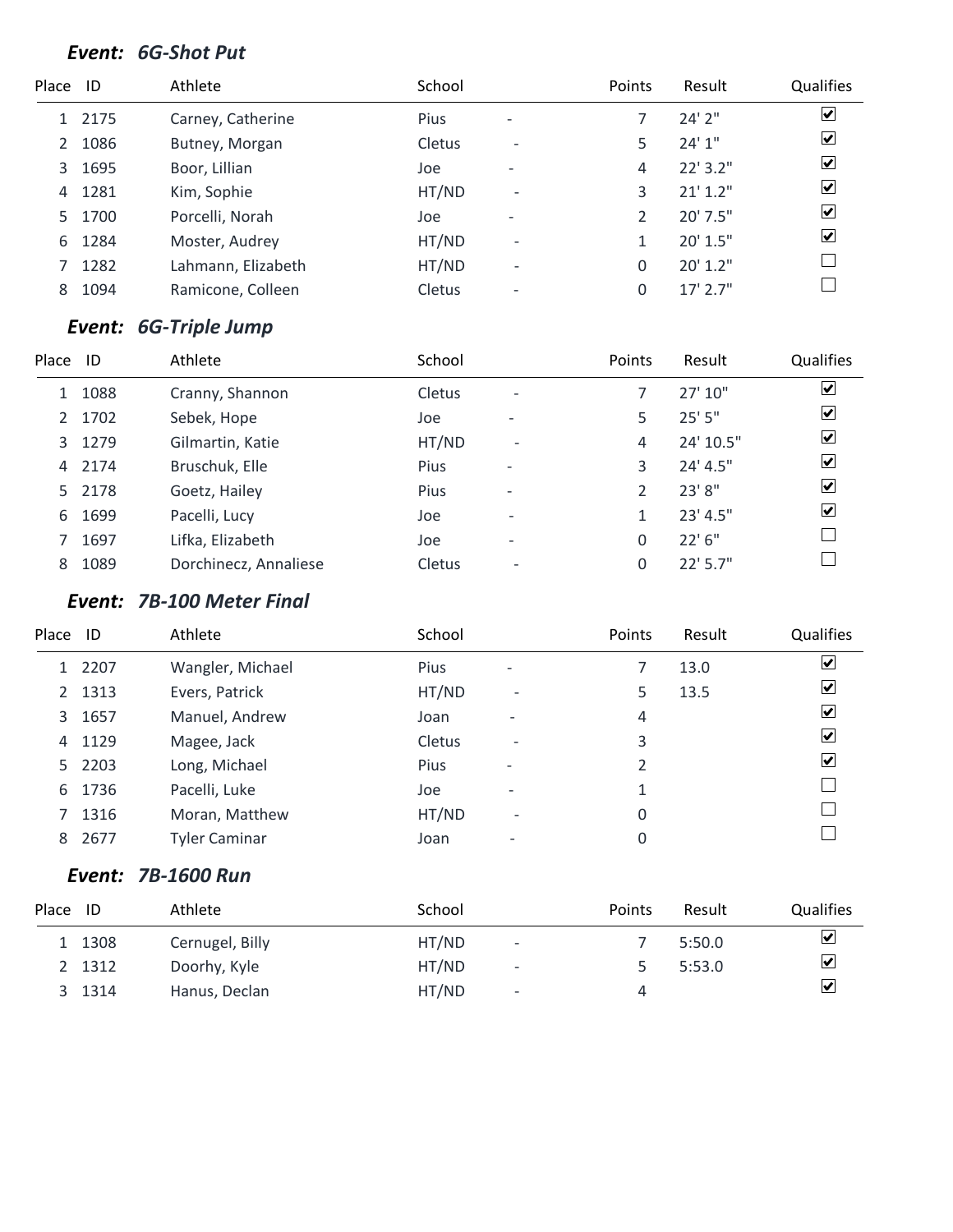#### *Event: 7B-200 Meter Dash*

| Place | - ID | Athlete             | School      |                          | Points | Result | Qualifies                       |
|-------|------|---------------------|-------------|--------------------------|--------|--------|---------------------------------|
|       | 1317 | Sledzinski, Kenneth | HT/ND       | $\overline{\phantom{a}}$ |        | 28.7   | $\overline{\blacktriangledown}$ |
| 2     | 1308 | Cernugel, Billy     | HT/ND       | $\overline{\phantom{a}}$ |        | 28.9   | $\overline{\mathbf{v}}$         |
| 3     | 1733 | Gozdziak, Gabe      | Joe         | $\overline{\phantom{0}}$ | 4      |        | $\overline{\mathbf{v}}$         |
| 4     | 1127 | Gorman, Brady       | Cletus      | $\qquad \qquad$          | 3      |        | $\overline{\mathbf{v}}$         |
| 5.    | 1736 | Pacelli, Luke       | Joe         | $\overline{\phantom{0}}$ |        |        | $\overline{\mathbf{v}}$         |
| 6     | 1651 | Cooney, Charles     | Joan        |                          |        |        |                                 |
|       | 1061 | Strohmeyer, Albert  | <b>ASCA</b> |                          | 0      |        |                                 |

#### *Event: 7B-400 Meter Dash*

| Place         | -ID    | Athlete           | School                                  | Points         | Result | Qualifies               |
|---------------|--------|-------------------|-----------------------------------------|----------------|--------|-------------------------|
|               | 1 1310 | Domke, Michael    | HT/ND<br>$\overline{\phantom{a}}$       |                | 1:03.9 | ☑                       |
| $\mathcal{L}$ | 2365   | Gartlan, Leo      | StMaryofGost -                          | 5              | 1:05.5 | $\overline{\mathbf{v}}$ |
| 3             | 1656   | Kunka, Braden     | Joan<br>$\qquad \qquad \blacksquare$    | 4              |        | $\overline{\mathbf{v}}$ |
| 4             | 2208   | Williams, Garrett | <b>Pius</b><br>$\overline{\phantom{0}}$ | 3              |        | ☑                       |
| 5.            | 1658   | Manuel, Christian | Joan<br>$\overline{\phantom{0}}$        | $\mathfrak{D}$ |        |                         |
| 6             | 1311   | Doorhy, Aaron     | HT/ND<br>$\overline{\phantom{a}}$       |                |        |                         |
|               | 1732   | Gates, Michael    | Joe<br>-                                | 0              |        |                         |
|               |        |                   |                                         |                |        |                         |

### *Event: 7B-400 Relay (Major) 4x100*

| Place | ID     | Athlete          | School |                          | <b>Points</b> | Result | <b>Qualifies</b>        |
|-------|--------|------------------|--------|--------------------------|---------------|--------|-------------------------|
|       | 1129   | Magee, Jack      | Cletus | $\qquad \qquad$          |               |        | $\blacktriangledown$    |
|       | 2 1313 | Evers, Patrick   | HT/ND  | $\overline{\phantom{a}}$ |               |        | $\overline{\mathbf{v}}$ |
| 3     | 1657   | Manuel, Andrew   | Joan   | $\overline{\phantom{0}}$ | 4             |        |                         |
| 4     | 2207   | Wangler, Michael | Pius   | $\,$                     |               |        |                         |

### *Event: 7B-400 Relay (Minor) 4x100*

| Place | ID     | Athlete          | School        |                          | Points | Result | Qualifies               |
|-------|--------|------------------|---------------|--------------------------|--------|--------|-------------------------|
|       | 1 1736 | Pacelli, Luke    | Joe           | $\overline{\phantom{a}}$ | 4      |        | ⊻                       |
|       | 2 1312 | Doorhy, Kyle     | HT/ND         | $\overline{\phantom{a}}$ |        |        | ⊻                       |
| 3     | 1126   | farnan, quinn    | <b>Cletus</b> | $\overline{\phantom{0}}$ |        |        | $\overline{\mathbf{v}}$ |
| 4     | 1656   | Kunka, Braden    | Joan          | -                        |        |        |                         |
| 5     | 1060   | Salinas, Gabriel | <b>ASCA</b>   | $\overline{\phantom{0}}$ | 0      |        |                         |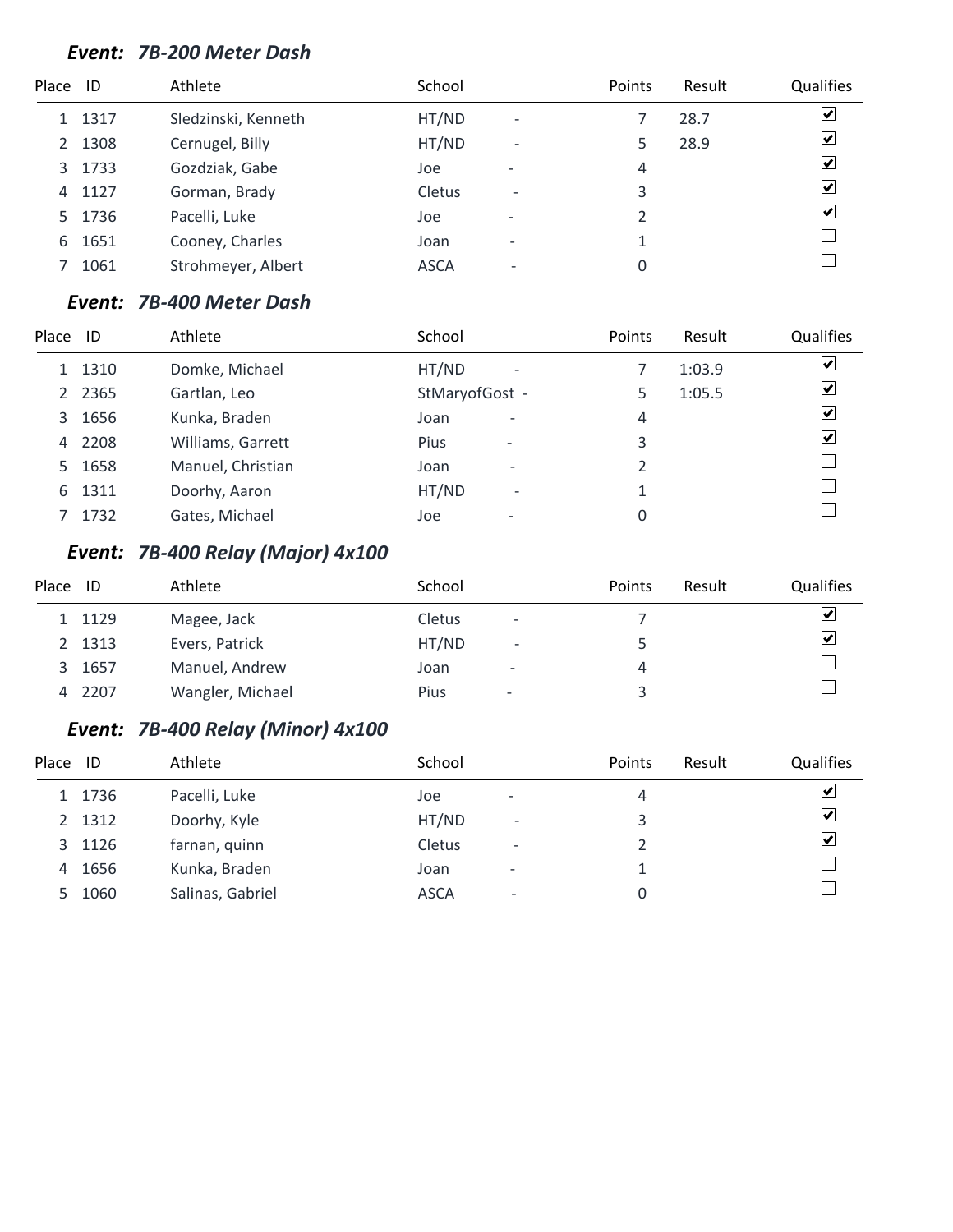### *Event: 7B-75 Hurdle Final*

| Place ID |      | Athlete          | School                                        | Points        | Result | Qualifies               |
|----------|------|------------------|-----------------------------------------------|---------------|--------|-------------------------|
| 1        | 1133 | Santiago, Jacob  | <b>Cletus</b><br>$\qquad \qquad \blacksquare$ |               | 13.5   | $\blacktriangledown$    |
| 2        | 1318 | Surowiec, Ian    | HT/ND<br>$\overline{\phantom{a}}$             | 5             | 13.6   | ⊻                       |
| 3        | 2365 | Gartlan, Leo     | StMaryofGost -                                | 4             |        | $\blacktriangledown$    |
| 4        | 2205 | Rodgers, Michael | Pius<br>$\overline{\phantom{a}}$              | 3             |        | $\blacktriangledown$    |
| 5.       | 1735 | Miller, Andrew   | Joe<br>$\overline{\phantom{a}}$               | $\mathcal{P}$ |        | $\vert \checkmark\vert$ |
| 6        | 1653 | Faber, Timothy   | Joan<br>$\overline{\phantom{0}}$              |               |        |                         |
|          | 1060 | Salinas, Gabriel | <b>ASCA</b><br>۰                              | 0             |        |                         |
| 8        | 2368 | Leahy, Luke      | StMaryofGost -                                | 0             |        |                         |

#### *Event: 7B-75 Meter Final*

| Place | ID     | Athlete         | School        |                          | Points | Result | Qualifies                       |
|-------|--------|-----------------|---------------|--------------------------|--------|--------|---------------------------------|
|       | 1 1657 | Manuel, Andrew  | Joan          | $\overline{\phantom{a}}$ |        | 10.2   | $\overline{\mathbf{v}}$         |
|       | 2 1313 | Evers, Patrick  | HT/ND         | $\overline{\phantom{a}}$ |        | 10.5   | $\overline{\mathbf{v}}$         |
|       | 3 1126 | farnan, quinn   | Cletus        | $\overline{\phantom{a}}$ | 4      |        | $\overline{\blacktriangledown}$ |
| 4     | 1661   | Tobias, Samuel  | Joan          | $\overline{\phantom{0}}$ | 3      |        | $\overline{\mathbf{v}}$         |
|       | 5 1316 | Moran, Matthew  | HT/ND         | $\overline{\phantom{0}}$ |        |        | $\overline{\mathbf{v}}$         |
|       | 6 1122 | Bergquist, Duke | <b>Cletus</b> | $\overline{\phantom{a}}$ |        |        |                                 |

#### *Event: 7B-800 Meter Run*

| Place | ID     | Athlete        | School                            | Points | Result | <b>Qualifies</b>                   |
|-------|--------|----------------|-----------------------------------|--------|--------|------------------------------------|
|       | 1 1310 | Domke, Michael | HT/ND<br>$\overline{\phantom{a}}$ |        | 2:26.9 | ☑                                  |
|       | 2 2365 | Gartlan, Leo   | StMaryofGost -                    |        | 2:36.7 | $\boxed{\blacktriangledown}$       |
|       | 3 1312 | Doorhy, Kyle   | HT/ND<br>$\overline{\phantom{a}}$ | 4      |        | $\blacktriangledown$               |
|       | 4 1735 | Miller, Andrew | Joe<br>$\overline{\phantom{0}}$   |        |        | $\overline{\smash{\triangledown}}$ |

#### *Event: 7B-800 Relay 4x200*

| Place | ID     | Athlete            | School        |                              | <b>Points</b> | Result | <b>Qualifies</b>     |
|-------|--------|--------------------|---------------|------------------------------|---------------|--------|----------------------|
|       | 1 1732 | Gates, Michael     | Joe           | $\overline{\phantom{a}}$     |               | 2:10.0 | ⊻                    |
|       | 2 1132 | Morlock, Nicholas  | <b>Cletus</b> | $\qquad \qquad \blacksquare$ |               | 2:10.6 | $\blacktriangledown$ |
| 3     | 1654   | Gregorio, Nicholas | Joan          | $\overline{\phantom{0}}$     | 4             |        |                      |
| 4     | 2208   | Williams, Garrett  | Pius          | $\overline{\phantom{a}}$     |               |        |                      |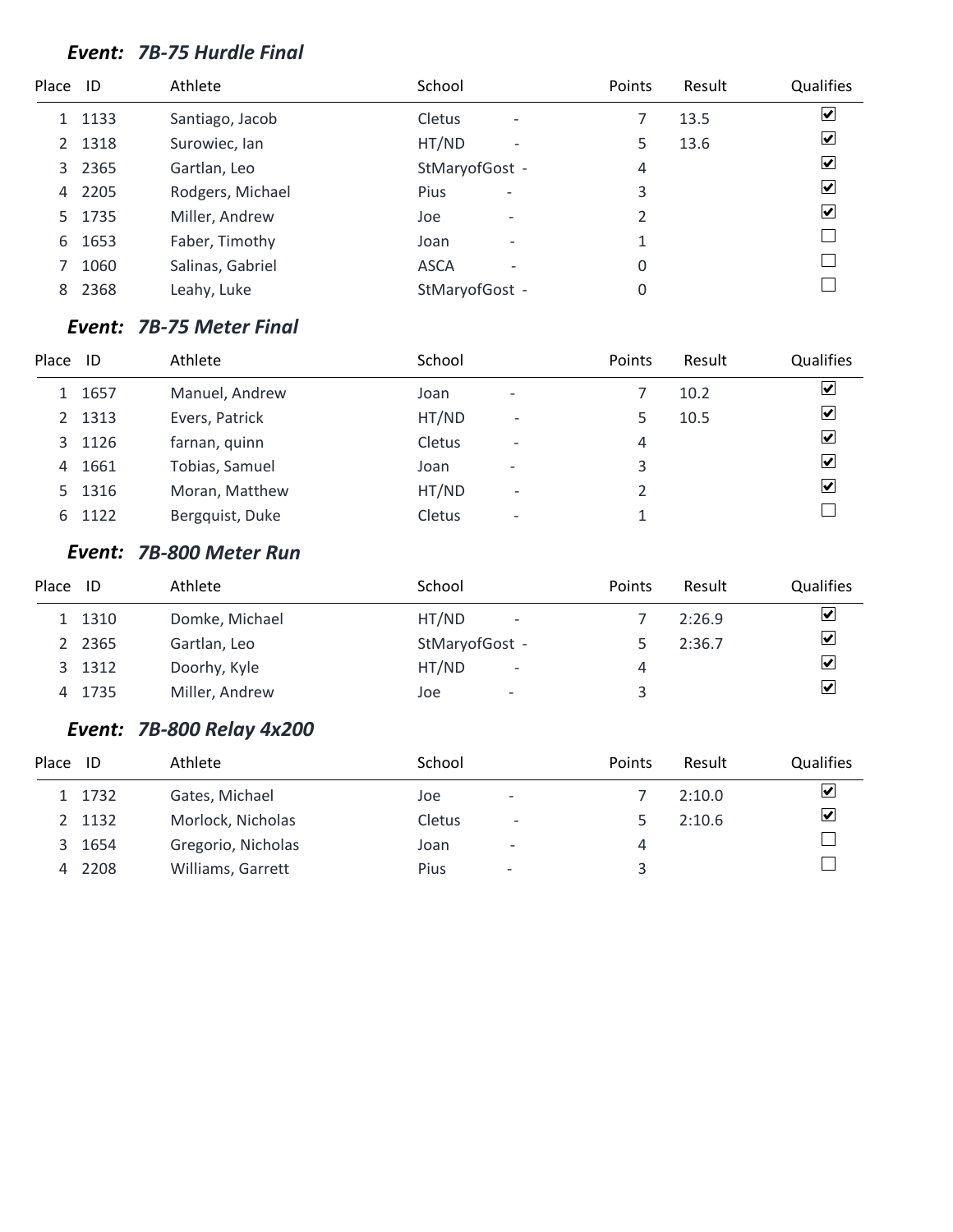#### *Event: 7B-Discus*

| Place ID |      | Athlete           | School                                  | <b>Points</b>  | Result  | Qualifies               |
|----------|------|-------------------|-----------------------------------------|----------------|---------|-------------------------|
|          | 1315 | Lynch, Sean       | HT/ND<br>$\overline{\phantom{a}}$       |                | 96'1"   | $\overline{\mathbf{v}}$ |
| 2        | 2207 | Wangler, Michael  | <b>Pius</b><br>$\overline{\phantom{a}}$ | 5              | 93' 9"  | $\overline{\mathbf{v}}$ |
| 3        | 1656 | Kunka, Braden     | Joan<br>$\overline{\phantom{0}}$        | 4              | 75'0"   | $\overline{\mathbf{v}}$ |
| 4        | 2366 | Harker, Brendan   | StMaryofGost -                          | 3              | 70' 9"  | $\overline{\mathbf{v}}$ |
| 5.       | 1127 | Gorman, Brady     | <b>Cletus</b><br>$\qquad \qquad$        | $\mathfrak{D}$ | 70' 2"  | $\overline{\mathbf{v}}$ |
| 6        | 1309 | Cyze, Thomas      | HT/ND<br>$\overline{\phantom{a}}$       | 1              | 67' 8'' | $\overline{\mathbf{v}}$ |
|          | 2208 | Williams, Garrett | <b>Pius</b><br>$\overline{\phantom{a}}$ | 0              | 65' 7"  |                         |
| 8        | 2199 | Chivilo, Nicholas | Pius<br>$\overline{\phantom{a}}$        | 0              | 63'0"   |                         |

### *Event: 7B-High Jump*

| Place | ID     | Athlete         | School                             | Points | Result | Qualifies               |
|-------|--------|-----------------|------------------------------------|--------|--------|-------------------------|
|       | 1125   | Desantiago, Leo | Cletus<br>$\overline{\phantom{a}}$ |        | 4'6''  | $\overline{\mathbf{v}}$ |
|       | 2365   | Gartlan, Leo    | StMaryofGost -                     |        | 4'5''  | $\overline{\mathbf{v}}$ |
|       | 3 1130 | Magee, Quinn    | Cletus<br>$\overline{\phantom{a}}$ | 4      | 4'5''  | $\overline{\mathbf{v}}$ |
| 4     | 1316   | Moran, Matthew  | HT/ND<br>$\overline{\phantom{a}}$  |        | 4'2''  | $\overline{\mathbf{v}}$ |
| 5.    | 1653   | Faber, Timothy  | Joan<br>$\overline{\phantom{a}}$   |        | 3'10'' |                         |

# *Event: 7B-Long Jump*

| Place         | ID     | Athlete             | School                                | Points | Result     | Qualifies               |
|---------------|--------|---------------------|---------------------------------------|--------|------------|-------------------------|
|               | 1 2207 | Wangler, Michael    | Pius                                  |        | 15'3''     | $\overline{\mathbf{v}}$ |
| $\mathcal{L}$ | 2367   | Kramnic, Wilson     | StMaryofGost -                        | 5      | 14' 0.75"  | $\overline{\mathbf{v}}$ |
|               | 3 1317 | Sledzinski, Kenneth | HT/ND<br>$\qquad \qquad \blacksquare$ | 4      | 13' 4.5''  | $\overline{\mathbf{v}}$ |
| 4             | 1308   | Cernugel, Billy     | HT/ND<br>$\overline{\phantom{a}}$     | 3      | 12' 11"    | $\overline{\mathbf{v}}$ |
| 5.            | 1127   | Gorman, Brady       | Cletus<br>$\overline{\phantom{a}}$    |        | 12' 10"    | $\overline{\mathbf{v}}$ |
| 6             | 1313   | Evers, Patrick      | HT/ND<br>$\overline{\phantom{a}}$     | 1      | 12' 3.75"  | $\overline{\mathbf{v}}$ |
|               | 1659   | Peters, Jude        | Joan<br>$\overline{\phantom{0}}$      | 0      | 12'0''     |                         |
| 8             | 1125   | Desantiago, Leo     | Cletus<br>$\overline{\phantom{0}}$    | 0      | 11' 10.75" |                         |

### *Event: 7B-Shot Put*

| Place       | ID     | Athlete         | School                                  | Points        | Result    | Qualifies               |
|-------------|--------|-----------------|-----------------------------------------|---------------|-----------|-------------------------|
|             | 1 1315 | Lynch, Sean     | HT/ND<br>$\overline{\phantom{a}}$       |               | 31'0.5''  | $\overline{\mathbf{v}}$ |
| $2^{\circ}$ | 1130   | Magee, Quinn    | Cletus<br>$\overline{\phantom{0}}$      | 5             | 29' 7"    | $\overline{\mathbf{v}}$ |
| 3           | 2203   | Long, Michael   | <b>Pius</b><br>$\overline{\phantom{0}}$ | 4             | 27' 9.75" | $\overline{\mathbf{v}}$ |
| 4           | 1308   | Cernugel, Billy | HT/ND<br>$\overline{\phantom{a}}$       | 3             | 26' 6.75" | $\overline{\mathbf{v}}$ |
| 5.          | 1124   | Cramer, Patrick | Cletus<br>$\overline{\phantom{0}}$      | $\mathcal{P}$ | $25'$ 4"  | $\overline{\mathbf{v}}$ |
| 6           | 2206   | Tretina, Joseph | Pius<br>$\overline{\phantom{0}}$        |               | 22' 8.5"  | $\overline{\mathbf{v}}$ |
|             | 1309   | Cyze, Thomas    | HT/ND<br>$\overline{a}$                 | $\Omega$      | 22' 4.25" |                         |
| 8           | 1314   | Hanus, Declan   | HT/ND                                   | $\Omega$      | 20' 10"   |                         |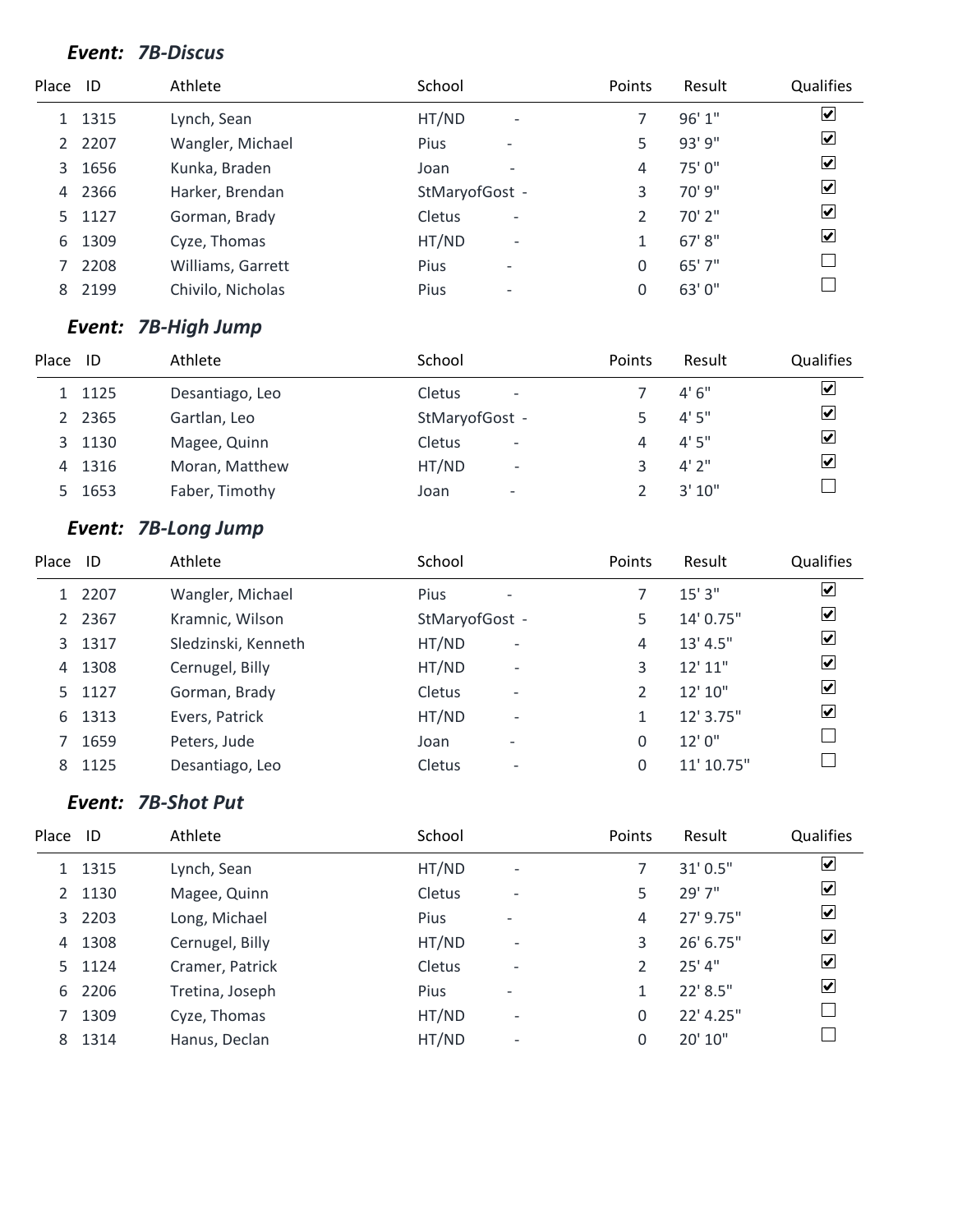# *Event: 7B-Triple Jump*

| Place ID |        | Athlete             | School                             | Points | Result    | Qualifies               |
|----------|--------|---------------------|------------------------------------|--------|-----------|-------------------------|
|          | 1129   | Magee, Jack         | Cletus<br>$\overline{\phantom{a}}$ |        | 31'7''    | $\overline{\mathbf{v}}$ |
| 2        | 1657   | Manuel, Andrew      | Joan<br>$\overline{\phantom{0}}$   | 5      | 30' 9.75" | $\overline{\mathbf{v}}$ |
| 3        | 1310   | Domke, Michael      | HT/ND<br>$\overline{\phantom{a}}$  | 4      | 29' 3"    | $\blacktriangledown$    |
| 4        | 1317   | Sledzinski, Kenneth | HT/ND<br>$\overline{\phantom{a}}$  | 3      | 28' 10"   | $\overline{\mathbf{v}}$ |
|          | 5 2368 | Leahy, Luke         | StMaryofGost -                     |        | 28' 6"    | $\overline{\mathbf{v}}$ |
| 6        | 1126   | farnan, quinn       | Cletus<br>$\overline{\phantom{a}}$ |        | 28'4"     | $\overline{\mathbf{v}}$ |
|          | 1733   | Gozdziak, Gabe      | Joe<br>$\overline{\phantom{a}}$    | 0      | 28' 2.5"  |                         |
| 8        | 2203   | Long, Michael       | Pius<br>$\overline{\phantom{a}}$   | 0      | 27' 3.75" |                         |

### *Event: 7G-100 Meter Final*

| Place | ID     | Athlete           | School        |                          | Points | Result | <b>Qualifies</b>        |
|-------|--------|-------------------|---------------|--------------------------|--------|--------|-------------------------|
|       | 1 2188 | Alandy, Brianna   | <b>Pius</b>   | $\qquad \qquad$          |        | 13.9   | $\overline{\mathbf{v}}$ |
| 2     | 1650   | Ringsrud, Leann   | Joan          | $\overline{\phantom{0}}$ | 5      | 14.6   | $\overline{\mathbf{v}}$ |
| 3     | 1112   | Chopp, Samantha   | <b>Cletus</b> | $\overline{\phantom{0}}$ | 4      |        | $\overline{\mathbf{v}}$ |
| 4     | 1304   | McClear, McKenzie | HT/ND         | $\overline{\phantom{a}}$ | 3      |        | $\overline{\mathbf{v}}$ |
| 5.    | 1305   | McDaniels, Cate   | HT/ND         | $\overline{\phantom{a}}$ | 2      |        | $\overline{\mathbf{v}}$ |
| 6     | 1054   | Mendoza, Bella    | <b>ASCA</b>   | $\overline{\phantom{0}}$ | 1      |        |                         |
| 7     | 2195   | Singzon, Diana    | <b>Pius</b>   | $\qquad \qquad$          | 0      |        |                         |
| 8     | 1115   | Garza, Serena     | Cletus        | $\qquad \qquad$          | 0      |        |                         |

### *Event: 7G-1600 Run*

| Place | ID     | Athlete            | School |                          | <b>Points</b> | Result | Qualifies               |
|-------|--------|--------------------|--------|--------------------------|---------------|--------|-------------------------|
|       | 1 1728 | Wilson, Maya       | Joe    | $\overline{\phantom{a}}$ |               | 6:55.6 | ⊻                       |
|       | 2 1715 | Fletcher, Callie   | Joe    | $\overline{\phantom{a}}$ |               | 7:05.2 | $\overline{\mathbf{v}}$ |
| 3     | 1646   | Jedlicka, Makenna  | Joan   | $\overline{\phantom{a}}$ | 4             |        | ⊻                       |
|       | 4 1724 | Schaefer, Casandra | Joe    | $\qquad \qquad$          |               |        | ⊻                       |

### *Event: 7G-200 Meter Dash*

| Place ID       |      | Athlete           | School                                    | Points | Result | Qualifies               |
|----------------|------|-------------------|-------------------------------------------|--------|--------|-------------------------|
|                | 1109 | Braun, Elisabeth  | <b>Cletus</b><br>$\overline{\phantom{a}}$ |        | 29.2   | $\vert \checkmark\vert$ |
| $\overline{2}$ | 1301 | Brady, Cassidy    | HT/ND<br>$\overline{\phantom{a}}$         | 5      | 32.3   | $ \boldsymbol{v} $      |
| 3              | 1646 | Jedlicka, Makenna | Joan<br>$\overline{\phantom{0}}$          | 4      |        | $ \boldsymbol{v} $      |
| 4              | 1053 | Glab, Ellie       | <b>ASCA</b><br>$\overline{\phantom{0}}$   | 3      |        | $\vert \checkmark\vert$ |
| 5.             | 1648 | Masud, Krystal    | Joan<br>$\overline{\phantom{0}}$          |        |        | $\vert \checkmark\vert$ |
| 6              | 1298 | Alegria, Hannah   | HT/ND<br>$\overline{\phantom{a}}$         |        |        |                         |
|                | 2359 | Sebo, Leah        | StMaryofGost -                            | 0      |        |                         |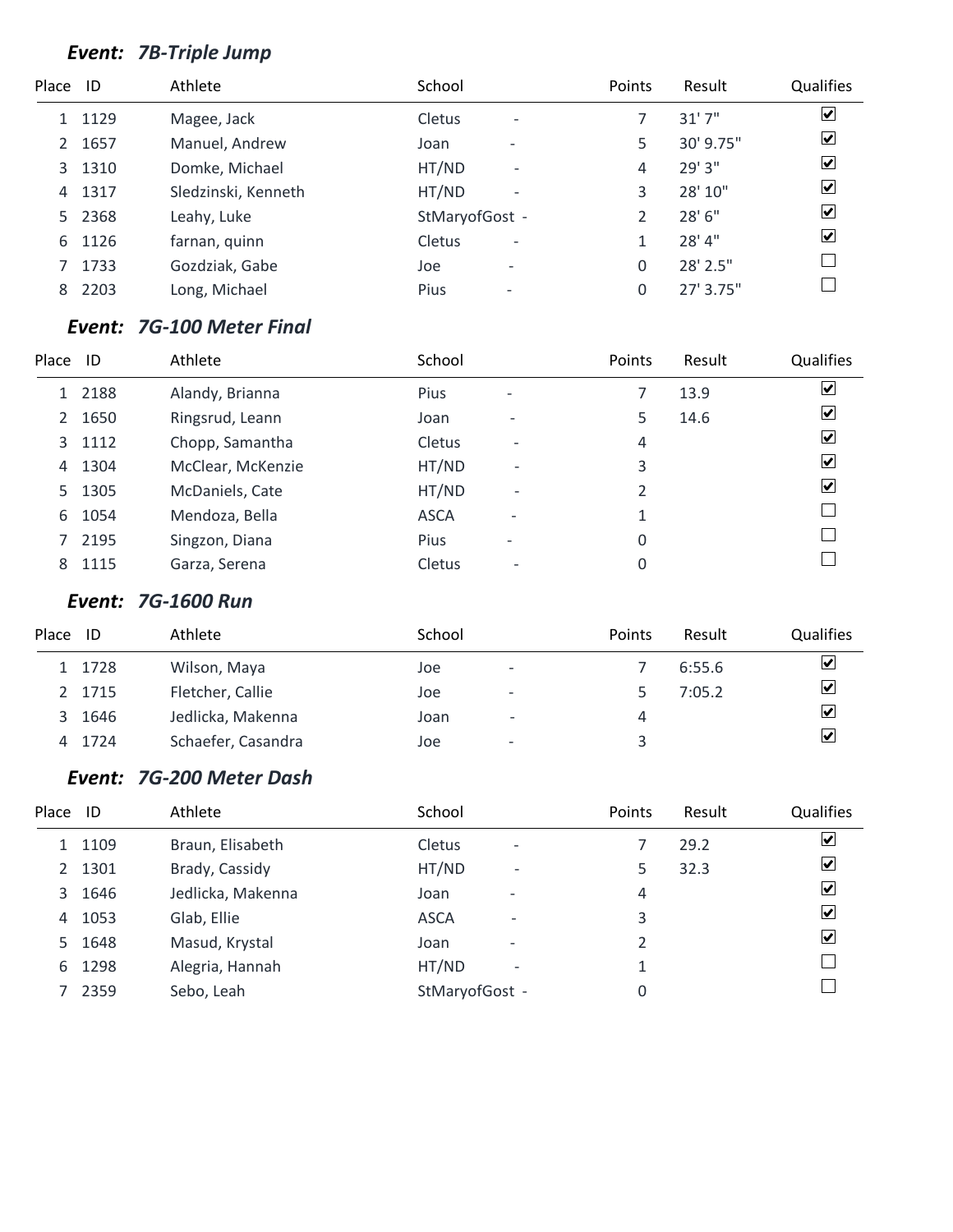#### *Event: 7G-400 Meter Dash*

| Place         | - ID | Athlete               | School |                          | Points | Result | <b>Qualifies</b>        |
|---------------|------|-----------------------|--------|--------------------------|--------|--------|-------------------------|
|               | 1644 | Beaumont, Lenee       | Joan   | $\overline{\phantom{0}}$ |        | 1:15.3 | $\overline{\mathbf{v}}$ |
| $\mathcal{P}$ | 1302 | Calendriello, Alessia | HT/ND  | $\overline{\phantom{a}}$ | 5      | 1:20.7 | $\blacktriangledown$    |
| 3             | 1303 | Kaiser, Adelai        | HT/ND  | $\overline{\phantom{a}}$ | 4      |        | $\overline{\mathbf{v}}$ |
| 4             | 1115 | Garza, Serena         | Cletus | $\overline{\phantom{a}}$ | 3      |        | $\overline{\mathbf{v}}$ |
| 5.            | 2197 | Wickstrom, Mary Kate  | Pius   | $\overline{\phantom{a}}$ |        |        |                         |
| 6             | 1108 | Battista, Jenna       | Cletus | $\overline{\phantom{0}}$ |        |        |                         |

### *Event: 7G-400 Relay (Major) 4x100*

| Place         | ID     | Athlete           | School |                          | Points | Result | Qualifies               |
|---------------|--------|-------------------|--------|--------------------------|--------|--------|-------------------------|
|               | 1 1109 | Braun, Elisabeth  | Cletus | $\overline{\phantom{a}}$ |        | 1:00.6 | ☑                       |
| $\mathcal{P}$ | 1304   | McClear, McKenzie | HT/ND  | $\overline{\phantom{a}}$ |        | 1:01.2 | $\overline{\mathbf{v}}$ |
| 3             | 1650   | Ringsrud, Leann   | Joan   | $\overline{\phantom{0}}$ | 4      |        |                         |
| 4             | 2188   | Alandy, Brianna   | Pius   | $\overline{\phantom{a}}$ | 3      |        |                         |
|               | 1721   | Loftus, Mimi      | Joe    | $\overline{\phantom{0}}$ |        |        |                         |

### *Event: 7G-400 Relay (Minor) 4x100*

| Place | ID     | Athlete               | School |                          | Points | Result | <b>Qualifies</b>                |
|-------|--------|-----------------------|--------|--------------------------|--------|--------|---------------------------------|
|       | 1 1714 | Eschenbach, Anna      | Joe    | -                        | 4      | 1:02.8 | $\overline{\blacktriangledown}$ |
| 2     | 2189   | Hitzeman, Kiran       | Pius   | $\overline{\phantom{a}}$ |        | 1:06.6 | $\overline{\mathbf{v}}$         |
| 3     | 1302   | Calendriello, Alessia | HT/ND  | $\overline{\phantom{a}}$ |        |        | $\overline{\mathbf{v}}$         |
| 4     | 1115   | Garza, Serena         | Cletus | $\overline{\phantom{a}}$ |        |        |                                 |

### *Event: 7G-75 Hurdle Final*

| Place | - ID   | Athlete           | School |                          | Points | Result | Qualifies               |
|-------|--------|-------------------|--------|--------------------------|--------|--------|-------------------------|
|       | 1 1112 | Chopp, Samantha   | Cletus | $\overline{\phantom{a}}$ |        | 13.3   | $\overline{\mathbf{v}}$ |
|       | 1720   | Keefer, Hannah    | Joe    | $\overline{\phantom{a}}$ |        | 15.0   | $\overline{\mathbf{v}}$ |
| 3     | 1303   | Kaiser, Adelai    | HT/ND  | $\overline{\phantom{0}}$ | 4      |        | $\overline{\mathbf{v}}$ |
| 4     | 1110   | Burke, Molly      | Cletus | $\overline{\phantom{a}}$ | 3      |        | $\overline{\mathbf{v}}$ |
| 5.    | 1713   | Engstler, Colleen | Joe    | $\overline{\phantom{a}}$ |        |        | $\blacktriangledown$    |

### *Event: 7G-75 Meter Final*

| Place ID      |        | Athlete           | School                                  | Points | Result | Qualifies               |
|---------------|--------|-------------------|-----------------------------------------|--------|--------|-------------------------|
|               | 2194   | Roelle, Judith    | <b>Pius</b><br>-                        |        | 10.9   | ⊻                       |
| $\mathcal{L}$ | 1305   | McDaniels, Cate   | HT/ND<br>$\overline{\phantom{a}}$       | 5      | 11.3   | ⊻                       |
| 3             | 1304   | McClear, McKenzie | HT/ND<br>$\overline{\phantom{0}}$       | 4      |        | $\overline{\mathbf{v}}$ |
| 4             | 1645   | Getz, Kelly       | Joan<br>$\overline{\phantom{0}}$        | 3      |        | $\blacktriangledown$    |
|               | 5 2359 | Sebo, Leah        | StMaryofGost -                          |        |        | V                       |
| 6             | 2195   | Singzon, Diana    | <b>Pius</b><br>$\overline{\phantom{a}}$ | 1      |        |                         |
|               | 1714   | Eschenbach, Anna  | Joe<br>$\overline{\phantom{a}}$         | 0      |        |                         |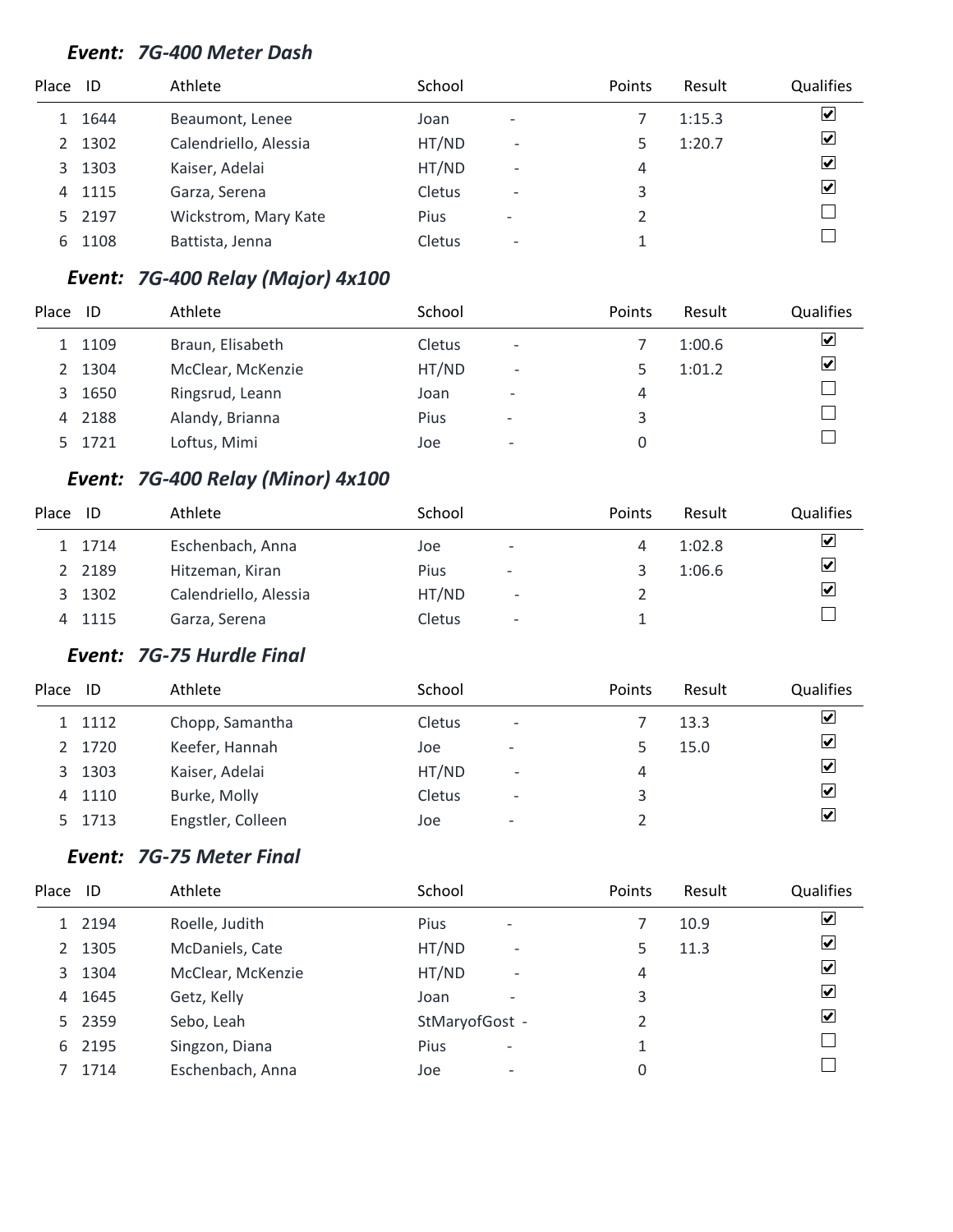#### *Event: 7G-800 Meter Run*

| Place | ID   | Athlete              | School |                          | Points | Result | Qualifies               |
|-------|------|----------------------|--------|--------------------------|--------|--------|-------------------------|
|       | 1644 | Beaumont, Lenee      | Joan   | $\overline{\phantom{0}}$ |        | 2:55.1 | $\overline{\mathbf{v}}$ |
| 2     | 1726 | Sterbenz, Sadie      | Joe    | $\overline{\phantom{0}}$ |        | 3:01.8 | $\blacktriangledown$    |
| 3     | 1303 | Kaiser, Adelai       | HT/ND  | $\overline{a}$           | 4      |        | $\blacktriangledown$    |
| 4     | 1306 | Serritella, Angela   | HT/ND  | $\overline{\phantom{0}}$ | 3      |        | $\overline{\mathbf{v}}$ |
| 5.    | 1713 | Engstler, Colleen    | Joe    | $\overline{\phantom{0}}$ |        |        | ☑                       |
| 6     | 2193 | Pogorelec, Katherine | Pius   | $\overline{\phantom{0}}$ |        |        |                         |

### *Event: 7G-800 Relay 4x200*

| Place         | ID   | Athlete            | School |                          | <b>Points</b> | Result | Qualifies            |
|---------------|------|--------------------|--------|--------------------------|---------------|--------|----------------------|
|               | 1646 | Jedlicka, Makenna  | Joan   | $\overline{\phantom{a}}$ |               | 2:14.2 | $\blacktriangledown$ |
| $\mathcal{L}$ | 1306 | Serritella, Angela | HT/ND  | $\overline{\phantom{a}}$ |               | 2:27.5 | ☑                    |
| 3             | 1718 | Izzo, Natalie      | Joe    | $\overline{\phantom{a}}$ | 4             |        |                      |
| 4             | 2189 | Hitzeman, Kiran    | Pius   | $\overline{\phantom{a}}$ |               |        |                      |

#### *Event: 7G-Discus*

| Place         | - ID   | Athlete              | School      |                          | Points        | Result  | Qualifies                    |
|---------------|--------|----------------------|-------------|--------------------------|---------------|---------|------------------------------|
|               | 1727   | Webster, Liliana     | Joe         | $\overline{\phantom{a}}$ | 7             | 59' 3"  | $\boxed{\blacktriangledown}$ |
| $\mathcal{L}$ | 2196   | Tortorici, Amelia    | <b>Pius</b> | $\overline{\phantom{m}}$ | 5             | 57' 11" | ⊻                            |
|               | 3 2197 | Wickstrom, Mary Kate | Pius        | $\overline{\phantom{a}}$ | 4             | 55' 4"  | $\overline{\mathbf{v}}$      |
| 4             | 1117   | Rife, Ellen          | Cletus      | $\overline{\phantom{0}}$ | 3             | 50'3"   | $\blacktriangledown$         |
| 5.            | 2189   | Hitzeman, Kiran      | <b>Pius</b> | $\overline{\phantom{a}}$ | $\mathfrak z$ | 48'6"   | ⊻                            |
| 6             | 1646   | Jedlicka, Makenna    | Joan        | $\overline{\phantom{0}}$ | 1             | 48'3"   | $ \boldsymbol{v} $           |
|               | 2192   | Pearson, Emily       | Pius        | $\overline{\phantom{a}}$ | 0             | 46'0"   |                              |
| 8             | 1713   | Engstler, Colleen    | Joe         |                          | 0             | 43' 3"  |                              |
|               |        |                      |             |                          |               |         |                              |

### *Event: 7G-High Jump*

| Place | - ID   | Athlete          | School        |                          | Points | Result | Qualifies               |
|-------|--------|------------------|---------------|--------------------------|--------|--------|-------------------------|
|       | 2188   | Alandy, Brianna  | Pius          | $\overline{\phantom{a}}$ |        | 4'5''  | ☑                       |
| 2     | 1714   | Eschenbach, Anna | Joe           | $\overline{\phantom{0}}$ | 5      | 4' 4'' | $\vert \checkmark\vert$ |
| 3     | 1726   | Sterbenz, Sadie  | Joe           | $\overline{\phantom{0}}$ | 4      | 4'0''  | $\blacktriangledown$    |
| 4     | 1649   | Ossey, Antonina  | Joan          | $\overline{\phantom{0}}$ | 3      | 3' 10" | $\vert \checkmark\vert$ |
|       | 5 1112 | Chopp, Samantha  | <b>Cletus</b> | $\overline{\phantom{0}}$ | 2      | 3'10'' |                         |
| 6     | 2190   | Jara, Sophia     | <b>Pius</b>   | $\overline{\phantom{0}}$ | 1      | 3'8''  |                         |
|       | 1299   | Astrauskas, Inga | HT/ND         | $\overline{\phantom{0}}$ | 1      | 3'6''  |                         |
| 8     | 1303   | Kaiser, Adelai   | HT/ND         | $\qquad \qquad$          | 0      | 3'6''  |                         |
|       |        |                  |               |                          |        |        |                         |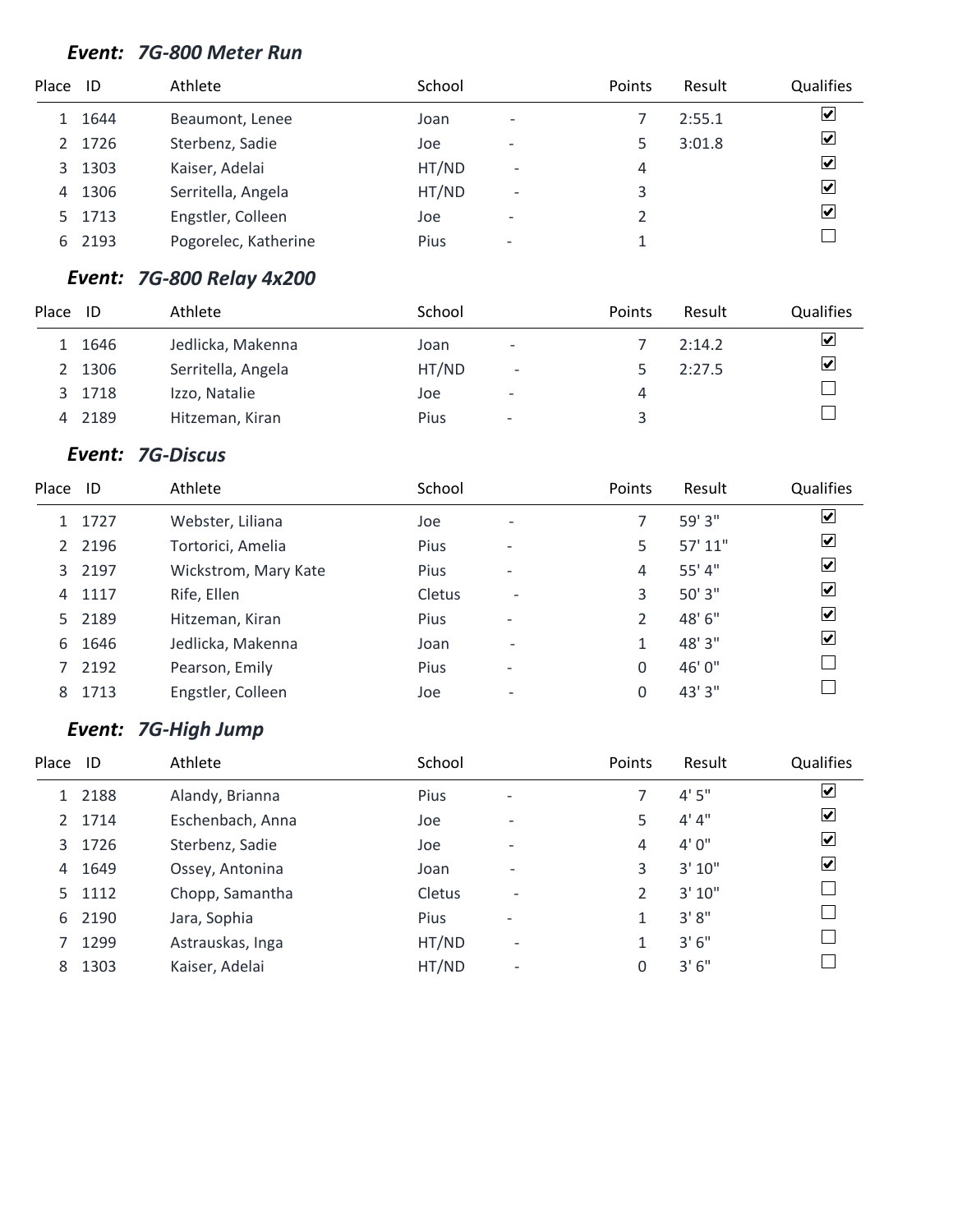# *Event: 7G-Long Jump*

| Place ID |      | Athlete           | School                             | Points | Result     | Qualifies               |
|----------|------|-------------------|------------------------------------|--------|------------|-------------------------|
|          | 1109 | Braun, Elisabeth  | Cletus<br>$\overline{\phantom{a}}$ |        | 14' 1.75"  | $\overline{\mathbf{v}}$ |
| 2        | 1650 | Ringsrud, Leann   | Joan<br>$\overline{\phantom{0}}$   | 5      | 12' 11.75" | $\overline{\mathbf{v}}$ |
| 3        | 1304 | McClear, McKenzie | HT/ND<br>$\overline{\phantom{a}}$  | 4      | 12'11''    | $\blacktriangledown$    |
| 4        | 1053 | Glab, Ellie       | <b>ASCA</b><br>۰                   | 3      | $12'$ 3.5" | $\overline{\mathbf{v}}$ |
| 5.       | 2359 | Sebo, Leah        | StMaryofGost -                     |        | 11'9''     | $\overline{\mathbf{v}}$ |
| 6        | 1298 | Alegria, Hannah   | HT/ND<br>$\overline{\phantom{a}}$  | 1      | 11'8''     | $\overline{\mathbf{v}}$ |
|          | 2194 | Roelle, Judith    | Pius<br>$\overline{\phantom{a}}$   | 0      | 11'7''     |                         |
| 8        | 1305 | McDaniels, Cate   | HT/ND<br>$\overline{\phantom{a}}$  | 0      | 11'0.5''   |                         |

### *Event: 7G-Shot Put*

| Place          | ID     | Athlete               | School        |                          | Points | Result     | <b>Qualifies</b>        |
|----------------|--------|-----------------------|---------------|--------------------------|--------|------------|-------------------------|
|                | 1 1111 | Caron, Natalia        | <b>Cletus</b> | $\overline{\phantom{a}}$ |        | $22'$ 4"   | $\overline{\mathbf{v}}$ |
| $\overline{2}$ | 2196   | Tortorici, Amelia     | Pius          | $\overline{\phantom{a}}$ | 5      | 22' 0.25"  | ☑                       |
| 3              | 1117   | Rife, Ellen           | Cletus        | $\qquad \qquad$          | 4      | 21' 10.75" | ⊻                       |
| 4              | 1302   | Calendriello, Alessia | HT/ND         | $\overline{\phantom{0}}$ | 3      | 18' 10.25" | $\overline{\mathbf{v}}$ |
| 5.             | 1298   | Alegria, Hannah       | HT/ND         | $\overline{\phantom{0}}$ | 2      | 18' 10.25" | ⊻                       |
| 6              | 1718   | Izzo, Natalie         | Joe           | $\overline{\phantom{0}}$ | 1      | $18'$ 2"   | $\overline{\mathbf{v}}$ |
|                | 1644   | Beaumont, Lenee       | Joan          | $\overline{\phantom{a}}$ | 0      | 17'7''     |                         |
| 8              | 1307   | Ward, Molly           | HT/ND         | $\qquad \qquad$          | 0      | 17' 1.75"  |                         |

# *Event: 7G-Triple Jump*

| Place ID       |        | Athlete          | School                                    | Points | Result     | Qualifies               |
|----------------|--------|------------------|-------------------------------------------|--------|------------|-------------------------|
|                | 1 1109 | Braun, Elisabeth | <b>Cletus</b><br>$\overline{\phantom{a}}$ |        | 32' 10.5"  | $\blacktriangledown$    |
| $\overline{2}$ | 1645   | Getz, Kelly      | Joan<br>$\overline{\phantom{0}}$          | 5      | 28' 10.5"  | $\blacktriangledown$    |
|                | 3 1714 | Eschenbach, Anna | Joe<br>$\overline{\phantom{0}}$           | 4      | 28' 6.5"   | $\overline{\mathbf{v}}$ |
| 4              | 2195   | Singzon, Diana   | Pius<br>$\overline{\phantom{a}}$          | 3      | 26'8"      | $\overline{\mathbf{v}}$ |
| 5.             | 1648   | Masud, Krystal   | Joan<br>$\overline{\phantom{0}}$          | 2      | $26'$ 3.5" | $\overline{\mathbf{v}}$ |
| 6              | 2349   | Bechstein, Ava   | StMaryofGost -                            | 1      | 26'3''     | ⊻                       |
|                | 1720   | Keefer, Hannah   | Joe<br>$\qquad \qquad$                    | 0      | 25' 8"     |                         |
| 8              | 2359   | Sebo, Leah       | StMaryofGost -                            | 0      | 25'3''     |                         |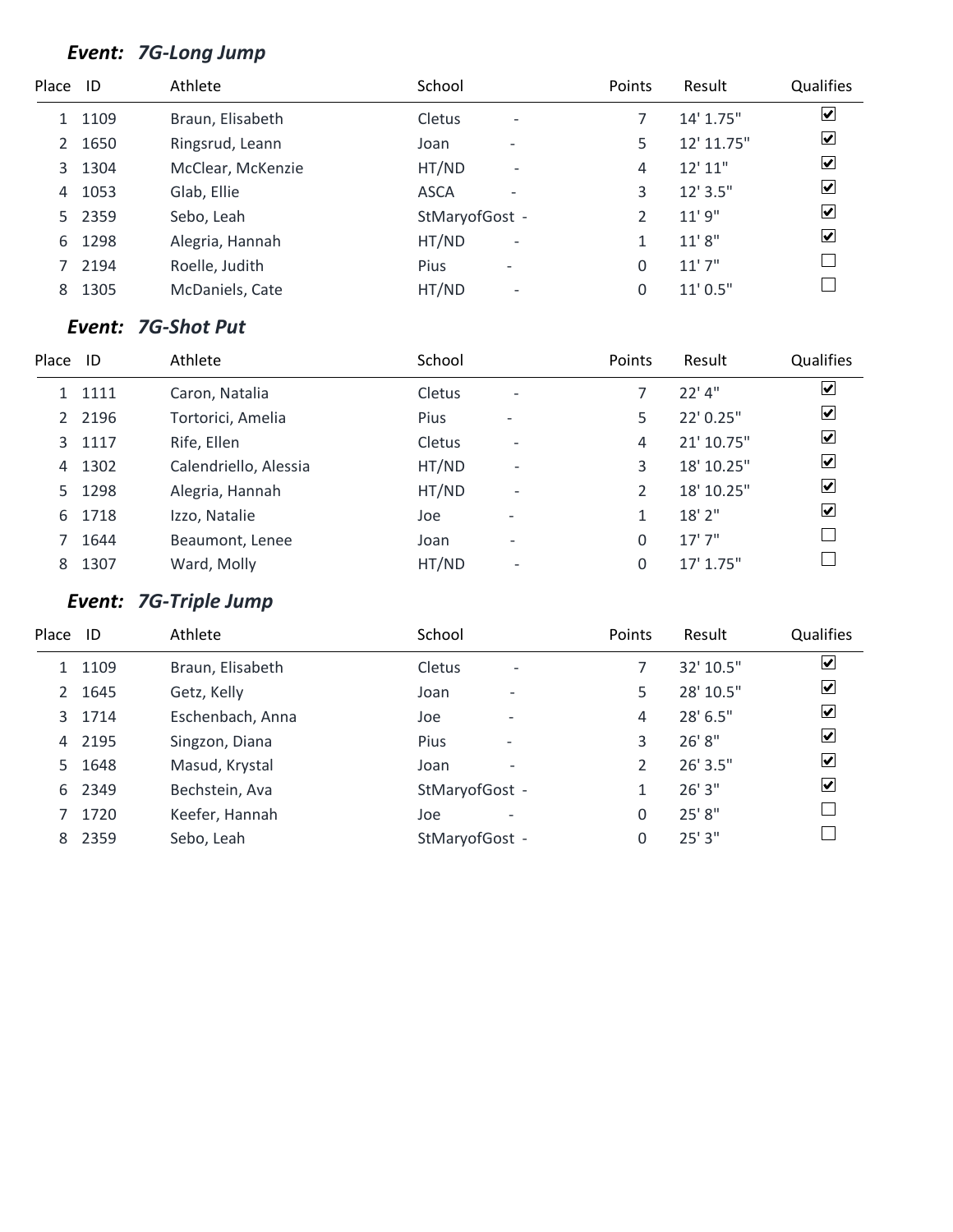#### *Event: 8B-100 Meter Final*

| Place | ID     | Athlete               | School      |                          | Points   | Result | Qualifies               |
|-------|--------|-----------------------|-------------|--------------------------|----------|--------|-------------------------|
|       | 1337   | Shelby, Connor        | HT/ND       | $\overline{\phantom{a}}$ |          | 13.8   | $\overline{\mathbf{v}}$ |
| 2     | 1061   | Strohmeyer, Albert    | <b>ASCA</b> | $\overline{\phantom{0}}$ | 5        | 13.9   | $\blacktriangledown$    |
| 3     | 1334   | Odeh, Sam             | HT/ND       | $\overline{\phantom{a}}$ | 4        |        | $\blacktriangledown$    |
| 4     | 1753   | Neverauskas, Kovas    | Joe         | $\overline{\phantom{0}}$ | 3        |        | $\overline{\mathbf{v}}$ |
|       | 5 2222 | Lazcano, Geramiah     | <b>Pius</b> | $\overline{\phantom{a}}$ |          |        | $\blacktriangledown$    |
| 6     | 1752   | Napier, William       | Joe         | $\overline{\phantom{0}}$ | 1        |        |                         |
|       | 1071   | Rousonelos, Alexander | <b>ASCA</b> | $\overline{\phantom{0}}$ | $\Omega$ |        |                         |
| 8     | 2218   | Cullerton, Devin      | Pius        |                          | 0        |        |                         |
|       |        |                       |             |                          |          |        |                         |

#### *Event: 8B-1600 Run*

| Place | ID     | Athlete           | School                                  | Points | Result | Qualifies               |
|-------|--------|-------------------|-----------------------------------------|--------|--------|-------------------------|
|       | 1 2224 | Nettleton, Thomas | <b>Pius</b><br>$\overline{\phantom{a}}$ |        | 5:28.9 | ☑                       |
|       | 2 1331 | Gooding, Luke     | HT/ND<br>$\overline{\phantom{a}}$       | 5.     | 5:29.6 | $\overline{\mathbf{v}}$ |
|       | 3 2382 | Kalata, Ned       | StMaryofGost -                          | 4      |        | $\overline{\mathbf{v}}$ |
|       | 4 2381 | Flannery, Michael | StMaryofGost -                          | 3      |        | $\blacktriangledown$    |
|       | 5 1751 | Maduzia, Peter    | Joe<br>$\qquad \qquad \blacksquare$     |        |        | $\blacktriangledown$    |
| 6     | 1748   | Chavatl, Jack     | Joe<br>$\overline{\phantom{0}}$         |        |        |                         |
|       | 2223   | MacShane, Fynn    | Pius                                    | 0      |        |                         |

#### *Event: 8B-200 Meter Dash*

| Place | - ID   | Athlete           | School        |                          | Points | Result | Qualifies               |
|-------|--------|-------------------|---------------|--------------------------|--------|--------|-------------------------|
|       | 1 2219 | DeFeo, Gaetano    | Pius          | $\overline{\phantom{a}}$ |        | 27.2   | $\blacktriangleright$   |
| 2     | 1067   | Forsythe, Brendan | <b>ASCA</b>   | $\overline{\phantom{0}}$ | 5      | 27.9   | $\blacktriangledown$    |
| 3     | 1335   | Russo, Dominic    | HT/ND         | $\overline{\phantom{0}}$ | 4      |        | $\vert \checkmark$      |
| 4     | 1749   | Harbauer, Brendan | Joe           | $\qquad \qquad$          | 3      |        | $\vert \checkmark$      |
|       | 5 2220 | Gergen, Justin    | <b>Pius</b>   | $\overline{\phantom{a}}$ | 2      |        | $\vert \checkmark\vert$ |
| 6     | 1332   | Marshall, Grady   | HT/ND         | $\overline{\phantom{0}}$ | 1      |        |                         |
|       | 1157   | Townsend, Jack    | Cletus        |                          | 0      |        |                         |
| 8     | 1155   | McLean, Zach      | <b>Cletus</b> |                          | 0      |        |                         |
|       |        |                   |               |                          |        |        |                         |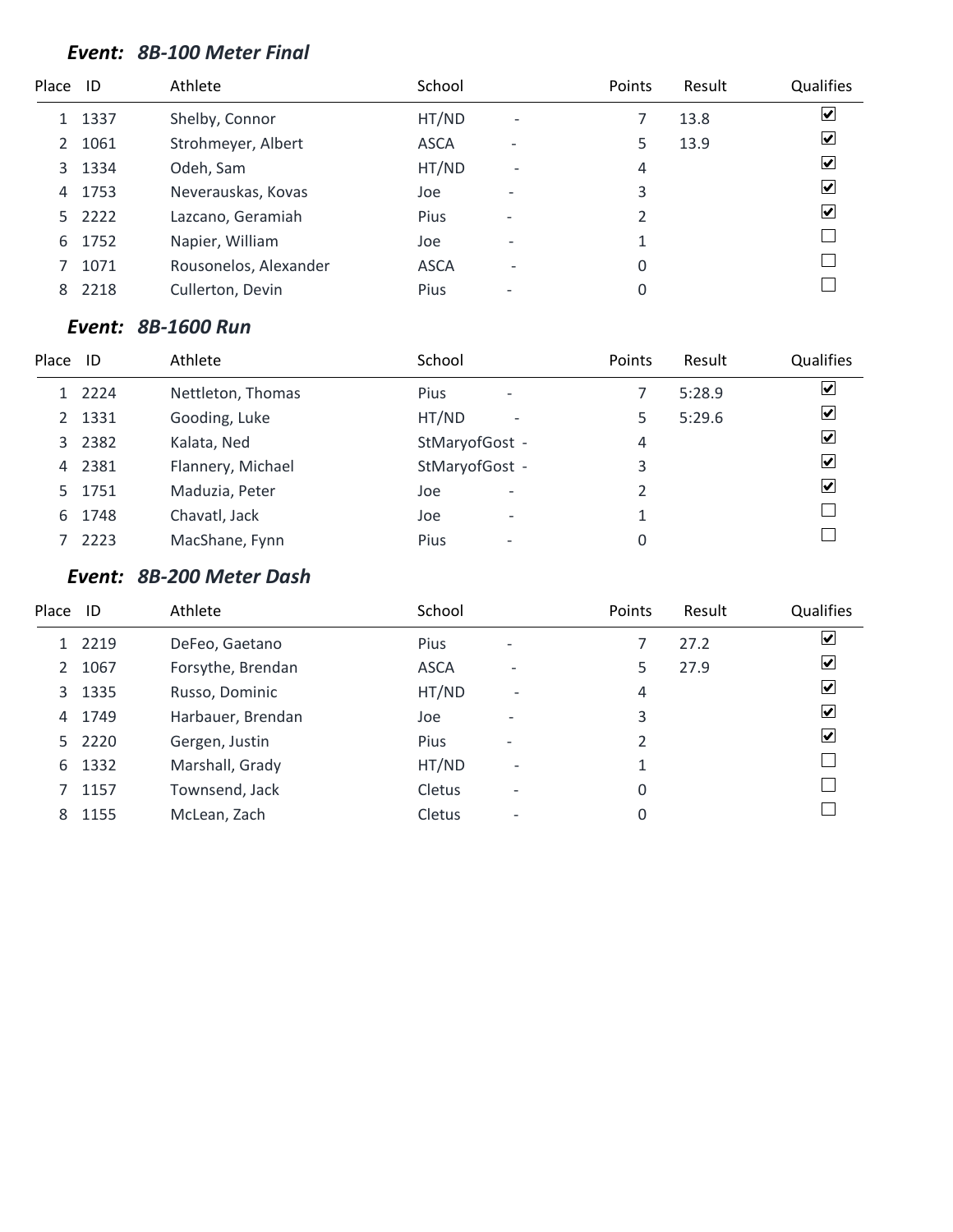#### *Event: 8B-400 Meter Dash*

| Place | - ID | Athlete          | School      |                          | Points | Result | Qualifies               |
|-------|------|------------------|-------------|--------------------------|--------|--------|-------------------------|
| 1     | 2228 | Yarusso, Brendan | <b>Pius</b> | $\qquad \qquad$          |        | 59.9   | $\overline{\mathbf{v}}$ |
| 2     | 1152 | Hart, Casey      | Cletus      | $\overline{\phantom{a}}$ | 5      | 1:04.7 | ⊻                       |
| 3     | 1069 | Kiesler, Colin   | <b>ASCA</b> | $\overline{\phantom{0}}$ | 4      |        | $\blacktriangledown$    |
| 4     | 2226 | Pegler, Ryan     | <b>Pius</b> | $\overline{\phantom{a}}$ | 3      |        | $\blacktriangledown$    |
| 5.    | 1318 | Surowiec, Ian    | HT/ND       | $\overline{\phantom{a}}$ | 2      |        |                         |
| 6     | 1333 | Mohama, Marc     | HT/ND       | $\overline{\phantom{a}}$ | 1      |        |                         |
|       | 1747 | Carbon, Jack     | Joe         | $\qquad \qquad$          | 0      |        |                         |
| 8     | 1750 | Holecek, Sean    | Joe         | -                        | 0      |        |                         |

### *Event: 8B-400 Relay (Major) 4x100*

| Place | ID     | Athlete            | School      |                              | Points | Result | <b>Qualifies</b> |
|-------|--------|--------------------|-------------|------------------------------|--------|--------|------------------|
|       | 1 1753 | Neverauskas, Kovas | Joe         | $\qquad \qquad \blacksquare$ |        |        | ⊻                |
|       | 1337   | Shelby, Connor     | HT/ND       | $\overline{\phantom{a}}$     |        |        | ⊻                |
|       | 2228   | Yarusso, Brendan   | <b>Pius</b> | $\overline{\phantom{a}}$     |        |        |                  |

### *Event: 8B-400 Relay (Minor) 4x100*

| Place | ID     | Athlete        | School      |                          | Points | Result | <b>Qualifies</b>        |
|-------|--------|----------------|-------------|--------------------------|--------|--------|-------------------------|
|       | 1 2220 | Gergen, Justin | <b>Pius</b> | $\overline{\phantom{a}}$ | 4      |        | $\overline{\mathbf{v}}$ |
|       | 2 1152 | Hart, Casey    | Cletus      | $\overline{\phantom{a}}$ |        |        | $\overline{\mathbf{v}}$ |
|       | 1750   | Holecek, Sean  | Joe         | -                        |        |        | ⊻                       |

#### *Event: 8B-75 Hurdle Final*

| Place ID       |        | Athlete               | School                           |                          | Points | Result | Qualifies               |
|----------------|--------|-----------------------|----------------------------------|--------------------------|--------|--------|-------------------------|
|                | 1 1749 | Harbauer, Brendan     | Joe                              | $\overline{\phantom{a}}$ |        | 13.2   | $\overline{\mathbf{v}}$ |
| $\overline{2}$ | 1748   | Chavatl, Jack         | Joe                              | $\overline{\phantom{a}}$ |        | 14.0   | $\overline{\mathbf{v}}$ |
| 3              | 1155   | McLean, Zach          | <b>Cletus</b>                    | $\overline{\phantom{a}}$ | 4      |        | $\overline{\mathbf{v}}$ |
| 4              | 2218   | Cullerton, Devin      | Pius<br>$\overline{\phantom{a}}$ |                          | 3      |        | $\overline{\mathbf{v}}$ |
| 5.             | 1071   | Rousonelos, Alexander | <b>ASCA</b>                      |                          |        |        | $\overline{\mathbf{v}}$ |
| 6              | 2385   | Snyder, Andrew        | StMaryofGost -                   |                          |        |        |                         |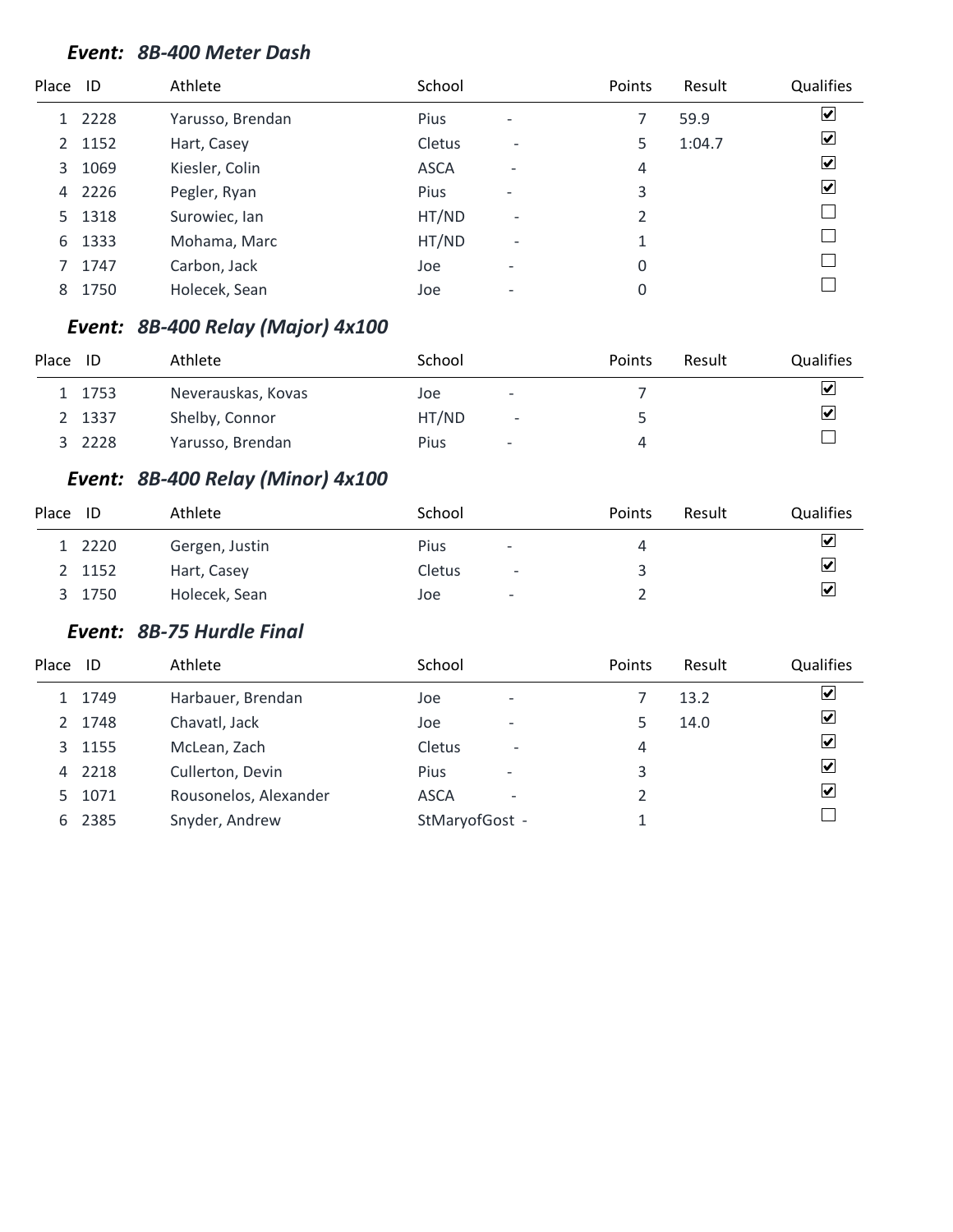#### *Event: 8B-75 Meter Final*

| Place ID |        | Athlete               | School      |                              | Points                   | Result | Qualifies               |
|----------|--------|-----------------------|-------------|------------------------------|--------------------------|--------|-------------------------|
|          | 1751   | Maduzia, Peter        | Joe         | $\overline{\phantom{0}}$     |                          | 10.5   | $\blacktriangledown$    |
| 2        | 1337   | Shelby, Connor        | HT/ND       | $\overline{\phantom{a}}$     | 5                        | 10.6   | $\blacktriangledown$    |
| 3        | 1334   | Odeh, Sam             | HT/ND       | $\overline{a}$               | 4                        |        | $\blacktriangledown$    |
| 4        | 2225   | Pearson, Joseph       | Pius        | $\overline{\phantom{0}}$     | 3                        |        | $\blacktriangledown$    |
|          | 5 2221 | Jara, Sebastian       | Pius        | $\overline{\phantom{0}}$     | $\overline{\mathcal{L}}$ |        | $\vert \checkmark\vert$ |
| 6        | 1070   | Kolb, John            | <b>ASCA</b> | ۰                            |                          |        |                         |
|          | 1754   | Perino, Andrew        | Joe         | $\qquad \qquad \blacksquare$ | 0                        |        |                         |
| 8        | 1071   | Rousonelos, Alexander | <b>ASCA</b> |                              | 0                        |        |                         |
|          |        |                       |             |                              |                          |        |                         |

#### *Event: 8B-800 Meter Run*

| Place | ID     | Athlete           | School                                  | Points | Result | Qualifies               |
|-------|--------|-------------------|-----------------------------------------|--------|--------|-------------------------|
|       | 1 2228 | Yarusso, Brendan  | <b>Pius</b><br>$\overline{\phantom{a}}$ |        | 2:18.9 | $\overline{\mathbf{v}}$ |
|       | 2 1331 | Gooding, Luke     | HT/ND<br>$\overline{\phantom{a}}$       |        | 2:28.8 | $\overline{\mathbf{v}}$ |
| 3     | 1333   | Mohama, Marc      | HT/ND<br>$\overline{\phantom{a}}$       | 4      |        | $\overline{\mathbf{v}}$ |
| 4     | 2381   | Flannery, Michael | StMaryofGost -                          | 3      |        | $\overline{\mathbf{v}}$ |
|       | 5 2223 | MacShane, Fynn    | Pius<br>$\overline{\phantom{a}}$        |        |        | $\overline{\mathbf{v}}$ |

### *Event: 8B-800 Relay 4x200*

| Place ID |        | Athlete        | School                           | Points | Result | Qualifies |
|----------|--------|----------------|----------------------------------|--------|--------|-----------|
|          | 1 2219 | DeFeo, Gaetano | Pius<br>$\overline{\phantom{0}}$ |        | 2:00.4 | ⊻         |

#### *Event: 8B-Discus*

| Place | -ID    | Athlete            | School                                  | Points        | Result  | Qualifies               |
|-------|--------|--------------------|-----------------------------------------|---------------|---------|-------------------------|
|       | 1 2221 | Jara, Sebastian    | <b>Pius</b><br>$\overline{\phantom{a}}$ |               | 102'0"  | $\blacktriangledown$    |
| 2     | 2219   | DeFeo, Gaetano     | Pius<br>$\overline{\phantom{a}}$        | 5             | 93' 4"  | $\overline{\mathbf{v}}$ |
| 3     | 2386   | Tschosik, Lucas    | StMaryofGost -                          | 4             | 76'0"   | $\overline{\mathbf{v}}$ |
| 4     | 1749   | Harbauer, Brendan  | Joe<br>$\overline{\phantom{0}}$         | 3             | 71'4"   | $\overline{\mathbf{v}}$ |
|       | 5 2222 | Lazcano, Geramiah  | Pius<br>$\overline{\phantom{a}}$        | $\mathcal{P}$ | 70' 2"  | $\overline{\mathbf{v}}$ |
| 6     | 1333   | Mohama, Marc       | HT/ND<br>$\overline{\phantom{a}}$       | 1             | 67' 4'' | $\blacktriangledown$    |
|       | 1750   | Holecek, Sean      | Joe<br>$\overline{\phantom{0}}$         | 0             | 61'6''  |                         |
| 8     | 1336   | Serritella, Isaias | HT/ND<br>$\overline{\phantom{0}}$       | 0             | 47'7''  |                         |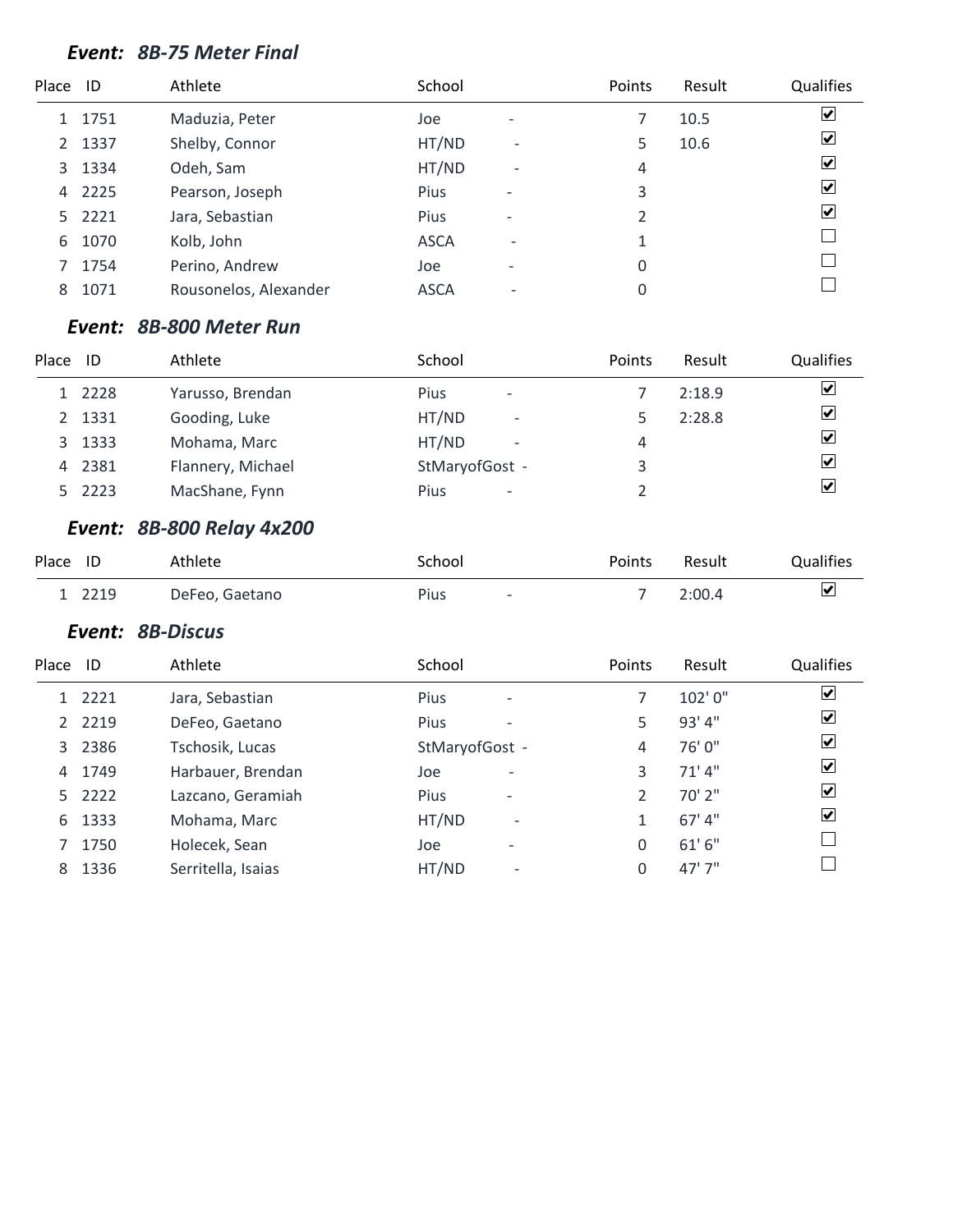### *Event: 8B-High Jump*

| Place | -ID    | Athlete            | School                             | <b>Points</b> | Result | Qualifies               |
|-------|--------|--------------------|------------------------------------|---------------|--------|-------------------------|
|       | 1753   | Neverauskas, Kovas | Joe<br>$\overline{\phantom{0}}$    |               | 4'8''  | ⊻                       |
|       | 1748   | Chavatl, Jack      | Joe<br>$\overline{\phantom{0}}$    |               | 4'7''  | $\overline{\mathbf{v}}$ |
| 3     | 1335   | Russo, Dominic     | HT/ND<br>$\overline{\phantom{a}}$  | 4             | 4'2''  | $\overline{\mathbf{v}}$ |
| 4     | 2382   | Kalata, Ned        | StMaryofGost -                     |               | 4'0''  | $\overline{\mathbf{v}}$ |
|       | 5 1332 | Marshall, Grady    | HT/ND<br>$\overline{\phantom{a}}$  |               | 4'0''  |                         |
| 6     | 1151   | Grzybicki, Kamil   | Cletus<br>$\overline{\phantom{a}}$ |               | 3'10'' |                         |

### *Event: 8B-Long Jump*

| Place | ID     | Athlete          | School |                          | Points   | Result        | Qualifies               |
|-------|--------|------------------|--------|--------------------------|----------|---------------|-------------------------|
|       | 1 2228 | Yarusso, Brendan | Pius   | $\overline{\phantom{a}}$ |          | 14' 5.75"     | $\blacktriangledown$    |
|       | 2 1751 | Maduzia, Peter   | Joe    | $\overline{\phantom{0}}$ | 5        | 13' 8.5"      | $\overline{\mathbf{v}}$ |
|       | 3 1333 | Mohama, Marc     | HT/ND  | $\overline{\phantom{a}}$ | 4        | $12'$ $1.5''$ | $\overline{\mathbf{v}}$ |
|       | 4 1752 | Napier, William  | Joe    | $\overline{\phantom{0}}$ | 3        | 11' 10.5"     | $\overline{\mathbf{v}}$ |
|       | 5 2225 | Pearson, Joseph  | Pius   | $\overline{\phantom{a}}$ |          | $11'$ 5.5"    | $\overline{\mathbf{v}}$ |
|       | 6 1151 | Grzybicki, Kamil | Cletus | $\overline{\phantom{a}}$ |          | 10' 11"       | $\overline{\mathbf{v}}$ |
|       | 1332   | Marshall, Grady  | HT/ND  | $\overline{\phantom{a}}$ | 0        | 10' 7.5"      |                         |
| 8     | 1315   | Lynch, Sean      | HT/ND  | $\overline{\phantom{a}}$ | $\Omega$ | 10' 4.5''     |                         |
|       |        |                  |        |                          |          |               |                         |

### *Event: 8B-Shot Put*

| Place         | ID     | Athlete            | School                                    | Points        | Result      | Qualifies                    |
|---------------|--------|--------------------|-------------------------------------------|---------------|-------------|------------------------------|
|               | 1 2222 | Lazcano, Geramiah  | Pius<br>$\overline{\phantom{a}}$          |               | 43' 1.75"   | $\overline{\mathbf{v}}$      |
| $\mathcal{P}$ | 1149   | Cranny, Tristan    | Cletus<br>$\overline{\phantom{a}}$        | 5             | 34' 9.25"   | $\overline{\mathbf{v}}$      |
| 3             | 2386   | Tschosik, Lucas    | StMaryofGost -                            | 4             | 31'8''      | $\overline{\mathbf{v}}$      |
| 4             | 2221   | Jara, Sebastian    | Pius<br>$\overline{\phantom{a}}$          | 3             | 29' 4.5"    | $\overline{\mathbf{v}}$      |
|               | 5 1152 | Hart, Casey        | <b>Cletus</b><br>$\overline{\phantom{a}}$ | $\mathcal{P}$ | 28' 5.25"   | $\overline{\mathbf{v}}$      |
| 6             | 1336   | Serritella, Isaias | HT/ND<br>$\overline{\phantom{a}}$         |               | $25'$ 6.5"  | $\boxed{\blacktriangledown}$ |
|               | 2218   | Cullerton, Devin   | <b>Pius</b><br>$\overline{\phantom{0}}$   | 0             | 23'7''      |                              |
| 8             | 1153   | Hogan, Caden       | Cletus<br>$\overline{\phantom{a}}$        | 0             | $21'$ 1.25" |                              |

### *Event: 8B-Triple Jump*

| Place | ID     | Athlete         | School                             | Points | Result     | Qualifies                       |
|-------|--------|-----------------|------------------------------------|--------|------------|---------------------------------|
|       | 1 1149 | Cranny, Tristan | Cletus<br>$\overline{\phantom{a}}$ |        | 33' 5"     | $\blacktriangledown$            |
|       | 2 1152 | Hart, Casey     | Cletus<br>$\overline{\phantom{a}}$ | 5      | 33'2"      | $\overline{\blacktriangledown}$ |
|       | 3 2220 | Gergen, Justin  | Pius<br>$\overline{\phantom{a}}$   | 4      | 29' 4.75"  | $\overline{\mathbf{v}}$         |
| 4     | 1754   | Perino, Andrew  | Joe<br>$\overline{\phantom{a}}$    | 3      | 26' 11.5"  | $\overline{\mathbf{v}}$         |
|       | 5 2225 | Pearson, Joseph | Pius<br>$\overline{\phantom{a}}$   |        | $26'$ 7.5" | $\overline{\mathbf{v}}$         |
| 6     | 1153   | Hogan, Caden    | Cletus<br>$\overline{\phantom{0}}$ |        | 26'3''     | $\blacktriangledown$            |
|       | 2385   | Snyder, Andrew  | StMaryofGost -                     | 0      | 23'7.5''   |                                 |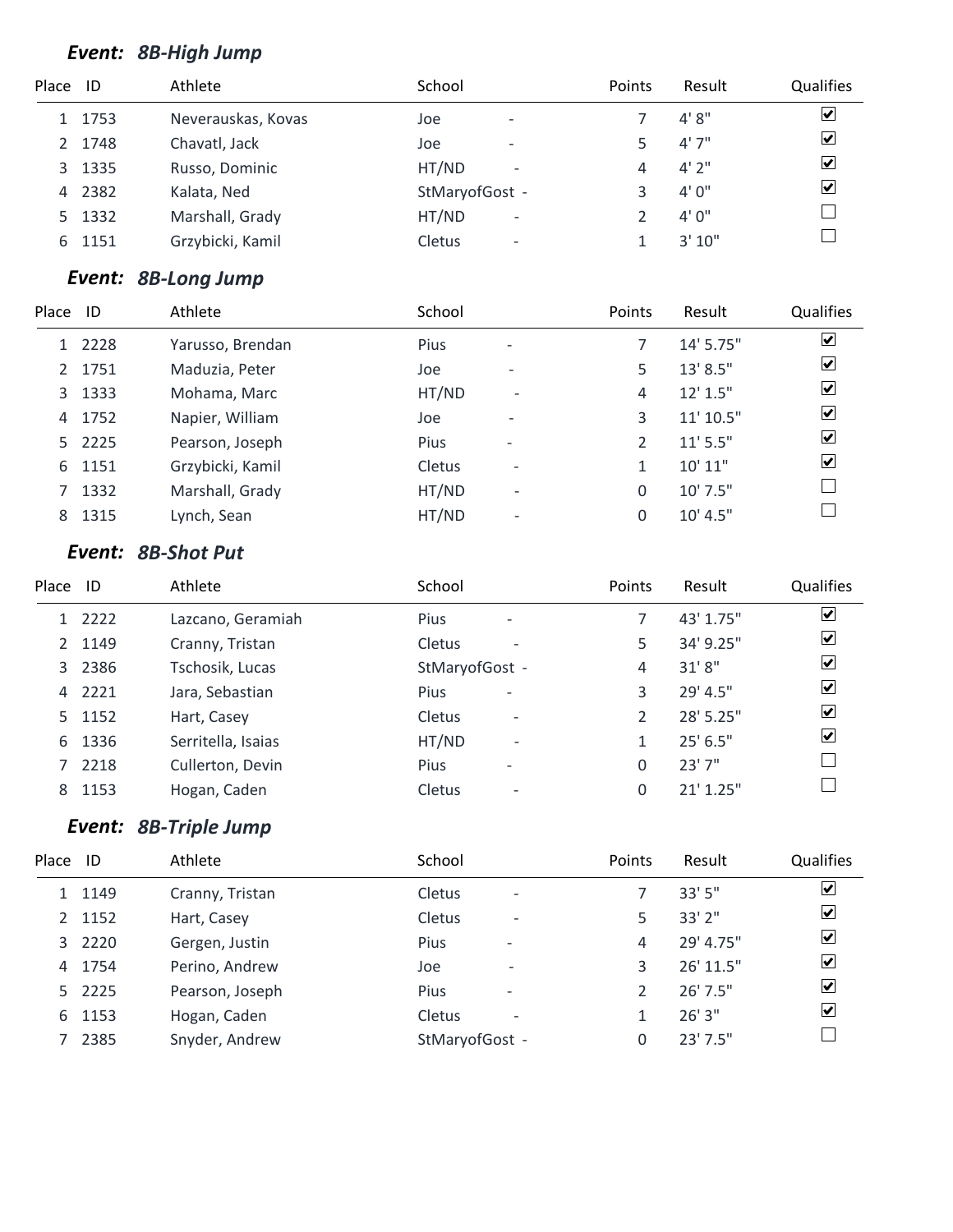#### *Event: 8G-100 Meter Final*

| Place ID |      | Athlete              | School         |                          | Points | Result | Qualifies               |
|----------|------|----------------------|----------------|--------------------------|--------|--------|-------------------------|
|          | 1740 | Bastuga, Rese        | Joe            | $\overline{\phantom{0}}$ |        | 14.1   | $\blacktriangledown$    |
| 2        | 1662 | Andelbradt, Madeline | Joan           | $\overline{\phantom{0}}$ | 5      | 14.2   | ⊻                       |
| 3        | 1330 | Skillom, Gabi        | HT/ND          | $\overline{\phantom{a}}$ | 4      |        | ⊻                       |
| 4        | 2377 | Lucina, Gretchen     | StMaryofGost - |                          | 3      |        | $\vert \checkmark\vert$ |
| 5.       | 2212 | Hoffman, Madlynn     | Pius           | $\overline{\phantom{a}}$ | 2      |        | $\vert \checkmark\vert$ |
| 6        | 1062 | Arnold, Elliana      | <b>ASCA</b>    | ۰                        | 1      |        |                         |
|          | 1320 | Brennan, Maria       | HT/ND          | $\overline{\phantom{a}}$ | 0      |        |                         |
| 8        | 1063 | De Rosa, Isabella    | <b>ASCA</b>    |                          | 0      |        |                         |

#### *Event: 8G-1600 Run*

| Place | ID     | Athlete               | School |                          | <b>Points</b> | Result | <b>Qualifies</b>        |
|-------|--------|-----------------------|--------|--------------------------|---------------|--------|-------------------------|
|       | 1669   | Weber, Mary           | Joan   | $\overline{\phantom{a}}$ |               | 6:34.6 | $\overline{\mathbf{v}}$ |
|       | 2 2210 | Friguletto, Gabriella | Pius   | $\overline{\phantom{0}}$ |               | 6:45.9 | $\overline{\mathbf{v}}$ |
|       | 1664   | Fugiel, Madison       | Joan   | $\overline{\phantom{a}}$ | 4             |        | ⊻                       |

#### *Event: 8G-200 Meter Dash*

| Place | ID     | Athlete              | School                                    | Points         | Result | Qualifies               |
|-------|--------|----------------------|-------------------------------------------|----------------|--------|-------------------------|
|       | 1 2373 | Bieda, Josephine     | StMaryofGost -                            |                | 28.1   | $\overline{\mathbf{v}}$ |
| 2     | 1662   | Andelbradt, Madeline | Joan<br>$\overline{\phantom{0}}$          | 5              | 29.2   | $\overline{\mathbf{v}}$ |
| 3     | 1062   | Arnold, Elliana      | <b>ASCA</b><br>$\overline{\phantom{0}}$   | 4              |        | $\overline{\mathbf{v}}$ |
| 4     | 1743   | Harris, Eileen       | Joe<br>$\overline{\phantom{0}}$           | 3              |        | $\overline{\mathbf{v}}$ |
|       | 5 1325 | Rattary, Jaina       | HT/ND<br>$\overline{\phantom{0}}$         | $\mathfrak{p}$ |        | $\blacktriangledown$    |
| 6.    | 1324   | Perkins, Elizabeth   | HT/ND<br>$\overline{\phantom{a}}$         |                |        |                         |
|       | 1139   | Hart, Caroline       | Cletus<br>$\overline{\phantom{0}}$        | 0              |        |                         |
| 8     | 1137   | Fransen, Lillian     | <b>Cletus</b><br>$\overline{\phantom{0}}$ | 0              |        |                         |

#### *Event: 8G-400 Meter Dash*

| Place | ID     | Athlete              | School                            | Points | Result | Qualifies             |
|-------|--------|----------------------|-----------------------------------|--------|--------|-----------------------|
|       | 1 2373 | Bieda, Josephine     | StMaryofGost -                    |        | 1:04.9 | $ \boldsymbol{v} $    |
|       | 1662   | Andelbradt, Madeline | Joan<br>$\overline{\phantom{0}}$  |        | 1:09.7 | $\blacktriangleright$ |
| 3     | 2211   | Grivetti, Sarah      | Pius<br>$\overline{\phantom{a}}$  | 4      |        | $\blacktriangledown$  |
| 4     | 1322   | Howard, Erin         | HT/ND<br>$\overline{\phantom{0}}$ | 3      |        | $\blacktriangledown$  |
|       | 5 1326 | Reid, Abby           | HT/ND<br>$\qquad \qquad$          |        |        |                       |
| 6     | 1664   | Fugiel, Madison      | Joan<br>$\overline{\phantom{0}}$  |        |        |                       |

# *Event: 8G-400 Relay (Major) 4x100*

| Place ID |        | Athlete          | School |                          | <b>Points</b> | Result | <b>Qualifies</b> |
|----------|--------|------------------|--------|--------------------------|---------------|--------|------------------|
|          | 1 1330 | Skillom, Gabi    | HT/ND  | $\sim$                   |               | 59.7   | ⊻                |
|          | 2 2212 | Hoffman, Madlynn | Pius   | $\overline{\phantom{a}}$ |               | 1:00.9 | ⊻                |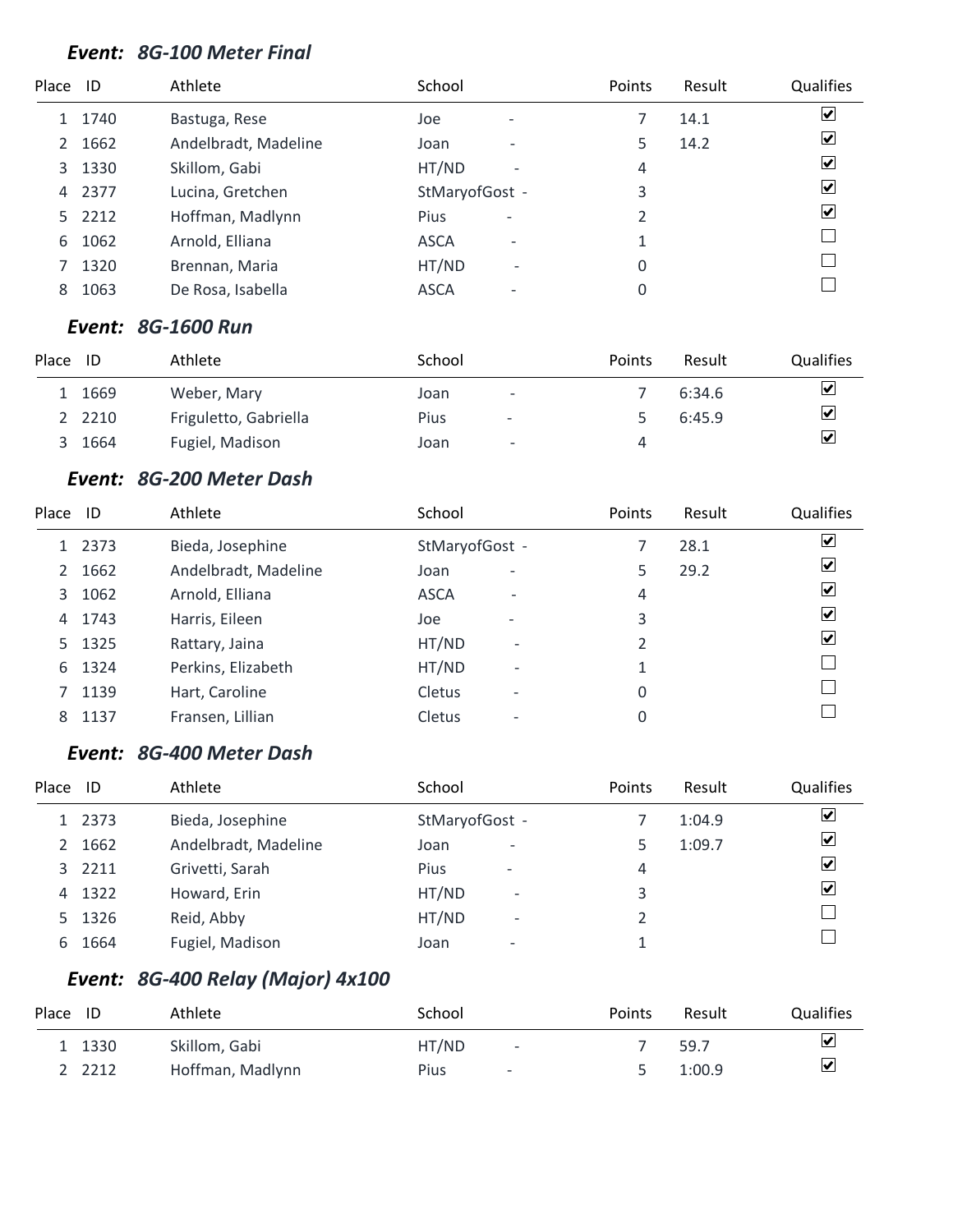### *Event: 8G-400 Relay (Minor) 4x100*

| Place | ID     | Athlete            | School                                  | <b>Points</b> | Result | <b>Qualifies</b>     |
|-------|--------|--------------------|-----------------------------------------|---------------|--------|----------------------|
|       | 1062   | Arnold, Elliana    | <b>ASCA</b><br>$\overline{\phantom{a}}$ |               | 1:01.6 | ⊻                    |
|       | 2 2194 | Roelle, Judith     | Pius<br>$\overline{\phantom{a}}$        |               | 1:01.9 | $\blacktriangledown$ |
| 3     | 1324   | Perkins, Elizabeth | HT/ND<br>$\overline{\phantom{a}}$       |               |        | $\blacktriangledown$ |
| 4     | 1144   | Rivera, Ava        | Cletus<br>$\overline{\phantom{a}}$      |               |        |                      |

### *Event: 8G-75 Hurdle Final*

| Place          | ID     | Athlete             | School                                  | Points | Result | Qualifies                              |
|----------------|--------|---------------------|-----------------------------------------|--------|--------|----------------------------------------|
|                | 1 2373 | Bieda, Josephine    | StMaryofGost -                          |        | 13.3   | ⊻                                      |
| $\overline{2}$ | 2209   | Bruschuk, Elizabeth | <b>Pius</b><br>$\overline{\phantom{a}}$ | 5      | 13.3   | $\left \boldsymbol{\mathsf{v}}\right $ |
| 3              | 1740   | Bastuga, Rese       | Joe<br>$\overline{\phantom{a}}$         | 4      |        | $\blacktriangledown$                   |
| 4              | 1330   | Skillom, Gabi       | HT/ND<br>$\overline{\phantom{0}}$       | 3      |        | $\vert \checkmark\vert$                |
|                | 5 1327 | Salzman, Emma       | HT/ND<br>$\overline{\phantom{0}}$       | 2      |        | $\vert \checkmark\vert$                |
| 6              | 2213   | Irion, Daniella     | <b>Pius</b><br>$\overline{\phantom{a}}$ | 1      |        |                                        |
|                | 1063   | De Rosa, Isabella   | <b>ASCA</b><br>$\overline{\phantom{0}}$ | 0      |        |                                        |
| 8              | 1064   | Muller, Ana         | <b>ASCA</b>                             | 0      |        |                                        |

### *Event: 8G-75 Meter Final*

| Place | ID     | Athlete             | School                                  | Points         | Result | Qualifies               |
|-------|--------|---------------------|-----------------------------------------|----------------|--------|-------------------------|
|       | 1 2377 | Lucina, Gretchen    | StMaryofGost -                          |                | 11.0   | $\overline{\mathbf{v}}$ |
|       | 2 1322 | Howard, Erin        | HT/ND<br>$\overline{\phantom{a}}$       | 5              | 11.4   | $\overline{\mathbf{v}}$ |
|       | 3 1320 | Brennan, Maria      | HT/ND<br>$\overline{\phantom{a}}$       | 4              |        | ☑                       |
| 4     | 2374   | Brennan, Madison    | StMaryofGost -                          | 3              |        | $\overline{\mathbf{v}}$ |
| 5.    | 1667   | Hasse, Melanie      | Joan                                    | $\mathfrak{D}$ |        | $\overline{\mathbf{v}}$ |
| 6     | 1064   | Muller, Ana         | <b>ASCA</b>                             | 1              |        |                         |
|       | 2215   | Lopez Egan, Rebecca | <b>Pius</b><br>$\overline{\phantom{0}}$ | 0              |        |                         |
| 8     | 1739   | Balsamo, Grace      | Joe                                     | 0              |        |                         |
|       |        |                     |                                         |                |        |                         |

### *Event: 8G-800 Meter Run*

| Place ID |        | Athlete          | School |                          | Points | Result | <b>Qualifies</b>            |
|----------|--------|------------------|--------|--------------------------|--------|--------|-----------------------------|
|          | 1 2216 | Sullivan, Sophia | Pius   | $\overline{\phantom{a}}$ |        | 2:52.8 | ⊻                           |
|          | 1669   | Weber, Mary      | Joan   | $\overline{\phantom{a}}$ |        | 3:02.2 | $\blacktriangledown$        |
| 3        | 1664   | Fugiel, Madison  | Joan   | $\overline{\phantom{a}}$ | 4      |        | $\blacktriangledown$        |
| 4        | 1327   | Salzman, Emma    | HT/ND  | $\overline{\phantom{a}}$ | 3      |        | $\left  \mathbf{v} \right $ |
| 5.       | 1329   | Shannon, Emma    | HT/ND  | $\overline{\phantom{a}}$ |        |        | ⊻                           |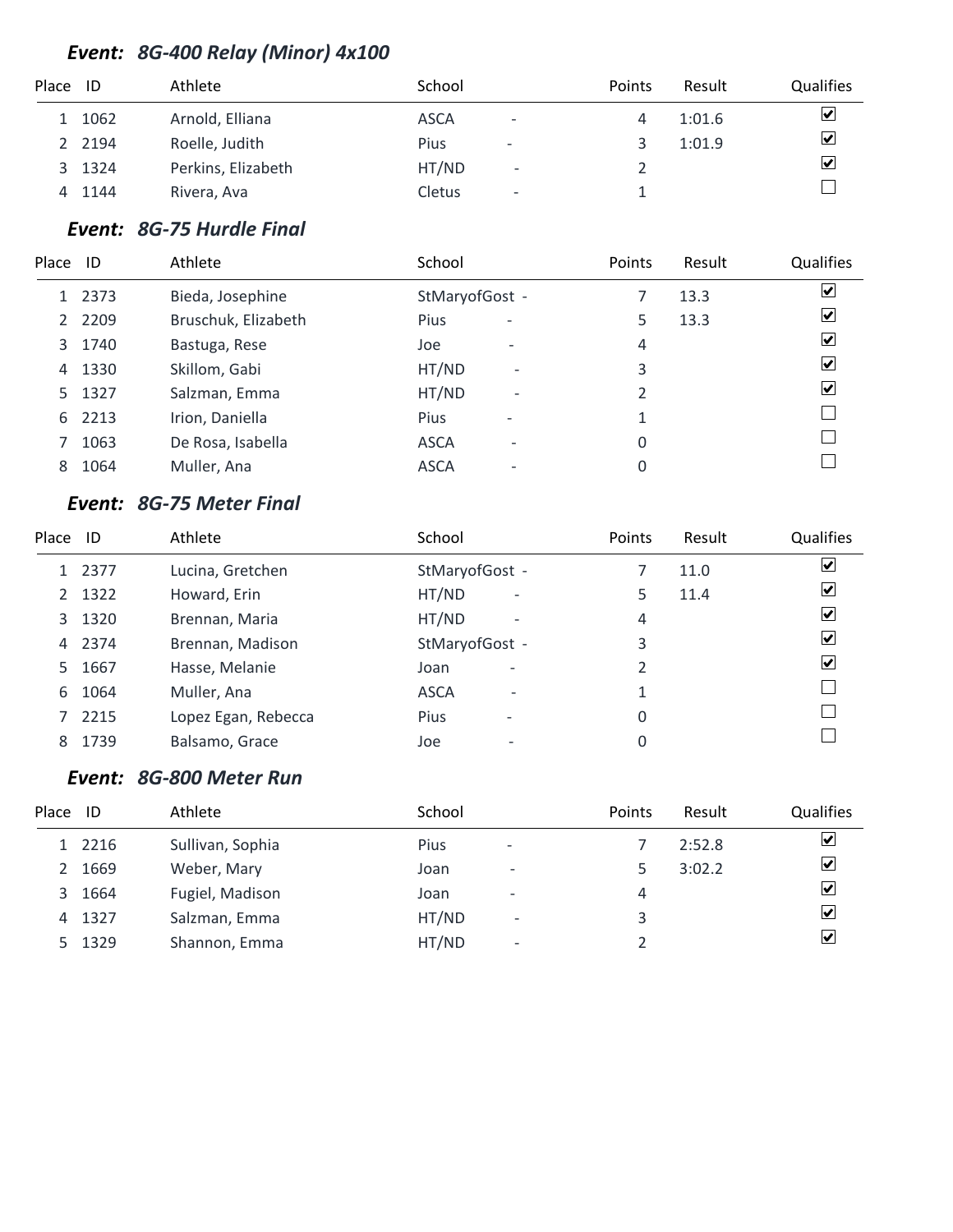### *Event: 8G-800 Relay 4x200*

| Place ID |        | Athlete          | School      |                          | Points | Result | <b>Qualifies</b>        |
|----------|--------|------------------|-------------|--------------------------|--------|--------|-------------------------|
|          | 1 2211 | Grivetti, Sarah  | <b>Pius</b> | $\overline{\phantom{a}}$ |        | 2:12.9 | $\overline{\mathbf{v}}$ |
|          | 2 1329 | Shannon, Emma    | HT/ND       | $\overline{\phantom{a}}$ |        | 2:24.0 | $\blacktriangledown$    |
|          | 1137   | Fransen, Lillian | Cletus      | $\overline{\phantom{a}}$ | 4      |        |                         |

#### *Event: 8G-Discus*

| Place ID |        | Athlete          | School                                    | Points | Result  | Qualifies                       |
|----------|--------|------------------|-------------------------------------------|--------|---------|---------------------------------|
|          | 2216   | Sullivan, Sophia | <b>Pius</b><br>$\overline{\phantom{a}}$   |        | 74' 9"  | $\overline{\mathbf{v}}$         |
|          | 2 2212 | Hoffman, Madlynn | <b>Pius</b><br>$\overline{\phantom{a}}$   | 5      | 73' 10" | $\blacktriangledown$            |
|          | 3 2211 | Grivetti, Sarah  | <b>Pius</b><br>$\overline{\phantom{a}}$   | 4      | 72'1''  | $\blacktriangleright$           |
| 4        | 2380   | Pitra, Isabel    | StMaryofGost -                            | 3      | 64' 1"  | $\overline{\blacktriangledown}$ |
|          | 5 2376 | Labno, Emily     | StMaryofGost -                            | 2      | 58' 11" | $\blacktriangledown$            |
| 6        | 1321   | Gustafson, Ava   | HT/ND<br>$\overline{\phantom{a}}$         | 1      | 55'5''  | $\blacktriangledown$            |
|          | 1140   | Kane, Maureen    | <b>Cletus</b><br>$\overline{\phantom{a}}$ | 0      | 54'6''  |                                 |
| 8        | 1666   | Grimaldo, Bebe   | Joan<br>$\overline{\phantom{0}}$          | 0      | 52'1''  |                                 |

### *Event: 8G-High Jump*

| Place | ID     | Athlete              | School                                  | <b>Points</b> | Result | <b>Qualifies</b>        |
|-------|--------|----------------------|-----------------------------------------|---------------|--------|-------------------------|
|       | 1 1662 | Andelbradt, Madeline | Joan<br>$\overline{\phantom{a}}$        |               | 5'5''  | $\overline{\mathbf{v}}$ |
|       | 2 2373 | Bieda, Josephine     | StMaryofGost -                          |               | 4' 4'' | ☑                       |
|       | 1064   | Muller, Ana          | <b>ASCA</b><br>$\overline{\phantom{0}}$ |               | 4'3''  | $\overline{\mathbf{v}}$ |
| 4     | 2377   | Lucina, Gretchen     | StMaryofGost -                          |               | 3'10'' | $\overline{\mathbf{v}}$ |

### *Event: 8G-Long Jump*

| Qualifies |
|-----------|
|           |
|           |
|           |
|           |
|           |
|           |
|           |
|           |
|           |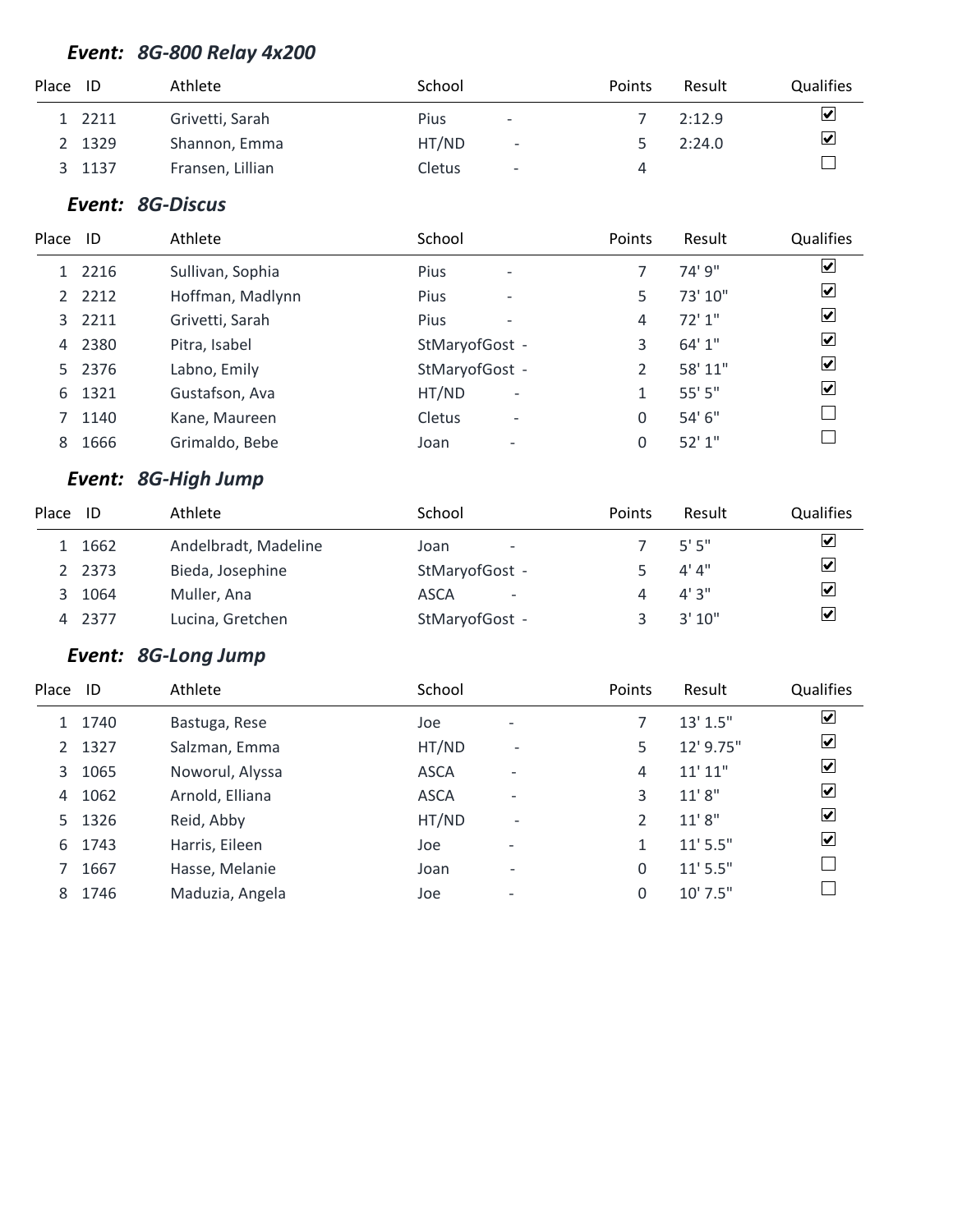### *Event: 8G-Shot Put*

| Place ID |      | Athlete            | School        |                              | Points | Result     | Qualifies               |
|----------|------|--------------------|---------------|------------------------------|--------|------------|-------------------------|
|          | 1321 | Gustafson, Ava     | HT/ND         | $\overline{\phantom{a}}$     |        | 23'1''     | $\overline{\mathbf{v}}$ |
| 2        | 1663 | Bojkovski, Allie   | Joan          | $\overline{\phantom{0}}$     | 5      | 21' 10.7"  | $\blacktriangledown$    |
| 3        | 1142 | Mitchell, Isabella | Cletus        | $\qquad \qquad$              | 4      | 20' 8"     | $\overline{\mathbf{v}}$ |
| 4        | 1666 | Grimaldo, Bebe     | Joan          | $\qquad \qquad \blacksquare$ | 3      | $20'$ 6"   | $\overline{\mathbf{v}}$ |
| 5.       | 1134 | Angeletti, Gianna  | Cletus        | $\qquad \qquad$              | C      | 20' 4.5"   | $\overline{\mathbf{v}}$ |
| 6        | 1739 | Balsamo, Grace     | Joe           | $\overline{\phantom{a}}$     | 1      | 19' 10.2"  | $\overline{\mathbf{v}}$ |
|          | 1146 | Schuler, Katelyn   | <b>Cletus</b> | $\overline{\phantom{a}}$     | 0      | 19'3''     |                         |
| 8        | 1323 | O'Bryan, Emma      | HT/ND         | $\overline{\phantom{a}}$     | 0      | $17'$ 6.7" |                         |
|          |      |                    |               |                              |        |            |                         |

### *Event: 8G-Triple Jump*

| Place | ID     | Athlete          | School                                  | Points | Result      | Qualifies               |
|-------|--------|------------------|-----------------------------------------|--------|-------------|-------------------------|
|       | 1 1740 | Bastuga, Rese    | Joe                                     |        | 29' 8"      | ☑                       |
|       | 2 2377 | Lucina, Gretchen | StMaryofGost -                          | 5      | 28' 0.7"    | ☑                       |
| 3     | 1664   | Fugiel, Madison  | Joan<br>۰                               | 4      | $27'$ $2''$ | $\overline{\mathbf{v}}$ |
| 4     | 1330   | Skillom, Gabi    | HT/ND<br>$\overline{\phantom{0}}$       | 3      | 27'1''      | $\overline{\mathbf{v}}$ |
| 5.    | 1065   | Noworul, Alyssa  | <b>ASCA</b><br>$\overline{\phantom{0}}$ |        | 25' 11.5"   | $\overline{\mathbf{v}}$ |
| 6     | 2374   | Brennan, Madison | StMaryofGost -                          |        | 24' 4.2''   | $\blacktriangledown$    |
|       | 1667   | Hasse, Melanie   | Joan<br>٠                               | 0      | 24'3''      |                         |
| 8     | 1325   | Rattary, Jaina   | HT/ND<br>$\overline{\phantom{0}}$       | O      | $23'$ 5.7"  |                         |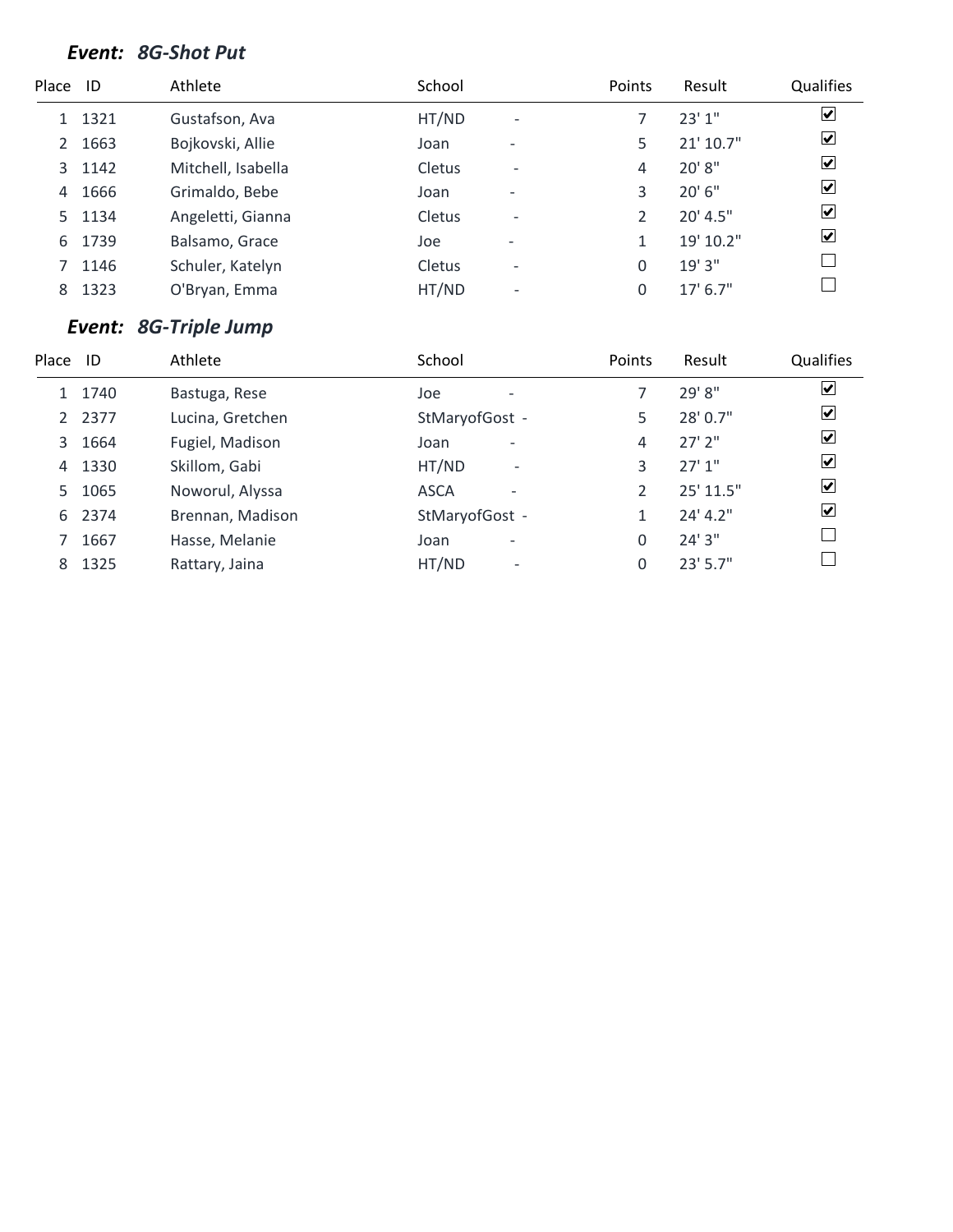*SPL 2018 Class AA Division Championship Meet JV Boys* 

| 129 | <b>ASCA</b>    |
|-----|----------------|
| 123 | Joan           |
| 90  | <b>Pius</b>    |
| 87  | Joe            |
| 68  | <b>Cletus</b>  |
| 58  | StMaryofGost - |
| 35  | <b>HT/ND</b>   |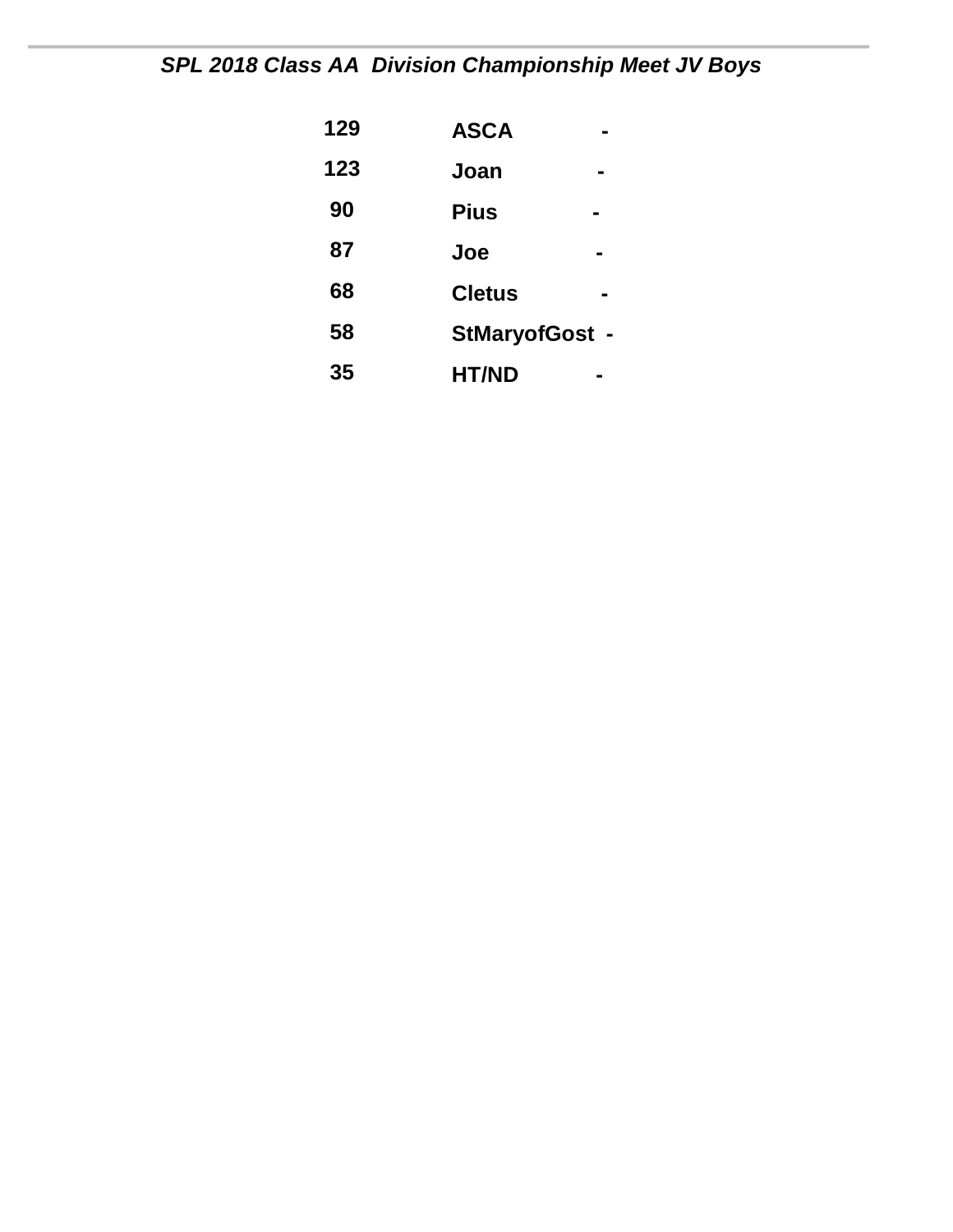# *SPL 2018 Class AA Division Championship Meet JV Girls*

| 130              | <b>Pius</b>           |
|------------------|-----------------------|
| 97               | Joe                   |
| 88               | <b>HT/ND</b>          |
| 78.5             | <b>StMaryofGost -</b> |
| 72.5             | <b>ASCA</b>           |
| 60               | <b>Cletus</b>         |
| 60               | Joan                  |
| 0                | <b>Francis</b>        |
| 0                | <b>HolyGhost</b>      |
| 0                | IC                    |
| $\boldsymbol{0}$ | <b>Irene</b>          |
| $\bf{0}$         | <b>Isaac</b>          |
| 0                | <b>James</b>          |
| $\mathbf 0$      | JohnOfCross -         |
| 0                | <b>Michael</b>        |
| 0                | <b>OLP</b>            |
| 0                | <b>Petronille</b>     |
| 0                | Raphael               |
| $\boldsymbol{0}$ | <b>SH</b>             |
| 0                | <b>SS/SD</b>          |
| 0                | <b>SSPP</b>           |
| $\boldsymbol{0}$ | <b>Visitation</b>     |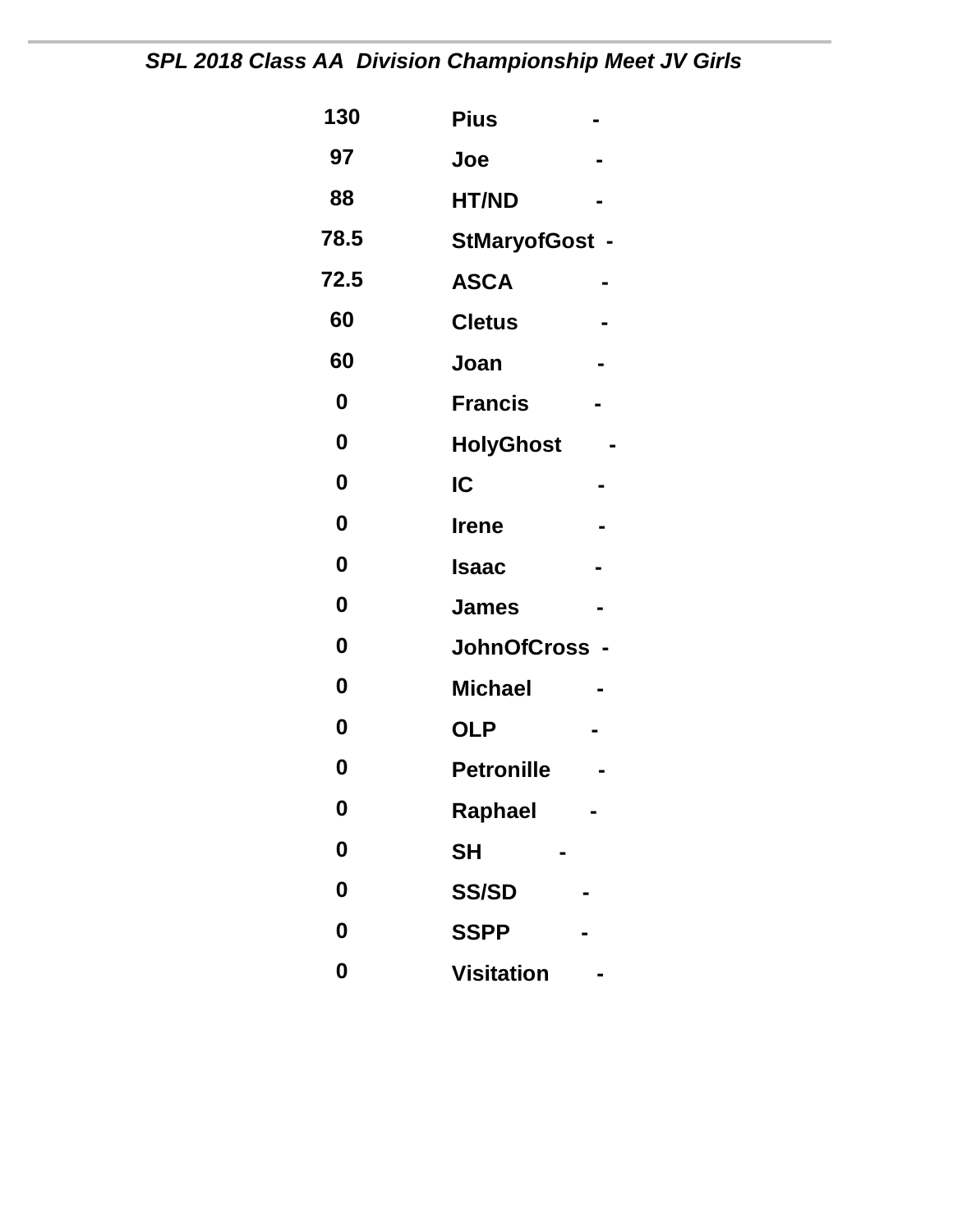# *SPL 2018 Class AA Division Championship Meet Varsity Boys*

| 167              | <b>HT/ND</b>          |
|------------------|-----------------------|
| 137              | <b>Pius</b>           |
| 96               | <b>Cletus</b>         |
| 87               | Joe                   |
| 51               | <b>StMaryofGost -</b> |
| 42               | Joan                  |
| 17               | <b>ASCA</b>           |
| $\boldsymbol{0}$ | <b>Francis</b>        |
| $\boldsymbol{0}$ | <b>HolyGhost</b>      |
| 0                | IC                    |
| $\boldsymbol{0}$ | <b>Irene</b>          |
| $\boldsymbol{0}$ | Isaac                 |
| $\boldsymbol{0}$ | <b>James</b>          |
| 0                | JohnOfCross -         |
| 0                | <b>Michael</b>        |
| $\boldsymbol{0}$ | <b>OLP</b>            |
| 0                | <b>Petronille</b>     |
| 0                | Raphael               |
| $\boldsymbol{0}$ | <b>SH</b>             |
| 0                | <b>SS/SD</b>          |
| 0                | <b>SSPP</b>           |
| $\boldsymbol{0}$ | <b>Visitation</b>     |